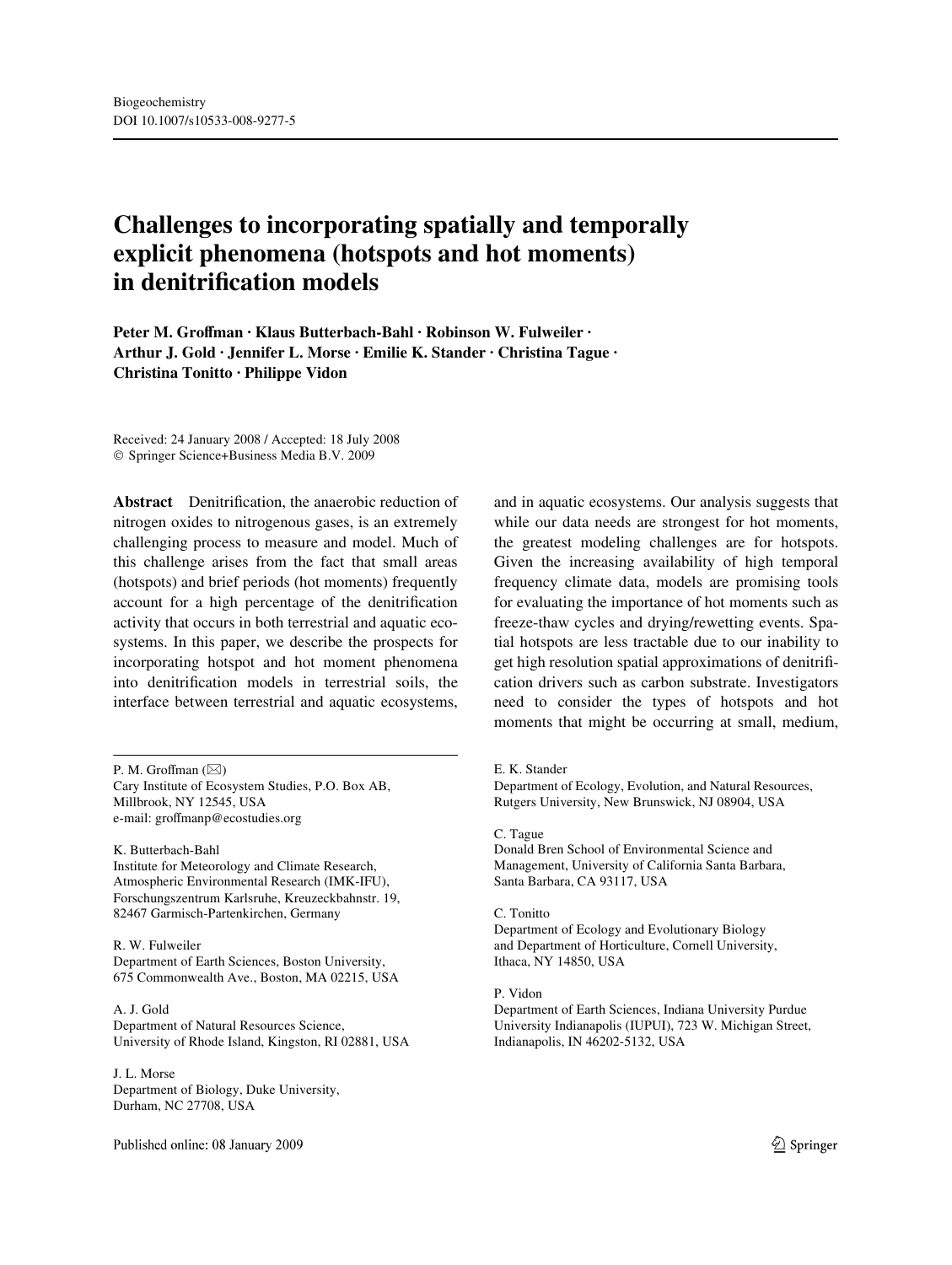and large spatial scales in the particular ecosystem type they are working in before starting a study or developing a new model. New experimental design and heterogeneity quantification tools can then be applied from the outset and will result in better quantification and more robust and widely applicable denitrification models.

Keywords Denitrification · Nitrogen · Riparian · Sediment · Soil · Stream

## **Introduction**

Denitrification, the anaerobic reduction of the nitrogen oxides nitrate  $(NO<sub>3</sub><sup>-</sup>)$  and nitrite  $(NO<sub>2</sub><sup>-</sup>)$  to the nitrogenous gases nitric oxide (NO), nitrous oxide  $(N<sub>2</sub>O)$  and dinitrogen  $(N<sub>2</sub>)$ , is an extremely challenging process to measure and model (Groffman et al.  $2006a$ ). Much of the challenge presented by denitrification arises from the fact that small areas (hotspots) and brief periods (hot moments) often account for a high percentage of denitrification activity (McClain et al. [2003](#page-25-0)). While we know a lot about the factors that control denitrification activity, i.e., oxygen, nitrate and available carbon (most denitrifiers are heterotrophic), the complex regulation of these factors in the environment creates hotspots and hot moments that are difficult to quantify and model.

The challenges posed by hotspots and hot moments are especially problematic given that denitrification is a process that is carried out by microorganisms but is of interest at a variety of larger scales including crop fields, mixed landscapes consisting of crop fields, forests, wetlands and streams, regional watersheds such as the Chesapeake Bay, Gulf of Mexico and Baltic Sea, and the entire globe. The interest in denitrification at large scales is due to its effects on soil fertility (nitrogen is a key nutrient limiting primary production in many ecosystems), water quality (nitrate is a drinking water pollutant and an agent of eutrophication in marine, especially coastal waters) and air chemistry (nitrous oxide is a greenhouse gas and contributes to the destruction of stratospheric ozone, nitric oxide is a precursor to trophospheric ozone) (Galloway et al. [2003;](#page-22-0) Kulkarni et al. [2008](#page-24-0)). Complete denitrification, i.e., reduction all the way to  $N_2$ , "closes the N cycle" returning reactive nitrogen to the stable pool in the atmosphere. Unfortunately, it is very difficult to measure the denitrification flux of  $N_2$ given the high atmospheric background of this gas. There are many more measurements of NO and  $N<sub>2</sub>O$ flux than of  $N_2$  flux, but these do not provide complete information on denitrification (Groffman et al. [2006a](#page-23-0)).

Recognition of the importance of hotspots and hot moments to denitrification activity emerged in the 1980s along with techniques that allowed for measurement of denitrification in situ, especially in soils. Extremely high spatial and temporal variability in measured rates (Folorunso and Rolston [1984\)](#page-22-1) led to a search for activity centers (hotspots) in the anaerobic centers of soil aggregates (Smith [1980;](#page-26-0) Sexstone et al. [1985](#page-26-1)), along growing roots (Woldendorp [1962;](#page-28-0) Haider et al. [1987](#page-23-1)), at the aerobic/anaerobic interface of sediments (Reddy and Patrick [1984](#page-26-2)) and associated with decomposition of labile organic matter (Parkin [1987](#page-25-1); Christensen and Tiedje [1990\)](#page-22-2). Parkin [\(1987](#page-25-1)) showed that more than  $90\%$  of the denitrification activity in a soil core was taking place in less than 1% of the core volume associated with a decomposing leaf (Fig.  $1$ ). The close coupling between denitrification and nitrification, an aerobic process that produces the  $NO_3^-$  (and also produces NO and  $N_2O$ ) that is consumed by denitrification, greatly complicates the development of hotspots in both terrestrial and aquatic ecosystems.

The scale of the hotspot concept began to expand with the realization that certain components of landscapes, e.g., riparian zones, or regions, e.g., heavily fertilized watersheds, could be viewed as hotspots of denitrification (McClain et al. [2003](#page-25-0)). This was a particularly promising development given the need for information on denitrification at large scales and to manage landscapes to achieve water and air quality goals. The motivation for incorporating landscape and regional scale hotspots into existing models is strong, as there are multiple environmental problems driving efforts to depict the convergence of hydrologic, soil and biological factors that create hotspots at these scales (Band et al. [1993](#page-21-0)).

The hot moment concept is both old and new. There has long been a realization that bursts of activity following drying-rewetting and freezing-thawing events are important to carbon and nitrogen dynamics in soils (Birch [1958;](#page-21-1) Edwards and Cresser [1992\)](#page-22-3). Recognition of the importance of these events to denitrification came somewhat later, however, (Goodroad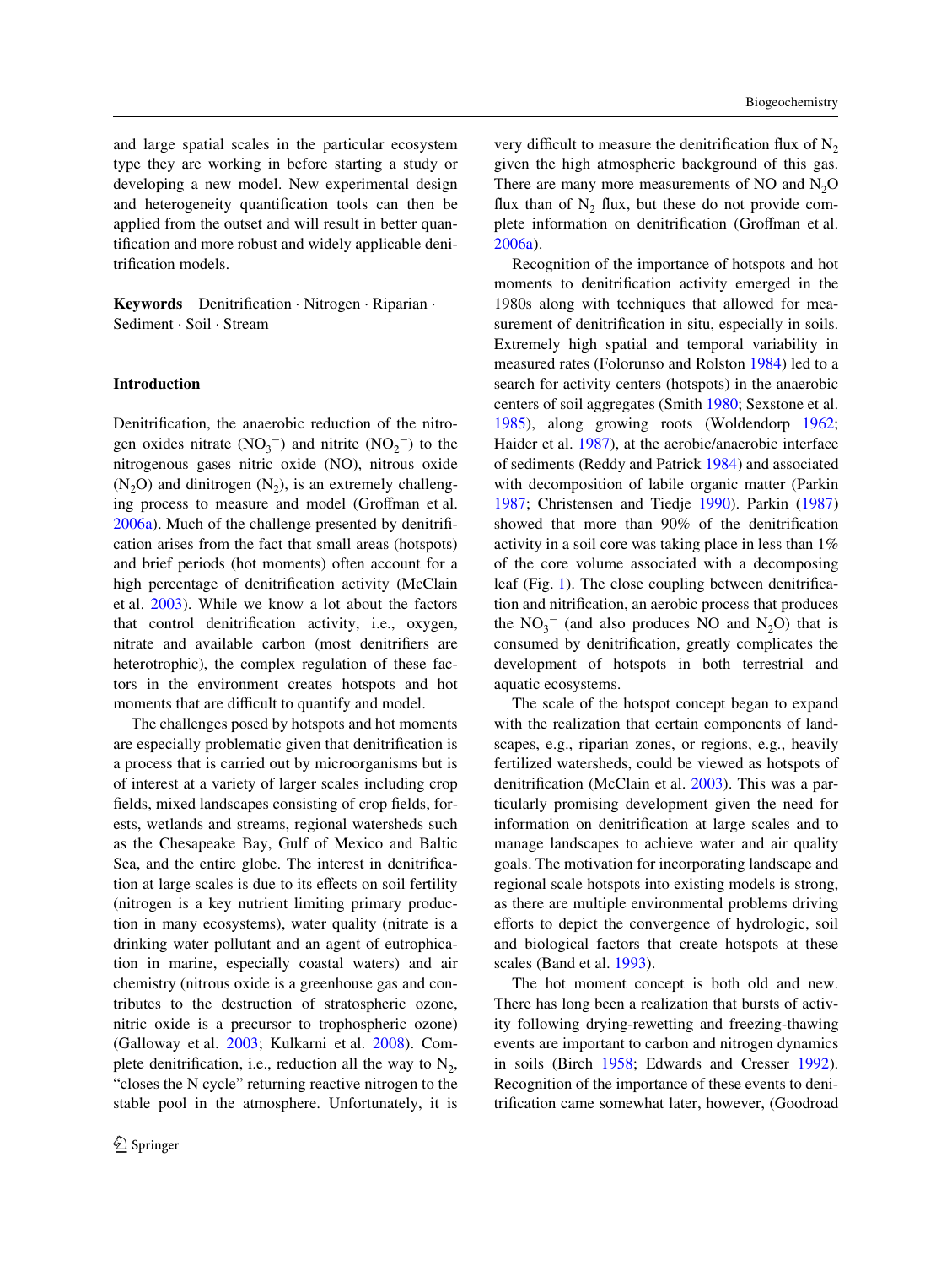<span id="page-2-0"></span>**Fig. 1** The distribution of denitrification within a soil core showing the importance of hotspots. Denitrification was first measured on the entire core (*A*). Splitting the core into three segments (*B*) revealed that most of the activity was occurring in the *top segment*, which was then split into five sections  $(C)$ . When this analysis revealed that the vast majority of activity was occurring in the top of the core, this segment was dissected (*D*) to reveal that 85% of total activity in the 5,190 g soil core was taking place in a 0.08 g piece of plant detritus. From Parkin ([1987](#page-25-1))



and Keeney [1984;](#page-23-2) Groffman and Tiedje [1988\)](#page-23-3) and was a further impediment to the development of widely applicable denitrification models. As with the concept of hotspots, ideas about hot moments came to be applied at larger scales where particular seasons (e.g., early spring) or hydrologic events (e.g., the confluence of two rivers) came to be viewed as critical to understanding and quantifying denitrification over large areas and time scales (McClain et al. [2003\)](#page-25-0).

While denitrification hotspots and hot moments are widely recognized as important, they are not well incorporated into models of this process in either terrestrial or aquatic ecosystems. Most terrestrial modeling approaches start with temperature and moisture controls on nitrogen process rates, and spatial extrapolations are made using average site parameters for these and other key drivers (Li et al. [1992;](#page-24-1) Parton et al. [1987;](#page-25-2) Tague and Band [2004](#page-27-0)). The interactions among drivers that lead to hotspots and hot moments are either not included or are represented at insufficient resolution in these models. Most terrestrial biogeochemistry models do not incorporate the lateral redistribution of water, nitrogen and carbon within landscapes that cause interfaces between landscape elements to function as denitrification hotspots (Tague and Band  $2004$ ). Aquatic denitrification models range from detailed sediment biogeochemical algorithms that highlight individual processes (Di Toro [2001\)](#page-22-4) to larger scale empirically based statistical relationships (e.g., Seitzinger and Giblin [1996;](#page-26-3) Seitzinger et al. [2002](#page-26-4)). However, for the most part, these models are not capable of depicting hotspots in unique sediment features (e.g., faunal burrows) or capturing hydrologic interactions within aquatic systems or between aquatic and terrestrial systems (Boyer et al. [2006](#page-21-2)).

In this paper, we describe the prospects for incorporating hotspot and hot moment phenomena into denitrification models, in multiple ecosystem types, at multiple scales. We start with terrestrial soils and then move downslope to consider the interface between terrestrial and aquatic ecosystems (e.g., riparian zones) and then discuss hotspots in aquatic ecosystems. Our approach follows the analysis of Seitzinger et al. [\(2006](#page-26-5)), which showed that the amount of nitrogen denitrified is highest in terrestrial soils, with progressively smaller amounts denitrified in groundwater, rivers, lakes and reservoirs, and estuaries (Fig. [2\)](#page-3-0). This pattern is driven by the large area of terrestrial soils and the importance of fertilizer input as a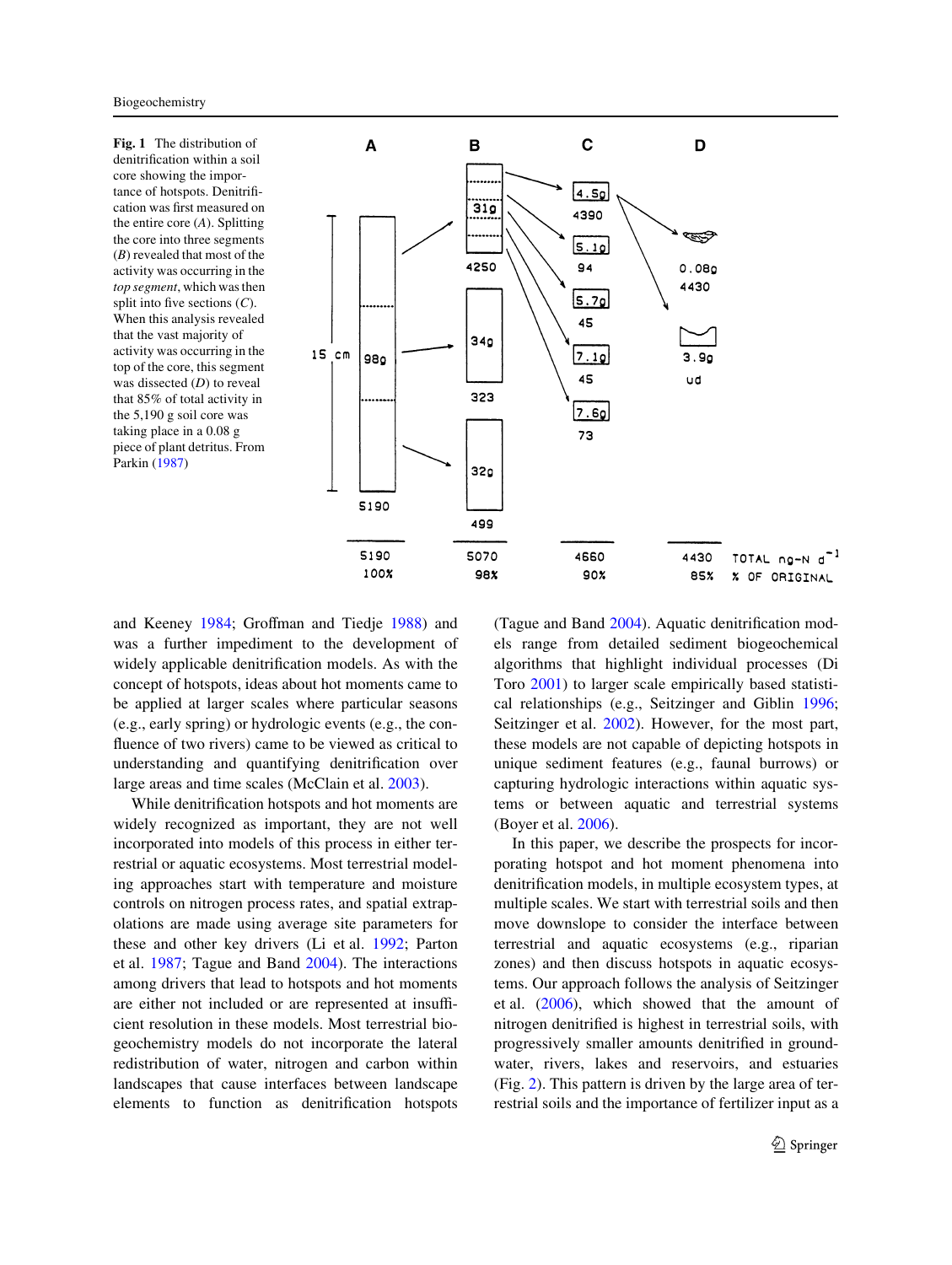

<span id="page-3-0"></span>Fig. 2 Denitrification decreases N transfers originating from land-based and marine sources throughout the terrestrial freshwater–marine continuum. Land-based sources include terrestrial biological  $N_2$  fixation, synthetic N fertilizer, and atmospheric deposition of NO*y*; the dominant marine source is biological  $N<sub>2</sub>$  fixation occurring in the marine environment. From Seitzinger et al. ([2006](#page-26-5))

driver of denitrification. The Seitzinger et al.  $(2006)$ analysis highlights the importance of hotspots because while it points out that terrestrial soils are responsible for much denitrification at the watershed scale, per-area denitrification rates in soils are quite low compared to rates in downstream aquatic ecosystems, suggesting that much of the terrestrial activity must occur in hotspots and/or at the interface between terrestrial and aquatic systems. Within each section we review the importance of hotspots and hot moments, how they are affected by human activities (e.g., fertilization, land use change) and approaches for incorporating these phenomena into existing denitrification models as well as ideas for new or highly altered models. We end with an applied case study of local land use planning to protect the coastal zone in the northeastern US to highlight the importance of incorporating hotspot and hot moment phenomena into models and environmental management tools.

## **Hotspots and hot moments in soils**

The Seitzinger et al. [\(2006](#page-26-5)) analysis clearly showed that a dominant flux in the global nitrogen budget is inputs of reactive nitrogen to land by atmospheric deposition, fertilizer and nitrogen fixation. Further, their analysis showed that most of this nitrogen disappears somewhere in the terrestrial environment (Fig. [2\)](#page-3-0). This result is consistent with numerous mass balance studies that show large "retention" of nitrogen in terrestrial ecosystems—50–80% of reactive nitrogen inputs either stored or lost as gases (Howarth et al. [1996;](#page-24-2) Boyer et al. [2002](#page-21-3); Groffman [2008\)](#page-23-4). Numerous studies to determine just where nitrogen is disappearing in the terrestrial landscape have been hindered by methodological challenges (Groffman et al. [2006a\)](#page-23-0) and by the high spatial (hotspots) and temporal (hot moments) variability of denitrification.

Hotspots in the terrestrial environment develop from the interaction of patches of organic matter with physical factors that control oxygen diffusion and thus anaerobiosis, and the transport and residence time of denitrification reactants. Thus a series of plant and soil factors, e.g., rooting patterns and soil structure at small  $(0.1–10 \text{ m})$  scales, topography, hydrologic flow paths and geology at larger (>1 km) scales, need to be considered to understand the spatial distribution of hotspots. Hot moments in the terrestrial environment are driven by events that cause a convergence of reactants, e.g., drying-rewetting and freezing-thawing events. Insight into the importance of these events has largely come from studies showing their importance to fluxes of denitrification intermediates  $(NO, N<sub>2</sub>O)$ that are of environmental concern.

The temporal and spatial phenomena that lead to terrestrial hotspots and hot moments are strongly affected by human alteration of the terrestrial environment for agricultural and urban/suburban land use. In the sections below, we discuss the factors regulating hotspots and hot moments in the terrestrial environment, describe how these are affected by human activities, and list approaches for modifying terrestrial denitrification models to include these phenomena.

#### Temporal heterogeneity

Insight into the importance of denitrification hot moments has come from studies showing that the annual budgets of nitrogen trace gas  $(NO \text{ and } N_2O)$ fluxes from soils of various ecosystems are often dominated by defined periods (e.g.,  $\leq$ 5–20 days) with extremely high emissions. As discussed below, in temperate and boreal regions, periods with extremely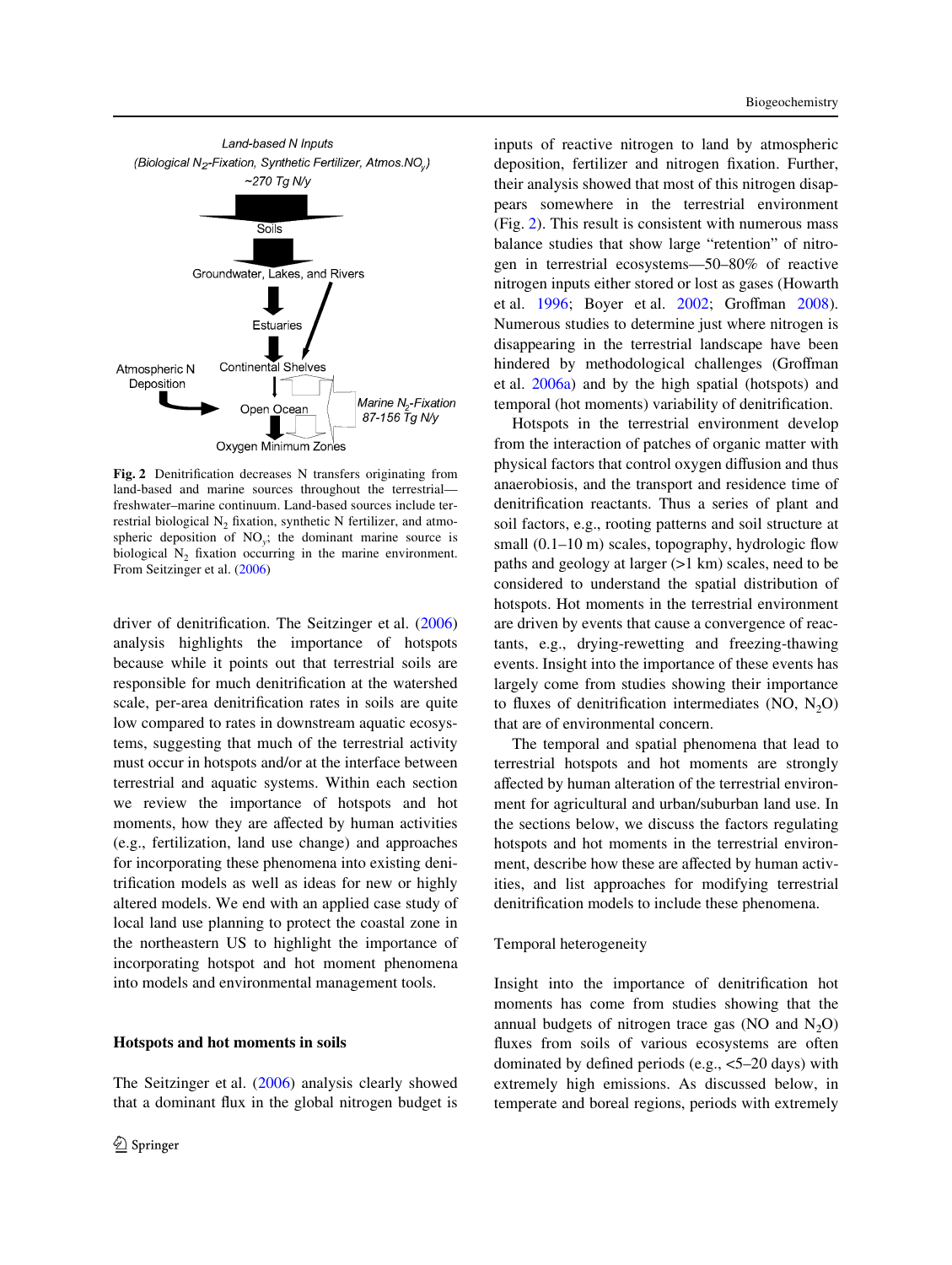high  $N_2O$  emissions are predominantly at the end of winter, when the soil starts to thaw, whereas in subtropical and tropical regions pulse emissions of  $N<sub>2</sub>O$ and NO have been observed after wetting of soil following prolonged dry periods. In agricultural ecosystems, pulse emissions of  $N_2O$  and NO are also frequently associated with fertilizer additions.

Pulse  $N_2O$  emissions during freeze-thaw cycles have received much attention in recent years as they have been shown to be important to, or even dominate overall annual  $N<sub>2</sub>O$  emission from agricultural and/or forest ecosystems (Christensen and Tiedje [1990;](#page-22-2) Chen et al. [1995](#page-21-4); Kamman et al. [1998;](#page-24-3) Papen and Butterbach-Bahl [1999](#page-25-3); Teepe et al. [2000;](#page-27-1) Groffman et al. [2006b](#page-23-5)). Many terrestrial ecosystems, e.g., tundra, boreal forests and steppes, are regularly exposed to long frost periods (Sakai and Larcher [1987](#page-26-6)). Recurring soil freezing and thawing has great impact on soil physical structure and solute distribution as well as on the activity of plants and microorganisms. During freezing, water and nutrients are redistributed in the soil. Water moves towards the freezing front or point, whereas ions (nutrients) are excluded from the ice grid and accumulate within remaining water films around soil particles (Edwards and Cresser [1992;](#page-22-3) Stähli and Stadler [1997\)](#page-27-2). The increasing solute concentrations hamper the further freezing of soil water due to freezing point suppression, so that unfrozen water and microhabitats for soil microorganisms can still be found in "frozen" soils down to temperatures of  $-15$  to  $-20^{\circ}$ C (Rivkina et al. [2000](#page-26-7); Panikov et al. [2006\)](#page-25-4). Additionally, due to changes in water volume during freezing, soil aggregates are physically disrupted, releasing physically protected organic material (Christensen and Christensen [1991\)](#page-21-5). Freezing also damages soil organisms and plant roots through ice crystal formation and resulting damage to membranes and DNA, or by desiccation. Depending on frost strength, penetration depth and frequency, which are affected by vegetation, litter and snow cover (Edwards and Cresser [1992;](#page-22-3) Teepe et al. [2000](#page-27-1); Groffman et al. [2006b](#page-23-5)) and adaptation of plants and microbes to frost, a significant amount of plant roots and microbes are killed (DeLuca et al. [1992;](#page-22-5) Skogland et al. [1988](#page-26-8); Tierney et al. [2001;](#page-27-3) Koponen and Martikainen [2004\)](#page-24-4) providing fresh substrate for mineralization. Upon thawing, the surviving microbes decompose this accumulated easily degradable substrate (Herrmann and Witter  $2002$ ) leading to a flush

 $N<sub>2</sub>O$  emissions during freeze-thaw are only observed if the soil is close to water saturation and/or if microbial respiratory activity is greater than  $O_2$  diffusion into the soil. Depending on environmental conditions, freeze-thaw cycles can re-occur on a daily basis and can create diurnal patterns in  $N_2O$  emissions (Fig. [3\)](#page-5-0). However, the magnitude of  $N_2O$  emissions declines with repeated cycles due to the progressive utilisation of the accumulated substrate (Skogland et al. [1988;](#page-26-8) Schimel and Clein [1996;](#page-26-10) Priemé and Christensen [2001](#page-26-9); Kurganova and Tipe [2003](#page-24-5); Schimel and Mikan [2005](#page-26-11); Ludwig et al. [2006\)](#page-25-6). It is noteworthy that freeze-thaw cycles have not been found to lead to a burst of NO emissions (Gasche and Papen [1999;](#page-23-7) Koponen et al. [2006](#page-24-6)), supporting the idea that denitrification is the main source of  $N_2O$  during these Freeze-thaw induced  $N_2O$  emissions are a major component of annual  $N_2O$  emissions from arable (e.g., Christensen and Tiedje [1990;](#page-22-2) Flessa et al. [1995;](#page-22-6)

in microbial respiratory  $CO<sub>2</sub>$  flux (Christensen and Tiedje [1990](#page-22-2); Priemé and Christensen [2001](#page-26-9); Mørkved et al.  $2006$ ). N<sub>2</sub>O production during freeze-thaw cycles has been shown to predominantly originate from denitrification (e.g.,  $>90\%$ , Mørkved et al. [2006](#page-25-5)) and, thus, the occurrence of  $N_2O$  pulses during freezethaw largely depends on the nature and extent of anaerobic conditions in the thawing soil. Substantial

Röver et al. [1998\)](#page-26-12), temperate grassland (e.g., Müller et al. [2002](#page-25-7)), steppe (Holst et al. [2008](#page-23-8)) and forest ecosystems (e.g., Papen and Butterbach-Bahl [1999;](#page-25-3) Teepe et al. [2000](#page-27-1)) with contributions exceeding 50% of the annual budget in some years. However, the frequency of years with  $N_2O$  fluxes dominated by freeze-thaw is not well studied. At the Höglwald Forest, Germany, where  $N<sub>2</sub>O$  emissions have been monitored continuously at sub-daily resolution since 1993 (Butterbach-Bahl et al. [2002\)](#page-21-6), freeze-thaw events dominated  $(55\%)$  the annual N<sub>2</sub>O budget three out of 12 years (1996, 1997, 2006).

events.

Mechanistic modeling of freeze-thaw induced  $N_2O$ emissions requires consideration of (a) the increase in easily degradable substrates following freezing, (b) tight coupling of nitrification and denitrification in the water saturated topsoil, and (c) the breakdown of  $N_2O$ reductase activity at low temperature (Holtan-Hartwig et al. [2002\)](#page-24-7). This latter consideration requires detailed stepwise modeling of the denitrification reaction chain, which involves kinetics and differential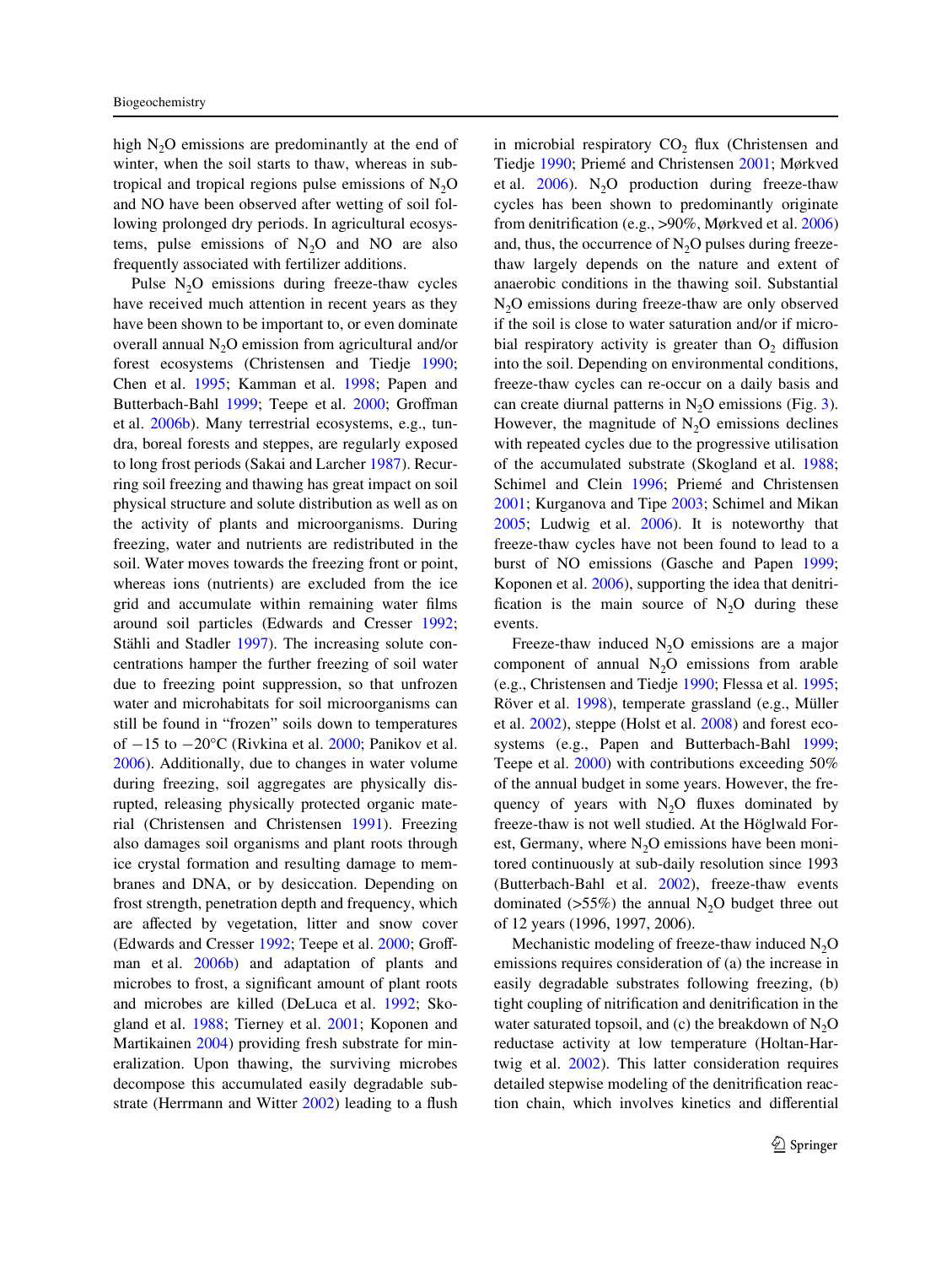<span id="page-5-0"></span>**Fig.**  $3 \text{ N}_2\text{O}$  and CO<sub>2</sub> emissions from an ungrazed steppe soil in Inner Mongolia, China, during the period of surface soil thawing in March 2006. Measurements were performed using an automated closed chamber sampling system. The inserted figure shows the close correlation between CO<sub>2</sub> and N<sub>2</sub>O fluxes. Adapted from Holst et al. ([2008\)](#page-23-8)



environmental controls of individual denitrification enzymes. Incorporating these factors in the DNDC and COUP models significantly improved simulation of  $N_2O$  fluxes associated with freeze-thaw events (Butterbach-Bahl et al. [2001](#page-21-7); Norman et al. [2008](#page-25-8)). Further work is addressing uncertainties in the parameterization of the model as well as improving simulation of the physical aspects of freezing, e.g., heat transfer and soil water movement during freeze-thaw events.

Pulse emissions of  $N<sub>2</sub>O$  and NO from soils of natural and semi-natural ecosystems and agricultural soils are frequently observed following re-wetting after periods of prolonged drought (e.g., Slemr and Seiler [1984;](#page-26-13) Johansson et al. [1988;](#page-24-8) Davidson et al. [1991,](#page-22-7) [1993;](#page-22-8) Garcia-Montiel et al. [2003\)](#page-23-9). Pulses of nitrogen trace gas flux associated with rewetting are particularly frequent in sub-tropical and tropical ecosystems with distinct dry seasons, and seem to be more pronounced for NO than  $N_2O$ . Similar to freeze-thaw events, easily degradable carbon and nitrogen and/or mineral nitrogen (ammonium, nitrate) are quickly processed via nitrification and denitrification when soil moisture limitations diminish upon rewetting (Davidson et al. [1991;](#page-22-7) García-Méndez et al. [1991\)](#page-23-10). The magnitude of the NO and  $N_2O$  emission pulses following re-wetting appear to depend on the length of the preceding drought period and decrease with successive rainfall events (e.g., Johansson et al. [1988](#page-24-8); Davidson et al. [1991](#page-22-7); Otter et al. [1999;](#page-25-9) Butterbach-Bahl et al.  $2004$ ). During the first re-wetting, NO and N<sub>2</sub>O emissions have often been observed to increase by several orders of magnitude above fluxes during the preceding dry period (Davidson et al. [1993](#page-22-8); Butterbach-Bahl et al. [2004](#page-21-8); Van Haren et al. [2005;](#page-27-4) Werner et al. [2007\)](#page-27-5). However, since pulse emissions following rewetting are mostly brief, lasting in maximum a few days only, they seem to be of minor importance for annual nitrogen trace gas emissions. Davidson et al. [\(1991](#page-22-7)) estimated that NO pulses following re-wetting of a seasonally dry tropical forest of Mexico accounted for 10–20% of the estimated annual NO emission of  $0.5-1.0$  kg N ha<sup>-1</sup>. In contrast, rainfall driven nitrogen trace gas pulse emissions accounted for only 3.4% (NO) and 1.8% (N<sub>2</sub>O) of the annual flux for forest and pasture systems in Rondonia, Brazil (Garcia-Montiel et al. [2003](#page-23-9)). In a modeling study, Yan et al. ([2005\)](#page-28-1) estimated that soil moisture changeinduced pulse emissions accounted for 4% of global annual NO*x* emissions. However, since continuous measurements of nitrogen trace gas fluxes at daily or subdaily resolution are still scarce for tropical and subtropical ecosystems, it is not possible to make conclusive statements on the global importance of pulse emissions to annual fluxes.

Mechanistic modeling of pulse emissions associated with drying and rewetting events requires accurate simulation of moisture changes in different soil layers and complex shifts in utilisation of fast- and slow-cycling soil organic matter pools by microbes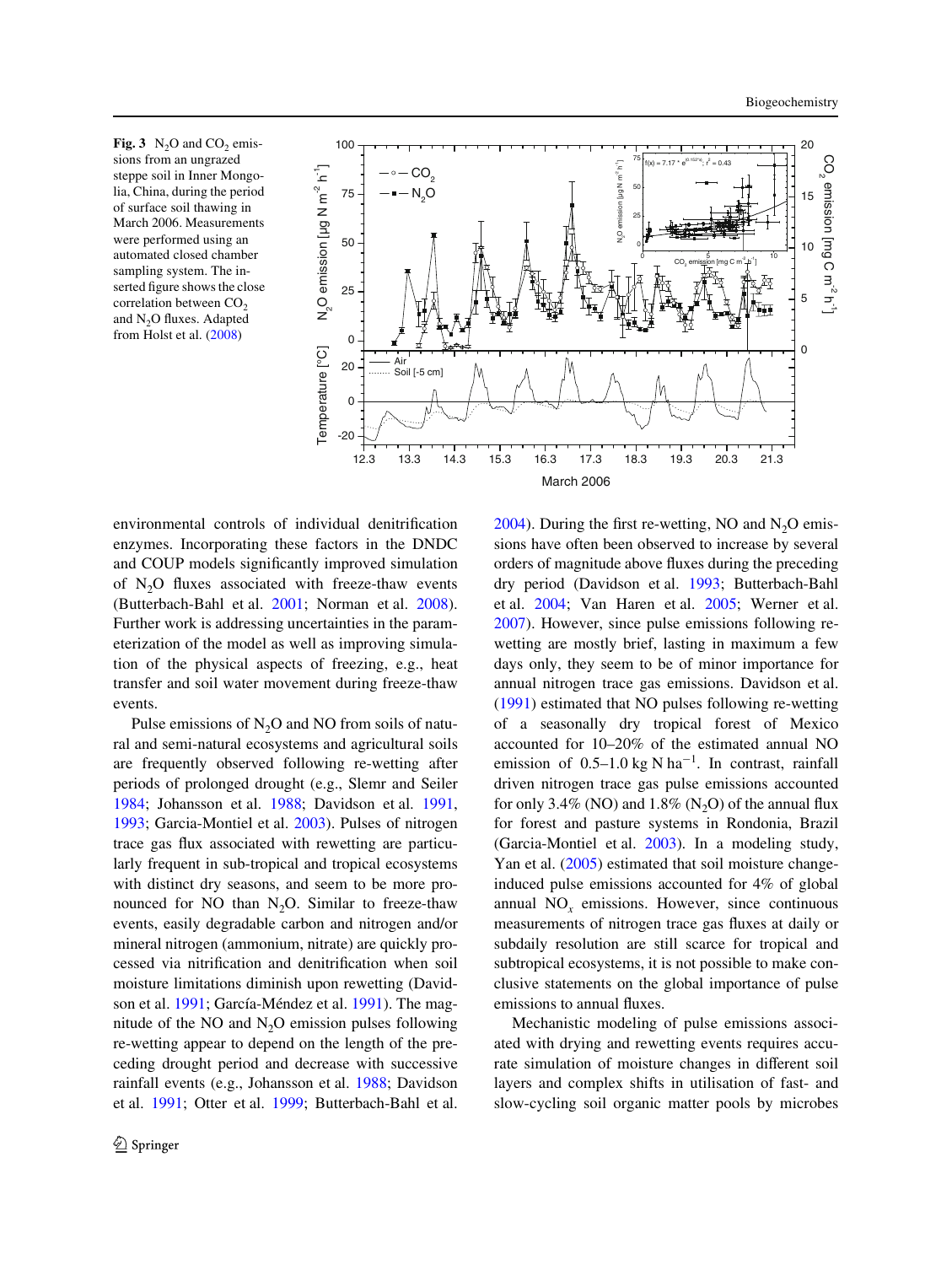that take place during these events (Miller et al. [2005\)](#page-25-10). Moreover, nitrogen trace gas emissions following rewetting are often retarded by several hours to 1–2 days, so daily or sub-daily simulations of both physical and biological processes are required to depict these events (Kiese et al. [2005](#page-24-9)).

Temporal heterogeneity is accentuated in agricultural relative to non-managed landscapes. Land management causes physical and biogeochemical disturbance of extreme magnitude and in pulsed events. Tillage inverts the soil up to a 25 cm depth, disrupting soil pore structure and aggregation (Aref and Wander [1998;](#page-20-0) Campbell and Zentner [1993;](#page-21-9) Mahboubi et al. [1993\)](#page-25-11); soil environmental characteristics important for maintaining access to sufficient moisture and substrate for the bacteria and fungi responsible for soil organic matter (SOM) mineralization and denitrification (Chenu et al. [2001](#page-21-10); Chenu and Tessier [1995](#page-21-11)). Tillage also redistributes SOM in the soil profile and increases its physical degradation, promoting higher mineralization rates (Holland and Coleman [1987;](#page-23-11) Lundquist et al. [1999](#page-25-12); Wander and Traina [1996](#page-27-6)) and therefore the availability of carbon and nitrogen to microbes. Fertilization adds large amounts of biologically reactive nitrogen to the landscape (Smil [1999;](#page-26-14) Galloway and Cowling [2002\)](#page-22-9) and is generally applied in 1–3 events. Sub-optimal crop growth following tillage, planting, and fertilization, leads to significant nitrogen loss as nitrogen gas or nitrate leaching, especially following late spring intense precipitation events (Li et al. [2002](#page-24-10); McSwiney and Robertson [2005;](#page-25-13) Wagner-Riddle and Thurtell [1998](#page-27-7)). Harvest is a further pulse disturbance event, instantaneously removing plant nitrogen demand, leaving a de-vegetated landscape vulnerable to nitrogen loss during fall rains (Dobbie et al. [1999\)](#page-22-10).

The pattern of crop rotation defines the longer temporal-scale heterogeneity of agricultural landscapes. Currently, dominant conventional rotations in temperate North American agroecosystems result in landscapes with 4–8 months of bare fallow annually. While nitrogen loss from these devegetated lands as pulsed nitrate additions to freshwater and estuarine systems has been well documented (David and Gentry [2000;](#page-22-11) Goolsby and Battaglin [2001;](#page-23-12) Rabalais et al. [2002\)](#page-26-15), their aggregated contribution to nitrogen gas flux is less well quantified. Carbon availability and aerobic status are particularly important in determining the partitioning between nitrogen leaching and denitrification as well as between denitrification products  $N_2O$  and  $N_2$  (Weier et al. [1993\)](#page-27-8). Diversifying the rotations managed on the agricultural landscape, and increasing winter vegetative cover in particular, has the potential to increase SOM (Drinkwater and Snapp [2007](#page-22-12); Puget and Drinkwater [2001](#page-26-16)) and increase nitrogen retention (Tonitto et al. [2006](#page-27-9)). While promoting increased vegetative cover has clear benefits for reducing eutrophication of aquatic systems, the net effect on terrestrial  $N_2O$  release has not been well quantified (Mosier et al. [1998\)](#page-25-14). However, it is logical that a reduction of nitrogen availability for microbial turnover will result in a reduction of  $N<sub>2</sub>O$  emissions (Mosier et al. [1998](#page-25-14)).

## Spatial heterogeneity

Many studies have investigated how the factors influencing oxygen, nitrate and carbon availability come together to create hotspots in terrestrial environments (McClain et al. [2003\)](#page-25-0). As discussed above, early work focused on characterizing hotspots at the scale of cm in the anaerobic centers of soil aggregates, along growing roots and in patches of labile organic matter. Later work focused on identifying hotspots at the field (e.g.,  $10-100$  m) or landscape  $(1-10 \text{ km})$ scales (Robertson et al. [1988](#page-26-17); Groffman and Tiedje [1989](#page-23-13)). At the field scale, the distribution of hotspots is affected by the distribution of soil types (Cambardella et al. [1994\)](#page-21-12) and above and belowground plant biomass (Robertson et al. [1997](#page-26-18)) and by microtopography (Bruland et al.  $2006$ ). These factors influence the distribution of water and organic matter through effects on detritus (e.g., litter and dead wood) accumulation (Hafner and Groffman  $2005$ ) and soil organic matter. While most studies have focused on organic carbon as the energy source for denitrification, it is important to recognize that a variety of inorganic compounds (e.g., reduced iron, reduced sulfur, methane) can provide energy to support denitrification (Pedersen et al. [1991](#page-25-15); Postma et al. [1991,](#page-26-19) Böhlke et al. [2007](#page-21-14)). These compounds are particularly important as a source of heterogeneity in subsurface environments. In Europe, coordinated studies of field- and landscape-scale denitrification in floodplain soils have identified soil moisture, temperature, and nitrate availability as important variables for continental-scale denitrification models (Pinay et al. [2007\)](#page-25-16). All of the factors that influence the distribution of hotspots at the field scale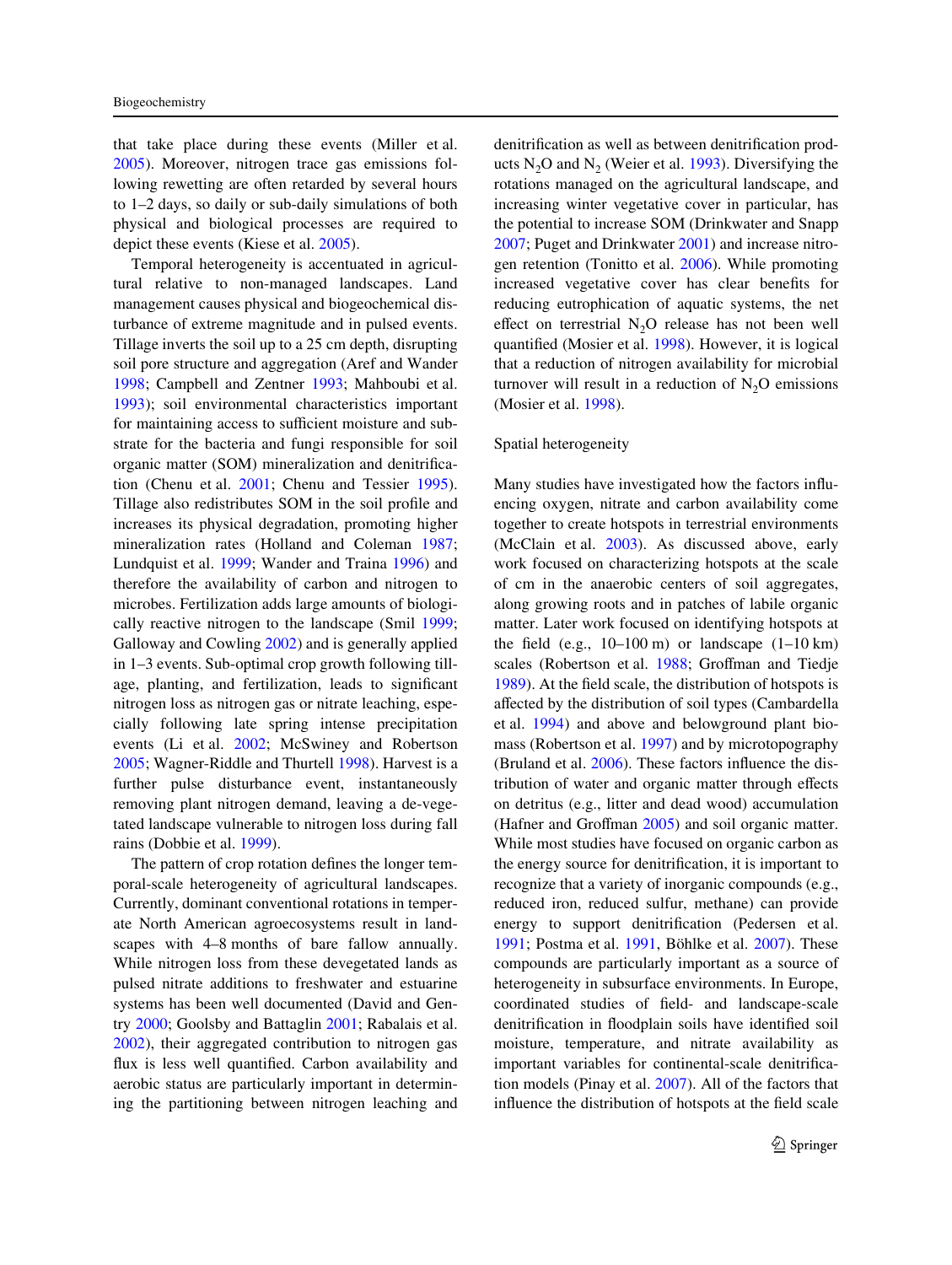are strongly affected by agricultural and urban land use change (discussed immediately below).

At the landscape scale, the focus has been on analysis of variation and interaction among ecosystems or landscape components, i.e., how discrete ecosystem units vary in space, and how flows of denitrification reactants create hot landscape elements (e.g., riparian zones) or hot interfaces between elements. There has been great recent progress in our ability to detect variation among landscape components relevant to denitrification with new remote sensing and modeling techniques, e.g., detection of canopy chemistry using multi-spectral remote sensing and modeling of "wet spots" in the landscape with ecohydrological models (Kulkarni et al. [2008](#page-24-0)). Analysis of interaction among landscape units to create denitrification hotspots is discussed later in this paper.

Modeling finer scale hotspots within landscape patches, however, remains a key challenge. The nexus of water, labile carbon and nutrients at the scale of cm e.g., along roots, within subsurface soil aggregates or as part of microtopographic variation in accumulated detritus are not explicitly included in terrestrial models of denitrification. Nor is it feasible to directly measure the fine-scale heterogeneity of these variables in multiple landscape patches. Many of the processes discussed as 'hot moments' are also linked to finescale 'hot spot' formation. In freeze-thaw cycles, for example, the spatial redistribution and concentration of nutrients plays a key role in creating pulses of  $N_2O$ . Given that these fine-scale hotspots may make significant contributions to patch scale fluxes, there is a strong need to develop methods to quantify the factors that account for spatial distributions and co-distributions of environmental conditions and nutrient availability within patches.

Relative to unmanaged ecosystems, agricultural systems appear to be spatially homogeneous landscapes. While the agricultural landscape is in many ways amenable to simplification in modeling studies, temporal and spatial heterogeneity in the soil environment as well as management decisions warrant consideration as important drivers of net landscape-scale denitrification and nitrogen gas flux across agricultural lands. Indeed, agroecosystem management influences all of the soil environmental properties that influence denitrification in ways that create either hot or cold spots for denitrification. Within a field, vegetation cover is dominated by the planted crop. Spatially, plant cover is distributed in rows resulting in a soil environment that alternates between a dense rhizosphere and bulk soil, a distribution in stark contrast to the rhizosphere of wild vegetation (Jackson and Koch [1997](#page-24-11)). This bimodal distribution, as well as soil compaction by heavy machinery, strongly influences soil biota and activity (Smith and Tiedje [1979;](#page-26-20) van Elsas and van Overbeek [1996](#page-27-10)), including N<sub>2</sub>O emissions (Flessa et al. [2006](#page-22-13)). Biota are abundant in the rhizosphere soil due to greater access to organic carbon (Cheng et al. [1996](#page-21-15)), while the bulk soil is often a C-limited environment (Koch et al. [2001;](#page-24-12) Rouatt et al. [1960](#page-26-21)). The biota influence soil structure via macropore development associated with burrowing and root growth (Thorup-Kristensen [2001\)](#page-27-11), as well as aggregate formation (van Elsas and van Overbeek [1996](#page-27-10); Angers and Mehuys [1989;](#page-20-1) Haynes and Beare [1997](#page-23-15)).

Many agricultural fields are underlain by artificial drainage networks to facilitate removal of water from the root zone. This drainage strongly influences spatial and temporal patterns of soil moisture and denitrification in the landscape. Variation in drainage paths and lack of plant cover, combined with intense spring rains can result in significant ponding in agricultural lands during times of high concentrations of available nitrogen in soil. Model simulations show that these ephemeral events can account for the majority of annual nitrogen gas loss (Tonitto et al. [2007a\)](#page-27-12). These model results are supported by event-based nitrogen gas flux sampling which demonstrates extremely high flux when precipitation follows a fertilization event (Dobbie and Smith [2001;](#page-22-14) Li et al. [2002](#page-24-10); Wagner-Riddle and Thurtell [1998](#page-27-7)).

At whole-farm, watershed, or landscape scales, crop rotation significantly contributes to the extent of spatial heterogeneity. The dependence of the North American livestock industry on corn- and soybeanderived feed, rather than perennial grasses, results in an agricultural landscape dominated by these commodity crops. These uniform landscapes are especially susceptible to nitrogen loss when erratic climate events coincide with tillage, planting, or fertilization. Additional manifestations of modern livestock production systems are feedlots that are hotspots of reactive nitrogen with their high concentrations of animals and nitrogen-rich wastes.

In urban environments, built or other human altered structures may act as hotspots for denitrification.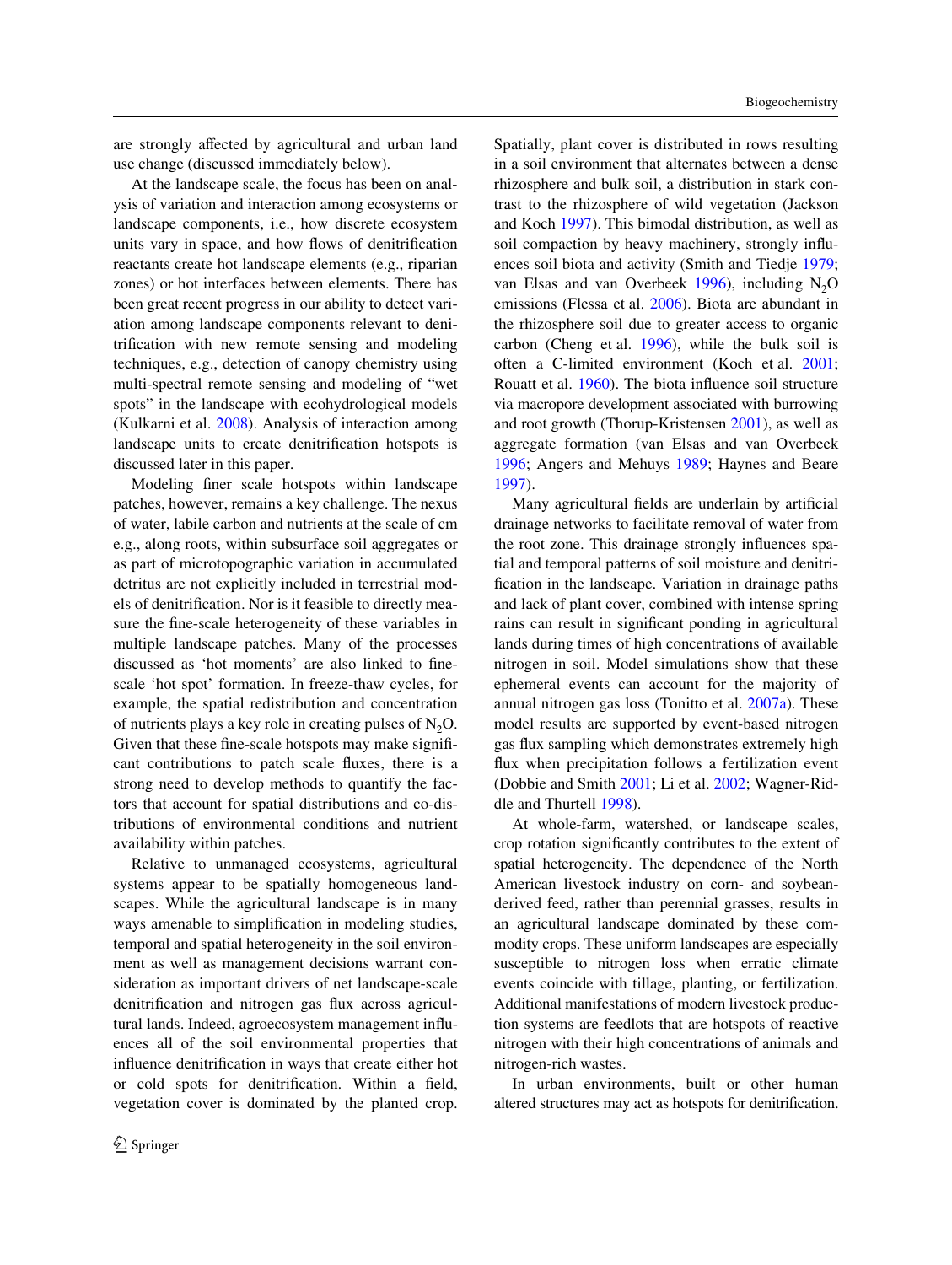These structures include detention basins (which are specifically engineered to capture water, nutrients, and organic matter), drainage ditches and gutters. Denitrification rates in detention basin soils in Phoenix, Arizona, USA were much higher than rates in natural southwestern desert ecosystems (Zhu et al. [2004\)](#page-28-2). Since these detention basins are designed to drain either directly to streams or to groundwater, if denitrification and plant uptake do not remove all nitrate inputs, these structures will still serve as nitrate sources in the urban landscape. Wastewater treatment plants and constructed wetlands are other urban structures that can be specifically engineered to be hot-spots of denitrification (Boustany et al. [1997;](#page-21-16) Baker et al. [2001;](#page-20-2) Meyer et al. [2005](#page-25-17); Faulkner [2005\)](#page-22-15). Urban built structures also include gutters, ditches, and lawns which are not specifically designed to capture water, nutrients, and organic matter but in many cases do this inadvertently (Kaye et al.  $2006$ ). The confluence of these three controlling factors on denitrification in many urban built structures suggests that these structures may function as hotspots already, and hold promise for engineered approaches that can promote denitrification while sustaining their hydrologic func-tions (Kaye et al. [2006](#page-24-13); Groffman and Crawford [2003\)](#page-23-16).

Urban ecosystems are often associated with invasions of exotic plant and animal species (Pickett et al.  $2001$ ). Several studies have evaluated the effects of invasive plants on denitrification with equivocal results. Windham and Ehrenfeld [\(2003](#page-28-3)) found higher rates of denitrification under stands of invasive *Phragmites australis* compared to native *Spartina patens* in a brackish marsh, but Otto et al. ([1999\)](#page-25-19) found no differences under invasive *Phragmites* and *Lythrum salicaria* compared to native *Typha angustifolia* in a freshwater marsh. Most studies of biogeochemical impacts of invasives have not looked at denitrification rates (Ehrenfeld [2003\)](#page-22-16), but many have quantified higher rates of litter decomposition (Allison and Vitousek [2004;](#page-20-3) Ashton et al. [2005;](#page-20-4) Funk  $2005$ ) and nitrogen mineralization and nitrification (Ehrenfeld et al. [2003a;](#page-22-18) Rice et al. [2004;](#page-26-22) Hawkes et al. [2005\)](#page-23-17) under invasives. These changes indicate increases in soil nitrogen availability (Rice et al. [2004;](#page-26-22) Yelenik et al. [2004;](#page-28-4) Lindsay and French [2005\)](#page-24-14) that could facilitate denitrification hotspots, especially in the case of nitrogen fixers that invade systems with few existing, native N-fixing species (Rice et al. [2004](#page-26-22); Yelenik et al. [2004\)](#page-28-4). Even fewer studies have quantified the effects of invasive, exotic animal species on denitrification rates, although some studies have demonstrated that several species, including earthworms in forests (Bohlen et al. [2004](#page-21-17)), zebra mussels in lakes and rivers (Strayer et al. [1999\)](#page-27-13), and snails in streams (Hall et al. [2003\)](#page-23-18) increase rates of nitrogen cycling processes. Insect species may increase nitrogen availability by converting leaves to frass, e.g., gypsy moths (Lovett et al. [2002](#page-24-15)), or by increasing concentrations of nitrogen compounds in throughfall, e.g., hemlock stands invaded by hemlock woolly adelgid (Stadler et al. [2005](#page-27-14)). Few studies have been carried out in urban systems, although Groffman et al.  $(2006c)$  did find higher rates of nitrogen cycling and leachate loss in an urban, forested plot which contained more invasive, exotic plant species than less invaded urban plots. More research is necessary to determine whether invaded urban systems are hotspots or cold spots of denitrification at a magnitude that would impact whole watershed nitrogen budgets.

Modeling terrestrial hotspots and hot moments using existing models

Mechanistic terrestrial nitrogen cycle models derive their core mathematical description of flux between nitrogen redox states from biogeochemical process rates observed in controlled experiments conducted using soil cores or field plots (Li et al. [1992;](#page-24-1) Parton et al. [1987](#page-25-2), [1996](#page-25-20); Tague and Band [2004\)](#page-27-0). Due to the microbial mediation of the nitrogen cycle, most modeling approaches include temperature and moisture controls on nitrogen process rates (Li et al. [1992,](#page-24-1) Parton et al. [1987,](#page-25-2) Tague and Band [2004](#page-27-0)). The description of the hydrological cycle varies widely across models (Arnold et al. [1994;](#page-20-5) Gassman et al. [2003](#page-23-20); Li et al. [1992](#page-24-1); Parton et al. [1987,](#page-25-2) [1996;](#page-25-20) Tague and Band [2004](#page-27-0); Youssef et al. [2005](#page-28-5)), and is potentially the greatest source of difference in model outcomes. Central to all terrestrial biogeochemical modeling approaches is the assumption that functional relationships derived from soil core and field plot scale experiments apply at the landscape scale and that dynamic moisture and temperature controls (as determined by site-specific climate and soil texture) sufficiently capture differences between laboratory and field conditions. While it is reasonable to assume biogeochemical processes are the same in the laboratory and the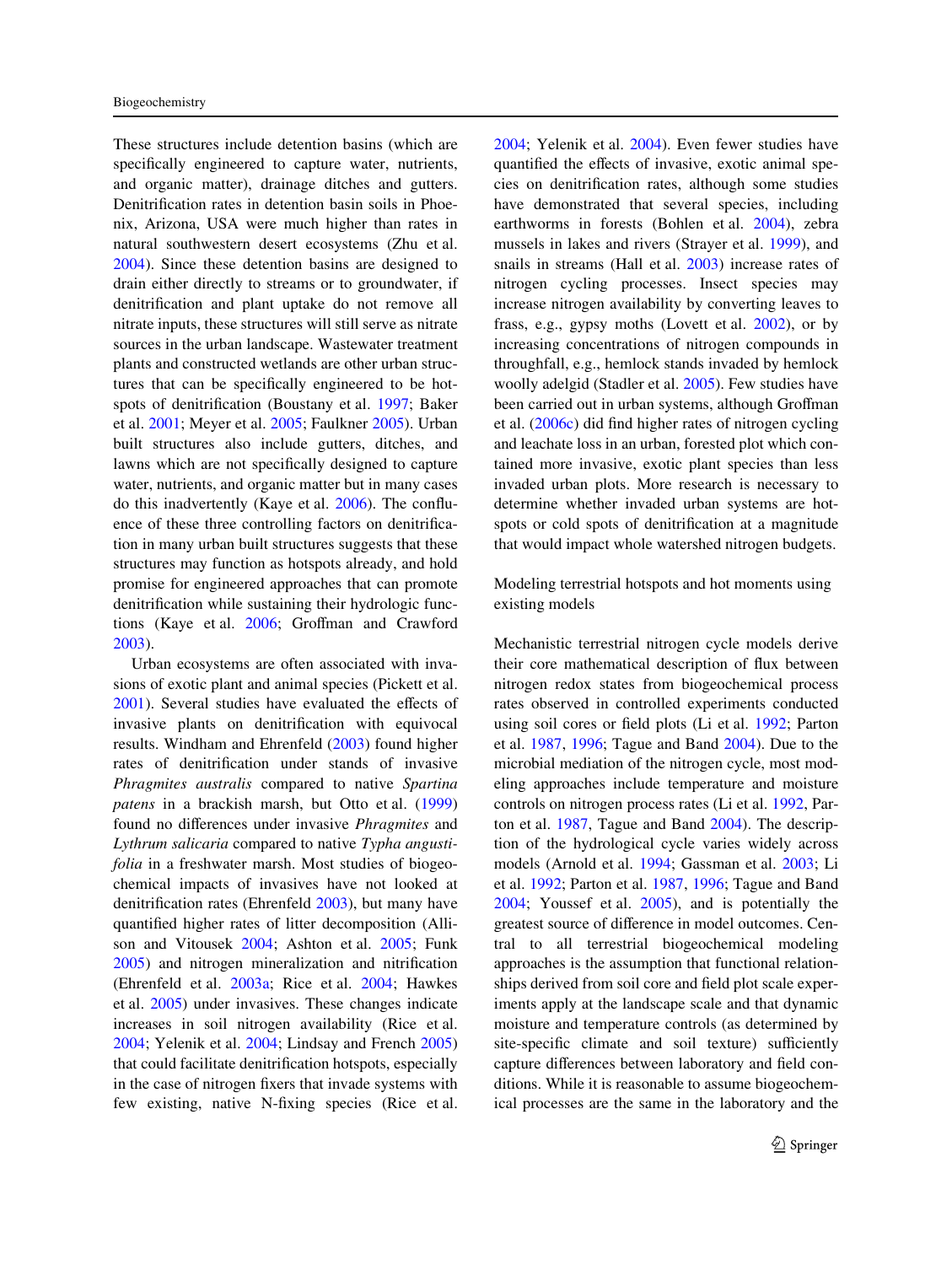field, in practice, capturing field-scale variation in the soil environment is a daunting task largely ignored in model application. Current widely applied models of the terrestrial nitrogen cycle operate on homogenized landscapes (Arnold et al. [1994;](#page-20-5) Gassman et al. [2003;](#page-23-20) Li et al. [1994](#page-24-16); Parton et al. [1996\)](#page-25-20) using average site parameters for soil properties and biogeochemical process rates as well as spatially averaged moisture and temperature conditions. These average properties might be used to describe a 100 ha field, or an entire county or watershed. In contrast, field studies have demonstrated that nitrogen flux is highly variable at the field-scale (Clemens et al. [1999](#page-22-19); Mathieu et al. [2006\)](#page-25-21). Baker et al. ([2007\)](#page-20-6) found map resolution to be a major factor affecting the outcome of nutrient retention models, and argue for the inclusion of high resolution flow path analyses in watershed models. However, sufficient data to adequately parameterize models of high resolution hydrologic flowpaths is rarely, if ever, available (Kirchner [2006\)](#page-24-17).

Model studies of nitrogen dynamics in agricultural systems are generally bounded by known system nitrogen inputs via fertilization and deposition, and nitrogen export in crop yield and nitrate leaching. Though current nitrogen cycle models generally ignore field-scale variation, model outcomes approximate measured patterns of nitrogen export in yield and nitrate leaching (Chung et al. [2001](#page-22-20); Du et al. [2005;](#page-22-21) Li et al. [2006;](#page-24-18) Tonitto et al. [2007b](#page-27-15)). However, there are few long-term studies of nitrogen gas flux from agricultural or natural systems and it is rare to find sites with both nitrate leaching and nitrogen gas flux measurements. As a result, model performance is rarely constrained by known nitrogen gas flux or soil nitrogen storage measurements. Model partitioning of nitrogen movement to the atmosphere from soil pools is a significant uncertainty in nitrogen cycle model outcomes. For the cases where we believe our simulations adequately reflect measured values, are we getting the 'right' answer because our model accurately captures the distribution of processes, and in particular fine scale hotspots, on the landscape?

Model sensitivity to spatial heterogeneity is relevant when simulating field, farm, or landscape-scale nitrogen dynamics. When simulation model structure does not allow for dynamic representation of spatial variation, multiple simulations can be compared to quantify the importance of spatial diversity. Simulations can be used to consider: 1) environmental property heterogeneity, such as soil texture, porosity, and hydraulic conductivity; 2) diversity of land management, including crop rotation, tillage, and amendment practices; 3) nutrient inputs and exports across the study boundary, such as manure application, crop export, nitrogen volatilization from agricultural lands, patterns of nitrogen deposition from fossil fuel burning, or nitrogen export to waterways. Models of terrestrial carbon and nitrogen cycles are commonly extremely sensitive to soil textural classification (Li et al. [1992](#page-24-1); Parton et al. [1987](#page-25-2)). Soil texture varies within a field, as well as at the landscape scale. Bounding model outcomes across all common soil textures in a landscape, rather than using an average texture, will bound the full range of nitrogen dynamics. Related to soil texture is the consideration of variation in soil porosity and hydraulic conductivity, properties which control water flux and therefore optimal conditions for denitrification.

Questions about "getting the right answer" from spatially lumped models suggest that a clear frontier topic, essential to accounting for hotspot phenomena in models, is the incorporation of spatial heterogeneity into sampling designs and models (Robertson [1987](#page-26-23); Lennon [2000\)](#page-24-19). Non-spatial sampling methods and models assume that variability is random, whereas spatial analyses attempt to separate variability due to spatial structure from random variability (Ver Hoef [2002\)](#page-27-16). Wider application of spatial analyses may improve our ability to include hotspots in denitrification models, especially if we can apply new tools available for these types of analyses, such as distributed networks of environmental sensors, high-resolution databases of field- and remote-sensed data, and advances in computation and geostatistics (Burrough [2001](#page-21-18); Clark et al. [2001](#page-22-22); Legendre et al. [2002\)](#page-24-20). Yet spatially explicit analyses in ecological studies bring additional complexity, parameters, and thus potential sources of errors (Peters and Herrick [2004\)](#page-25-22). Whether and how to incorporate these approaches into experimental designs depends in part on ecosystem characteristics. The magnitude and causes of the spatial heterogeneity strongly influence how variability can be addressed at different spatial scales (Levin [1992](#page-24-21); Parkin [1993;](#page-25-23) Wagner and Fortin [2005](#page-27-17)).

Interestingly, terrestrial and aquatic ecosystems generally are abstracted and modeled differently, with less emphasis on connectivity and flowpaths between landscape patches due to the more static nature of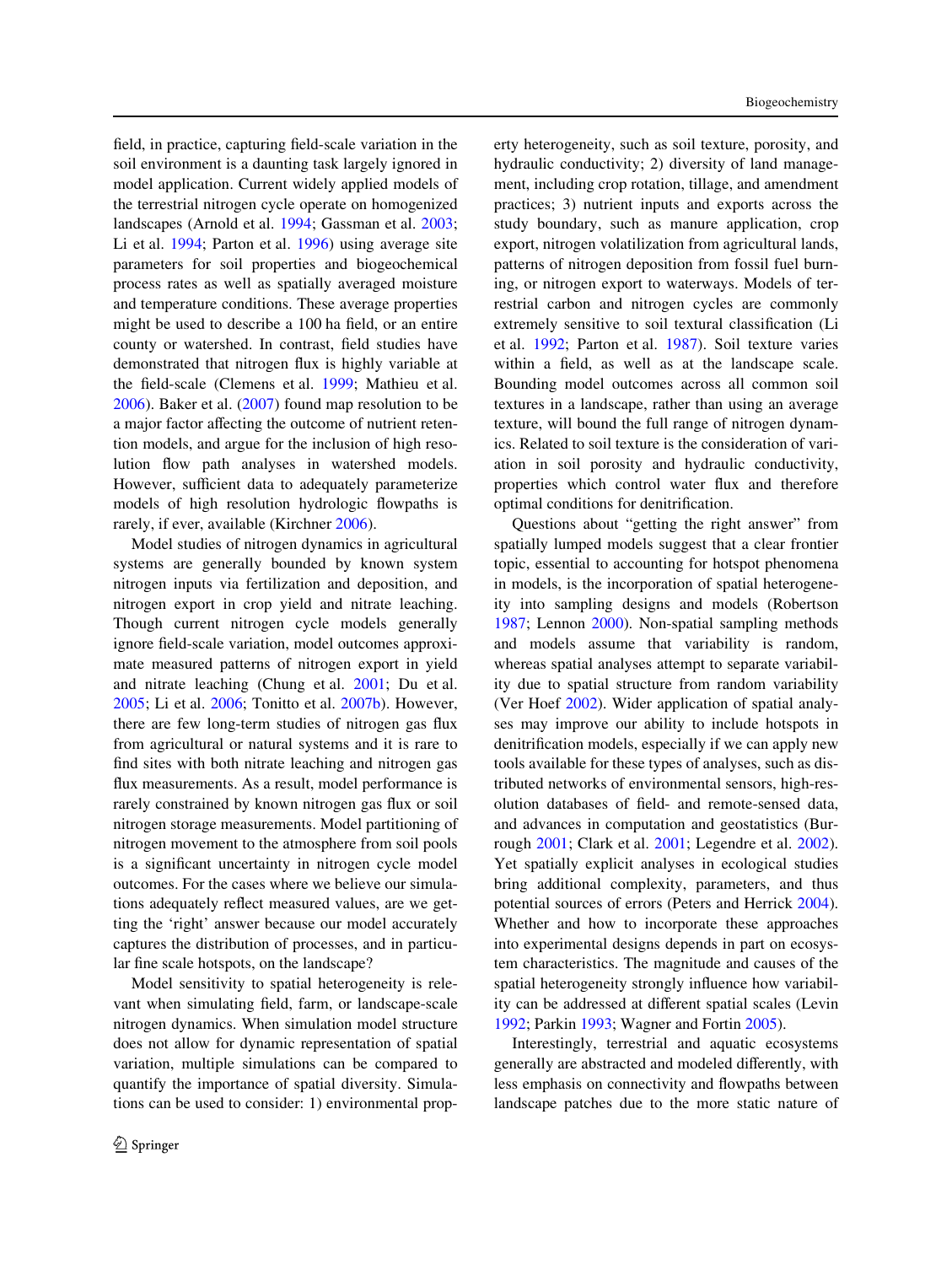soils compared to the dynamics of flowing water (McClain et al. [2003\)](#page-25-0). In terrestrial ecosystems, the landscape is generally represented as a mosaic of contiguous polygons or grid cells, with point- or area-referenced data (Perry et al. [2002\)](#page-25-24). Aquatic ecosystems are driven by hydrologic and topographic gradients and dominated by lateral connections and fluxes, such that dynamic, spatially referenced models are more common (Burrough [2001;](#page-21-18) Boyer et al. [2006\)](#page-21-2). This broad distinction between model representations of land and water helps us address the issue of spatial heterogeneity in denitrification in these environments.

A non-spatial approach may be valid in many cases, including the following: (1) for larger areas, where variability in denitrification can decrease with increasing extent of measurement (Groffman et al. [1987](#page-23-21)); (2) for apparently homogenous areas without major lateral fluxes or internal environmental gradients (e.g., Van Hoewyk et al. [2000\)](#page-27-18); and (3) when the spatial distribution of predictor variables is too expensive to measure (Peters and Herrick [2004](#page-25-22)). Many field-scale and ecosystem models adopt the spatially implicit perspective, with empirically or mechanistically derived equations driven by georeferenced input parameters measured on a grid (e.g., Burke et al. [1997](#page-21-19)). This category also encompasses field studies along gradients, such as toposequences and transect approaches (e.g., Davidson and Swank [1986](#page-22-23); Groffman and Tiedje  $1989$ ; Pinay et al.  $1993$ ; Silver et al. [1994](#page-26-24)). Distributed applications of onedimensional models of terrestrial denitrification (reviewed in Boyer et al. [2006\)](#page-21-2) could prove fruitful. Indeed, DRAINMOD-GIS is the result of coupling a watershed-scale model to a geographic information system (GIS) to predict nitrate losses from drained lands (Fernandez et al. [2006](#page-22-24)). DRAINMOD-N II, which is a related but more complex representation of the nitrogen cycle, could also be adapted to function in a spatially implicit GIS framework (Youssef et al. [2005\)](#page-28-5). DNDC and DAYCENT are examples of other denitrification models that could be applied in a spatially distributed GIS framework, because lateral connections within the grid and neighborhood effects (effects of nearby grid cells on a particular cell) are not represented in these models. The advantage of the spatially implicit application would be that more accurate spatial maps and extrapolations of denitrification over the area of interest might be achieved.

Spatially explicit models include neighbor effects, which are important when there are large fluxes of materials with locally mediated, variable transfer rates (Peters and Herrick [2004](#page-25-22)). Geostatistical methods and certain hydrologic models fall into the category of spatially explicit models. Hydrologic simulation models such as RHESSys (Band et al. [2001](#page-21-20)) that route water and materials across the landscape based on digital elevation models and soil characteristics are especially relevant where there are significant topographical and hydraulic gradients in surface and subsurface flow (Poole et al. [2004\)](#page-25-26). Both geostatistical and hydrologic simulation models require intensive sampling and large datasets for parameterization; this has been a major limitation to their wide adoption in ecological research (Peters and Herrick [2004](#page-25-22)).

To select the appropriate modeling approach, trade-offs between sources of error inherent in spatial and nonspatial models should be considered (Peters and Herrick [2004](#page-25-22)). Simple models are prone to errors of omission (key parameters are missing), while more complex models with many parameters (and associated uncertainties) tend to yield errors of commission through error propagation (Peters and Herrick [2004\)](#page-25-22). Spatial models (implicit and explicit) may be preferable when the following conditions exist: (1) non-linear processes; (2) threshold responses; (3) positive feedbacks; and (4) neighborhood interactions (Peters and Herrick [2004\)](#page-25-22). When viewed through this framework, modeling denitrification would appear to benefit from spatially dependent modeling because spatial interactions, such as lateral hydrologic fluxes, and non-linear responses to changes in substrate availability commonly influence denitrification rates.

In contrast to the situation with hotspots, fine-temporal scale climate data are increasingly available to support the modeling of hot moments. In general, terrestrial ecosystem models are designed to track the temporal complexity of climate and management cycles. Models can be run at higher temporal resolution to include fine-temporal scale climate data. However, fine-temporal scale management changes farmers make depending on localized weather and field conditions will remain difficult to generalize. As nitrogen models are increasingly applied to understand N dynamics in response to a variable climate, we can use simulations to test the sensitivity of modeled nitrogen flux to:  $(1)$  the frequency and magnitude of precipitation and irrigation events, (2) the proximity of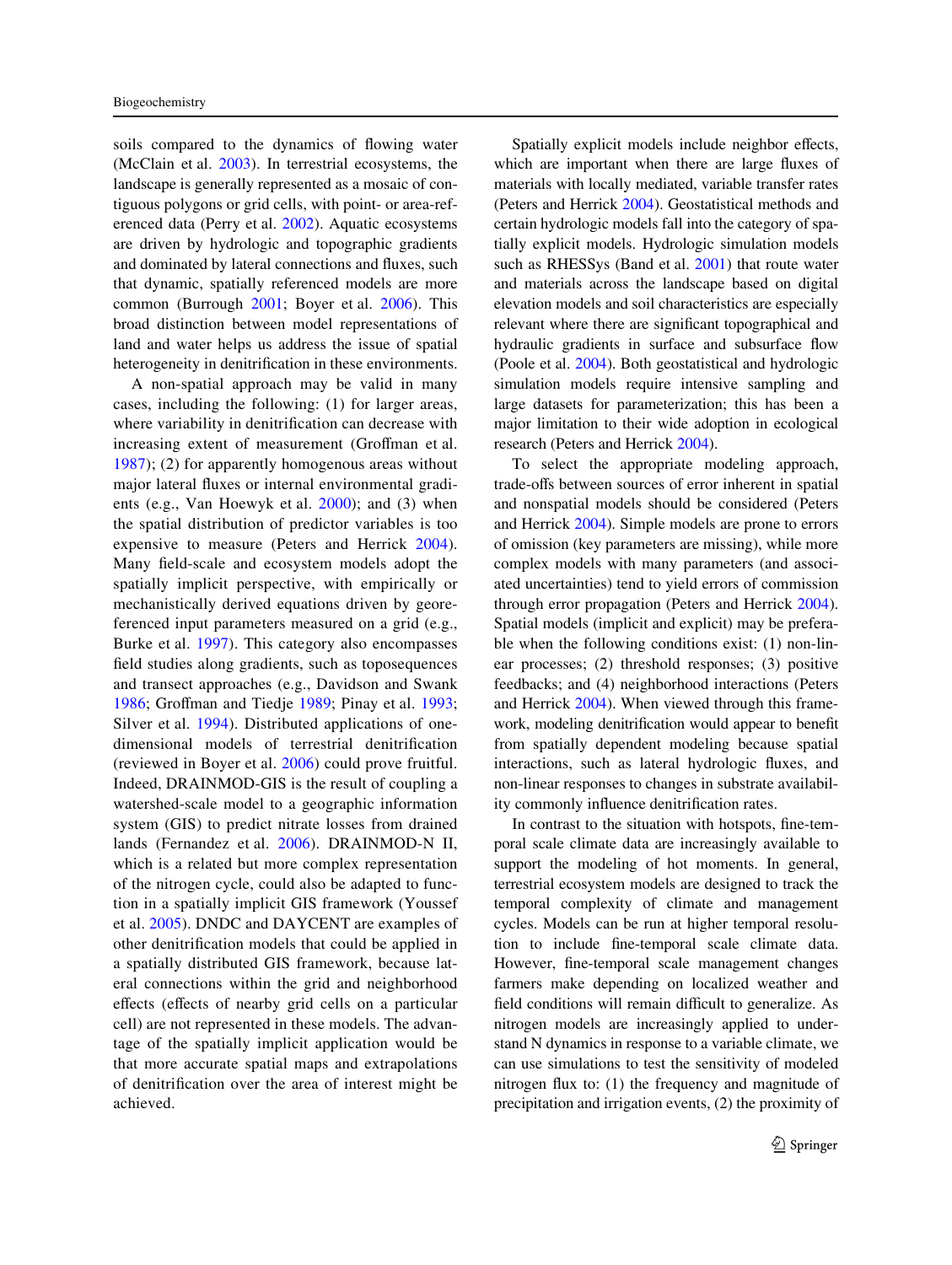precipitation to fertilization and tillage events, (3) the benefits of dividing fertilizer applications across multiple events, (4) the occurrence of extreme climate and (5) variation in crop growth. Rigorous consideration of model sensitivity to these and other episodic events, e.g., freeze/thaw events and dry/rewet cycles will expand our ability to characterize the true distribution of nitrogen pools and fluxes, as well as bound model uncertainty.

The importance of ephemeral conditions to annual nitrogen flux was observed in simulations of cornsoybean rotations of the US Corn Belt. Simulation using the DNDC model showed that the highest nitrogen gas flux events coincided with poor crop growth early in the growing season (Tonitto et al. [2007a](#page-27-12)). In this agroecosystem, the extent to which there is a mismatch of nitrogen availability and crop uptake drives the actual rate of nitrogen flux. At the landscapescale, variation in crop growth is spatially patchy and these processes are acting over short time scales (days). Both simulation modeling and event-based field sampling suggest that a significant proportion of the annual nitrogen gas flux can occur over the course of days.

## **Terrestrial/aquatic boundaries as hotspots**

Boundaries between land and water have received lots of attention as landscape-scale hotspots of denitrification. It is convenient to distinguish between "riparian" boundaries where the direction of flow is from the land to the water (Fig. [4\)](#page-11-0) and "hyporheic" boundaries where the direction of flow is from streams into the terrestrial environment. Riparian zones are potential hotspots for denitrification of  $NO<sub>3</sub><sup>-</sup>$  moving from upland land uses, especially agriculture, while hyporheic zones are potential hotspots for denitrification of  $NO_3^-$  moving in streams.

Hyporheic zones can process significant amounts of the water, C and N in a stream (Boulton et al. [1998;](#page-21-21) Fisher et al. [2005\)](#page-22-25). Many studies have characterized dynamic gradients of dissolved oxygen,  $NO<sub>3</sub><sup>-</sup>$  and dissolved organic carbon availability along upwelling



<span id="page-11-0"></span>Fig. 4 Cross section of a riparian zone showing how flow paths and soil properties converge to create a denitrification hotspot at the interface between terrestrial and aquatic components of a landscape. Denitrification of nitrate moving in shallow groundwater from the upland agricultural field will be denitrified when it interacts with denitrifiers in poorly (PD) and very poorly

drained (VPD) soils. The figure also illustrates that not all riparian zones are likely to function in the same way, i.e., the opposite side of the stream, dominated by well (WD), moderately well (MW) or somewhat poorly (SPD) soils is much less likely to function as a denitrification hotspot. Adapted from Gold et al. ([2001\)](#page-23-22)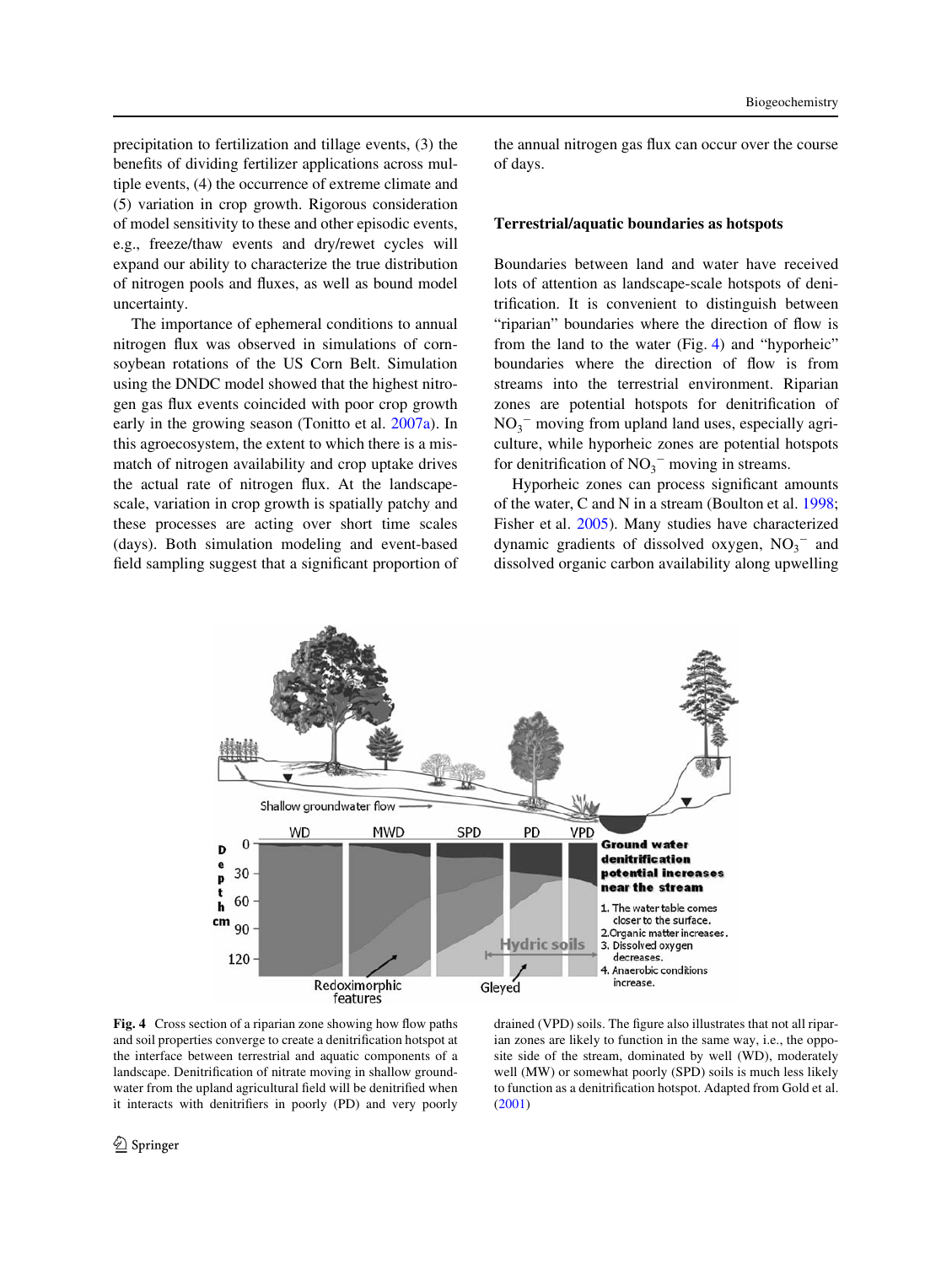and downwelling areas in hyporheic zones, suggesting that there are hotspots of denitrification within hyporheic zones, and that not all hyporheic zones will function as hotspots of denitrification within stream ecosystems and landscapes (Jones and Holmes [1996;](#page-24-22) Hedin et al. [1998;](#page-23-23) Hill et al. [1998;](#page-23-24) Sobczak and Findlay  $2002$ ; Sobczak et al.  $2002$ ). The functional significance of hyporheic zones is ultimately controlled by their hydrologic "connectivity" with the stream channel (Boulton [2007;](#page-21-22) Kaushal et al. [2008\)](#page-24-23), which varies markedly within and between streams, and is sensitive to environmental changes, e.g., hydrologic regime, land use in the watershed.

Riparian zones can be broadly defined as semi-terrestrial areas regularly influenced by freshwater, and normally extending from the edges of water bodies to the edges of upland communities (Naiman et al. [2005\)](#page-25-27). Because of their potential role as nitrogen sinks, protection of riparian zones is widely recommended as a best management practice by federal and local agencies around the world to mitigate the impact of nitrate pollution from agriculture on stream water quality (Welsch [1991](#page-27-21); Hill [1996;](#page-23-25) Lowrance et al. [1997](#page-25-28); Dosskey [2001;](#page-22-26) Puckett [2004](#page-26-25); Naiman et al. [2005\)](#page-25-27). Multiple studies have reported nitrate removal efficiencies  $>90\%$  in the USA (Maryland, Georgia, North Carolina, Pennsylvania, Rhode Island, Illinois), New Zealand, Switzerland, France, Spain, Denmark and Canada (see reviews in Hill [1996;](#page-23-25) Vidon and Hill [2006\)](#page-27-22). In many instances, most nitrate removal occurs within 10–20 m from the field-riparian boundary (Haycock and Pinay [1993;](#page-23-26) Lowrance et al. [1984;](#page-25-29) Peterjohn and Correll [1984;](#page-25-30) Böhlke et al. [2002\)](#page-21-23) or abruptly at the interface of highly conductive sediment layers with organic rich deposits (e.g., peat, buried channel sediments) (Devito et al. [2000](#page-22-27); Hill et al. [2000\)](#page-23-27). In a comparative study of riparian zones in Canada, France, Denmark, Switzerland, Spain and the United States (Georgia, Maryland, Oregon), Vidon and Hill ([2006](#page-27-22)) report that unless riparian sediments are coarse sand and/or gravel, 90% nitrate removal is often achieved in less than 20 m in most riparian zones. Research also suggests that although riparian zones may only represent a small area of the landscape, they are perhaps one of the most important elements of the hydrological landscape given that they can act both as a conduit and barrier for nutrients between upland communities and stream ecosystems (Burt [2005\)](#page-21-24) and that nitrate concentration in subsurface flow often decreases dramatically in the

riparian zone (Peterjohn and Correll [1984;](#page-25-30) Lowrance [1992;](#page-24-24) Haycock and Pinay [1993;](#page-23-26) Jordan et al. [1993;](#page-24-25) Gilliam [1994;](#page-23-28) Hill [1996\)](#page-23-25).

Although nitrate removal and denitrification can vary tremendously between sites depending on local conditions (Peterjohn and Correll [1984](#page-25-30); Brusch and Nilsson [1993](#page-21-25); Jordan et al. [1993](#page-24-25); Gilliam [1994;](#page-23-28) Hill [1996](#page-23-25)), research suggests that overall, riparian zones are often hotspots for nitrogen removal in the landscape. Nevertheless, the cumulative effect of riparian zones on nitrogen removal at the watershed scale remains poorly understood. The role of a riparian zone as a nitrogen sink in the landscape indeed depends on the amount of nitrogen  $(g \, day^{-1} \, m^2)$ removed daily compared to other landscape units such as streams, lakes, agricultural and forested soils, and on the temporal and spatial variability of nitrogen removal in riparian zones for an entire watershed. In addition, both the amount of nitrogen transported through the riparian zone and the nitrogen removal efficiency of the riparian zone must be taken into account to estimate the potential impact of a riparian zone on water quality at the landscape scale. For instance, one riparian zone may have a high nitrate removal efficiency but fluxes may be very small or seasonally absent, while another may display a lower efficiency but receive high nitrate loading throughout the year and therefore be a larger nitrate sink at the watershed scale (Table [1,](#page-13-0) Vidon and Hill [2004\)](#page-27-23). The fate of nitrogen within the riparian zone is also important. While nitrogen converted to gas is removed from the system, nitrogen taken up by plants and microbes is available for recycling and release at a later time. The environmental effects of riparian zones also depend on the ratio of gases produced during denitrification, i.e.,  $N_2O$  is a potent greenhouse gas. It is therefore crucial to develop strategies to estimate the spatial and temporal variability in nitrogen removal in riparian zones and the cumulative effect of individual riparian zones on water and air quality at the watershed scale.

Recent advances in our understanding of the hydrological and biogeochemical functioning of riparian zones have shown that landscape hydrogeomorphic characteristics can be used as indicators of the potential of riparian zones for nitrogen removal at the landscape scale (Lowrance et al. [1997;](#page-25-28) Hill [2000;](#page-23-29) Gold et al. [2001;](#page-23-22) Rosenblatt et al. [2001;](#page-26-26) Vidon and Hill [2004\)](#page-27-23). In a recent comparative study, Vidon and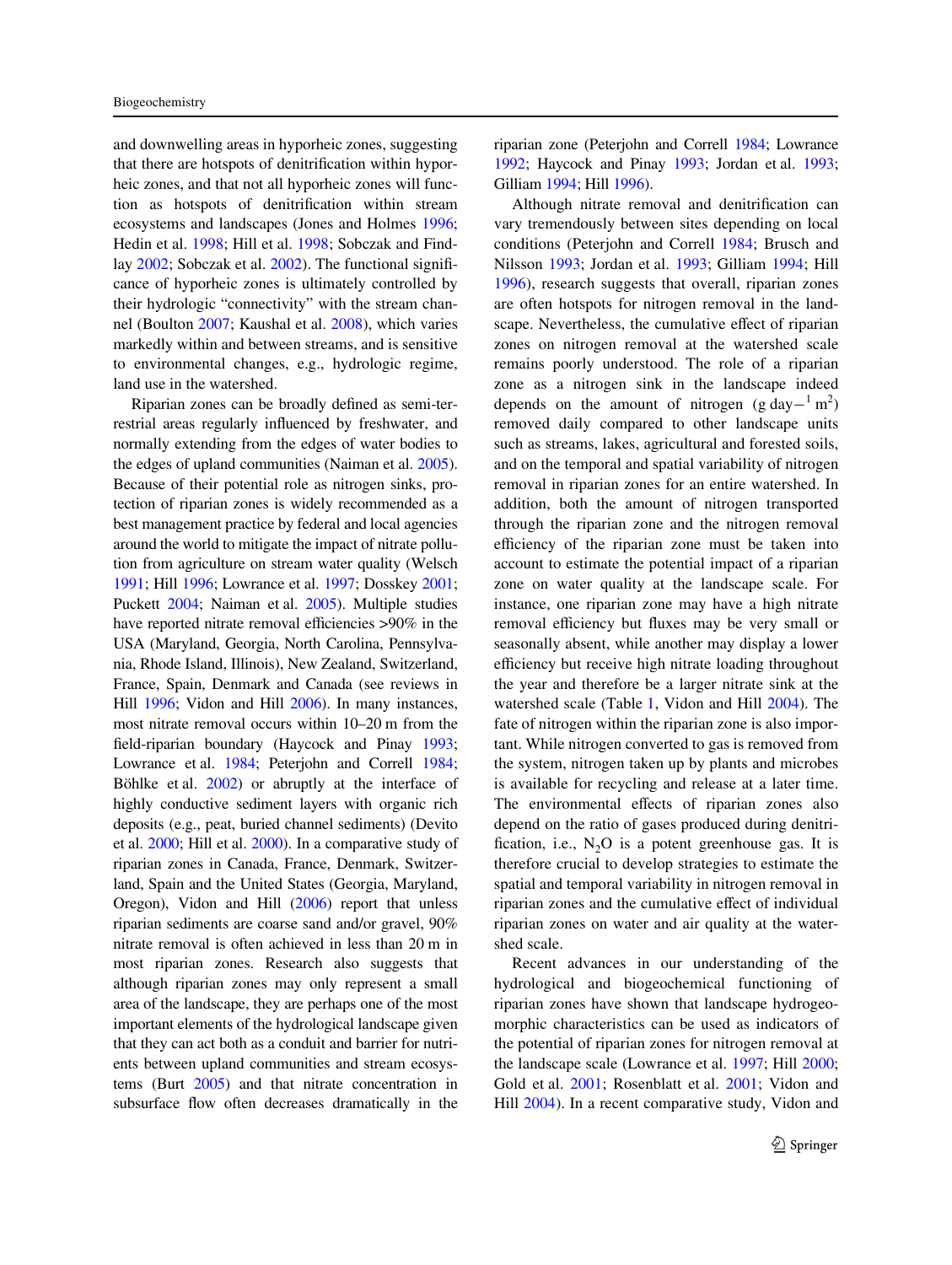| Site name     | Water input<br>$(L day^{-1})$ | Nitrate input<br>$(g N day^{-1})$ | Nitrate removal<br>$(g N day^{-1})$ | Duration of<br>upland/riparian<br>connection (months) |
|---------------|-------------------------------|-----------------------------------|-------------------------------------|-------------------------------------------------------|
| Eramosa       | 390                           | 4.2                               | 4.1                                 | 12                                                    |
| Boyne         | 320                           | 9.4                               | 8.7                                 | 12                                                    |
| Road 10       | 34                            | 1.5                               | 1.5                                 | 12                                                    |
| Speed         | 52                            | 0.27                              | 0.26                                | 12                                                    |
| Maskinonge    | 74                            | 1.3                               | 1.29                                | 12                                                    |
| Ganatsekiagon | 218                           | 3.4                               | 2.0                                 | $7 - 9$                                               |
| Highway 27    | 20                            | 0.11                              | 0.11                                | $6 - 8$                                               |
| Vivian        | 0.67                          | < 0.001                           | $\overline{\phantom{0}}$            | $5 - 7$                                               |

<span id="page-13-0"></span>**Table 1** Water and nitrate inputs per meter of riparian perimeter and nitrate removal at eight riparian sites in Ontario, Canada

The duration of the upland-riparian hydrologic connection per year is also indicated for each site. Variation in all parameters shows the spatial and temporal complexity of riparian hotspot behaviour. From Vidon and Hill ([2004\)](#page-27-23)

Hill [\(2006](#page-27-22)) showed that riparian zones that are large nitrogen sinks at the watershed scale have large amounts of water flowing through them  $(300-1,200)$ L day<sup>-1</sup> m<sup>-1</sup> of stream length), sufficient organic matter pools to sustain denitrification, and high nitrate concentration entering the riparian zone under anaerobic conditions. Riparian zones located in outwash valleys where organic matter has accumulated and where a confining layer (low hydraulic conductivity sediment layer,  $Ks < 10^{-6}$  cm/s) forces nitrate rich groundwater to interact with organic rich sediment layers (e.g., peat, buried river channel sediments) often fall in this category. Amounts of nitrogen removed daily in these riparian zones are typically between 4 and 10 g N day<sup>-1</sup> m<sup>-1</sup> stream length (Vidon and Hill [2004\)](#page-27-23). This rate can be easily converted into  $g N day^{-1} m^2$  based on riparian zone width, if necessary for model applications.

At the other end of the spectrum are riparian zones that have little to no effect on nitrogen removal at the watershed scale, or that even act as a nitrogen source to the stream (cold spots). Riparian zones in the former category typically have low groundwater fluxes owing to a low hydraulic gradient and/or a low soil hydraulic conductivity (nitrogen removal is then transport limited). For instance, Wigington et al. [\(2003](#page-27-24)) report low water  $(12 \text{ L day}^{-1})$  meter stream length) and nitrate  $(0.03 \text{ g N day}^{-1} \text{ m}^{-1})$  stream length) fluxes in a riparian zone on nearly level clay terrain in Oregon. Vidon and Hill ([2004\)](#page-27-23) report similar small water and nitrate fluxes in a nearly flat riparian zone in a glacial till landscape in southern Ontario. Riparian zones in this category have little impact on nitrogen removal at the watershed scale owing to the small amount of nitrogen removed daily. Riparian sites which act as N sources include riparian zones where nitrogen rich groundwater bypasses the riparian zone at depth owing to deep riparian sediments with low organic matter content and high hydraulic conductivity. For instance, Puckett et al. [\(2002](#page-26-27)) report results for a riparian zone in Minnesota, USA where sand overlies a confining unit 16 m deep and groundwater with considerable nitrate concentration is able to move along flowpaths under the riparian zone to the river with limited nitrate removal. Similarly, on the Delmarva Peninsula in Maryland, USA, nitrate-rich groundwater flowed at depth in a thick sand aquifer beneath a riparian area and discharged upward through the stream bed (Böhlke and Denver [1995\)](#page-21-26).

Some riparian zones may also be sources or sinks of nitrogen in the landscape depending on local conditions at the time of measurement. Riparian zones that typically have close to a 100% nitrate removal efficiency most of the year can have cold moments, i.e., moments when the riparian zone efficiency decreases dramatically, and the riparian zone becomes less of a sink or even a source of nitrogen in the landscape. For instance, Wigington et al. [\(2005](#page-28-6)) report that nitrate rich water in overland flow bypasses a riparian zone with clay soil in Oregon, USA during storms. Vidon and Hill [\(2004](#page-27-23)) reported that nitrate removal dropped from >90 to 60% as the water table rose and groundwater fluxes increased from 1.8 to 244 L day<sup>-1</sup> m<sup>-1</sup> of stream length in a riparian zone in southern Ontario. In that riparian zone, a gravel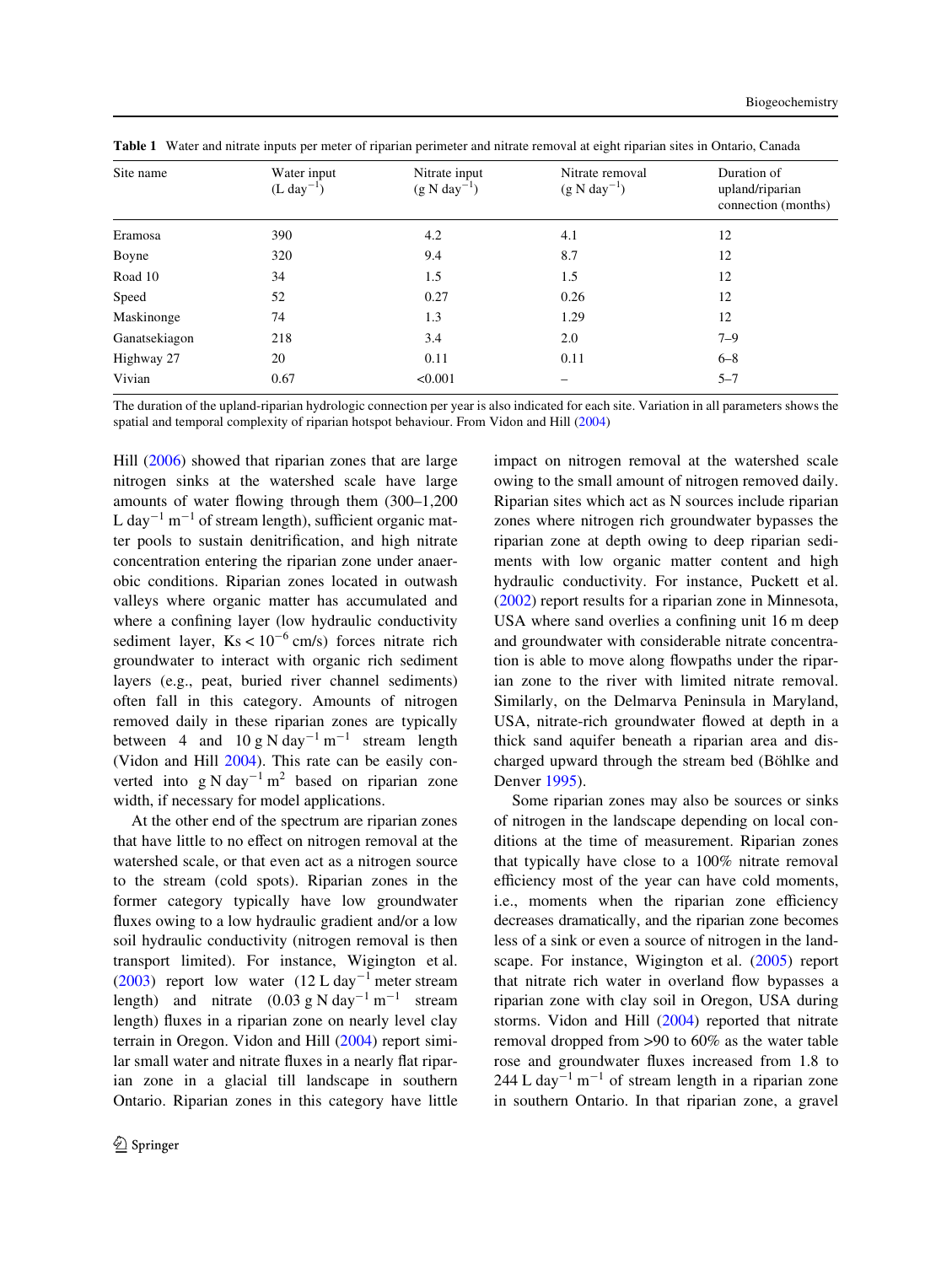layer near the soil surface allowed water to bypass organic rich sediment in the riparian zone during episodic high water table periods. Cirmo and McDonnell [\(1997](#page-22-28)) reported that in some forested catchments, seasonal water table drawdown can stimulate mineralization of organic nitrogen in surface soils which results in nitrogen input to the stream.

Hydrogeomorphic characteristics related to geologic setting and hydrologic flowpaths can be helpful in generalizing riparian zone functions. Landscape hydrogeomorphic characteristics can often be mapped (Gold et al. [2001](#page-23-22); Rosenblatt et al. [2001\)](#page-26-26) and hotspots for nitrogen removal can therefore potentially be represented in spatially explicit models of nitrogen cycling at the watershed scale (discussed below). The total amount of nitrogen removed by riparian zones in a watershed could also be estimated based on the hydrogeomorphic characteristics of the landscape. By applying hydrogeomorphic mapping to riparian zone modeling we can estimate the relative potential of riparian zones to remove nitrogen at the watershed scale compared to other landscape units such as streams, lakes, forest or agricultural soils. Ultimately, such work could drive model development and help modelers focus efforts on areas of the landscape with the most potential for nitrogen removal. One complication is that land use change can affect hydrology and therefore N cycling processes such that landscape-scale hydrogeomorphic characteristics are no longer accurate predictors of denitrification (Stander and Ehrenfeld [2008\)](#page-27-25).

The interface between terrestrial and aquatic ecosystems is strongly affected by land use change. In urban and suburban watersheds, high storm flows erode streambanks and incise stream channels, thus drawing down water tables in riparian wetlands. Urban wetlands display high rates of net nitrification as a result of lower water tables (Groffman et al. [2002;](#page-23-30) Ehrenfeld et al. [2003b](#page-22-29); Stander and Ehrenfeld [2008\)](#page-27-25). Stander and Ehrenfeld [\(2008](#page-27-25)) found lower rates of denitrification in urban wetlands with dry and/or flashy hydrology compared to wetlands with normal hydrology. These results suggest that urban wetlands may function as denitrification "cold spots" in urban landscapes. However, Groffman and Crawford  $(2003)$  $(2003)$  did find high rates of potential denitrification in urban riparian zones, suggesting that if normal hydrological regimes could be restored to these systems, denitrification would likely occur.

Ecosystems dominated by human settlements are engineered to move water off landscapes quickly before flooding of heavily trafficked areas can occur. Rainfall is channeled from impervious surfaces directly to streams, dramatically altering the flow of water and denitrification reactants across the landscape (Paul and Meyer [2001](#page-25-31)). Urban wetlands and streams display flashy hydrological patterns (Ehrenfeld [2000;](#page-22-30) Ehrenfeld et al. [2003b\)](#page-22-29), characterized by low baseflow and low water tables between rain events punctuated by episodic high flow and flood events during even relatively small rainfall events. Thus urban storm events may move water and  $NO_3^-$  across the landscape too quickly to allow for denitrification to occur. However, in some areas, especially in the arid Southwest, storm water management is increasingly focused on retaining water within landscapes rather than enhancing drainage to surface waters, as is the focus of storm water management in humid urban systems (Baker et al. [2001](#page-20-2); Zhu et al. [2004](#page-28-2)). Conserved water is often used for irrigation, causing soils in urban parks, detention basins, and residential grassy areas to be wetter than natural desert soils, and therefore have higher capacity for denitrification.

#### Incorporating interface hotspots into models

The spatial interaction between and within land parcels is a defining landscape characteristic with limited representation in models. Many terrestrial models account for nitrogen export from terrestrial landscapes to freshwater and marine systems but do not incorporate lateral redistribution of water, nitrogen and carbon within the terrestrial landscapes. In these models, the coupling of the pedosphere, lithosphere and hydrosphere only occurs through net nitrogen loss below the rooting zone or through surface runoff. Riparian and hyporheic hotspots typically occur due to lateral redistribution of water and nutrients as the result of topographic convergence of flowpaths within a terrestrial environment. To account for these landscape scale hotspots, within watershed lateral redistribution must be included within models. Spatially distributed hydrologic models account for lateral redistribution, but few of these models incorporate linkages with nitrogen cycling. The RHESSys model (Tague and Band [2004](#page-27-0)) is one example of a coupled ecosystem-hydrologic model that explicitly considers hydrologic exchange between land parcels.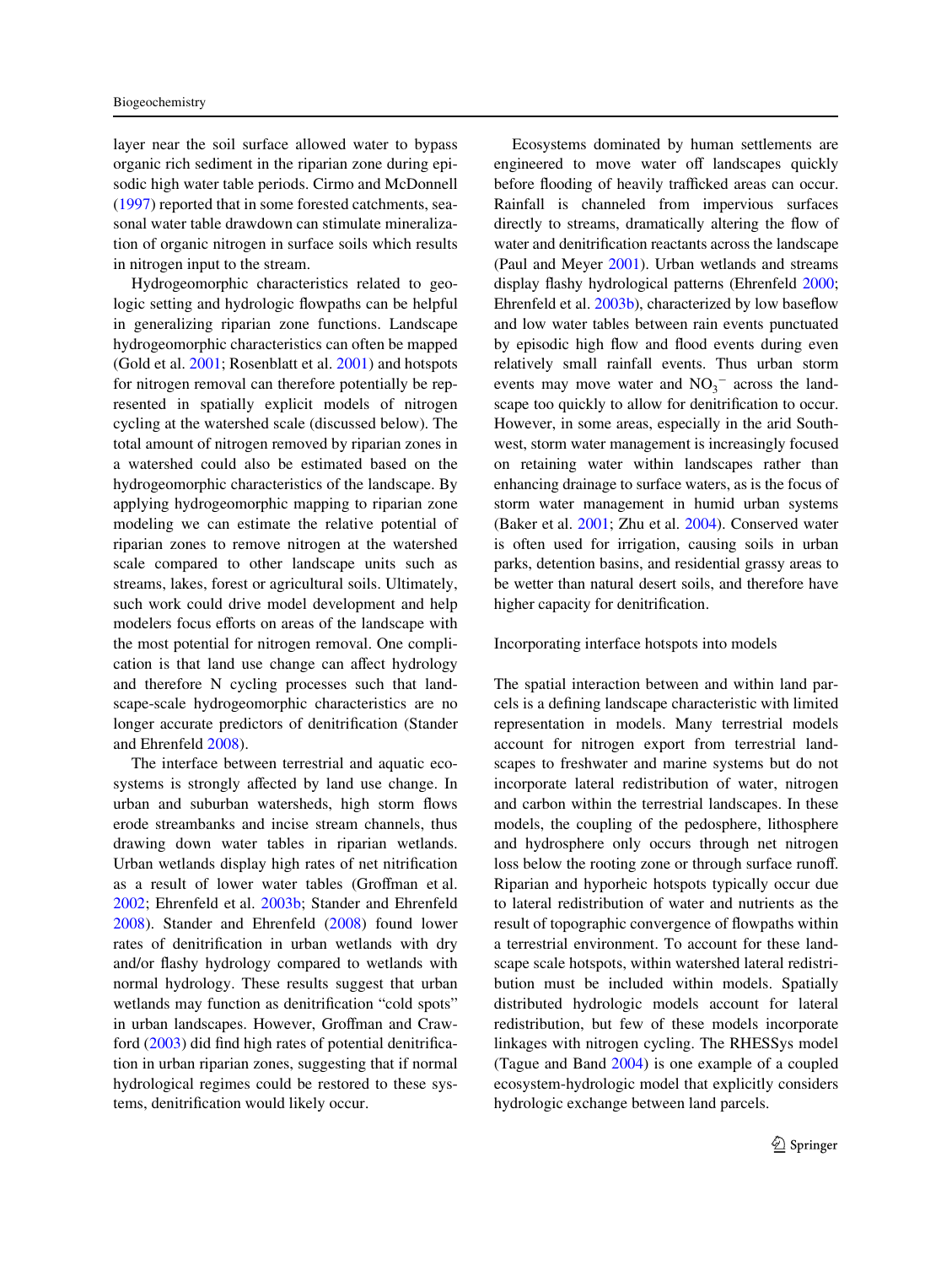While ecohydrological models such as RHESSys show promise for characterizing hotspots that arise from lateral redistribution of denitrification reactants in the landscape, accounting for the emergence of hotspots due to flowpath convergence, however, remains challenging (Beven [2001](#page-21-27), [2006;](#page-21-28) Richardson et al. [2007\)](#page-26-28). Many studies have demonstrated that accurate prediction of streamflow by distributed hydrologic models does not necessarily mean that internal hydrologic processes (including spatial distributions of soil moisture, internal connectivity, surface—groundwater interactions) are accurately represented (Grayson and Blosch [2000](#page-23-31); Kirchner et al. [2000\)](#page-24-26). A parallel conclusion can be made about the limits of relying on aggregate watershed fluxes such as nitrogen loss to the stream for the validation and parameterization of terrestrial denitrification models since these rely on the distribution of internal watershed conditions. Recent advances within hydrology apply remote sensing of soil moisture (Moran et al. [2004](#page-25-32)) and isotopic tracers (Vitar et al. [2005\)](#page-27-26), allowing for better constraint of model representation of within-watershed moisture redistribution and flowpaths. Linking advances in spatially distributed hydrologic modeling with nitrogen cycling models should improve estimates of terrestrial denitrification and should improve the ability of these models to account for landscape scale hotspots that occur as a result of lateral moisture fluxes.

## **Hotspots and hot moments in aquatic ecosystems**

Water has been described as the primary driver of "hotspots" in biogeochemical cycles because it can transport important constituents across landscapes and provide ideal conditions for nutrient transformations (McClain et al. [2003\)](#page-25-0). Regardless of the environment, denitrification is influenced mainly by temperature, oxygen concentration, and the supply of organic matter and nitrate. With this in mind, aquatic systems in general could be considered "hotspots" of denitrification activity because they often have high nitrate concentrations, plentiful organic matter, and anoxic conditions in sediments or in micro sites within suspended particulate matter (Galloway et al. [2004\)](#page-22-31).

It is not our purpose here to describe all of the factors affecting denitrification in aquatic systems; that has been done elsewhere (i.e., Seitzinger [1988;](#page-26-29) Hebert [1999](#page-23-32); Seitzinger et al. [2006\)](#page-26-5). But a brief review of major factors may be useful in order to understand what might create hotspots and hot moments. Temperature has been shown to correlate with denitrification rates, especially when nitrate is not limiting (Smith et al. [1985;](#page-27-27) Hebert [1999](#page-23-32)). In some cases, nitrate concentrations are dependent on episodic inputs like the spring freshet or storm run off from agricultural land. In these cases denitrification rates do not respond in a simple linear or exponential fashion with temperature (Sorensen et al. [1979\)](#page-27-28). In many systems, a decrease in water column oxygen concentration is concurrent with warming water temperature. At first, one might assume this would increase rates of denitrification. But in systems where denitrification is tightly coupled with nitrification, low oxygen conditions reduce the amount of available nitrate and thus reduce denitrification. For example, Jenkins and Kemp [\(1984](#page-24-27)) showed that in the Patuxent River Estuary, the majority of nitrate from nitrification was denitrified in the spring, with denitrification rates experiencing a two order of magnitude decrease during summer. Over the course of a season, then, one area can switch from being a hotspot to being a cold spot of denitrification.

Organic matter is a known regulator of denitrification rates in both freshwater and marine systems (e.g., Tiedje et al. [1982](#page-27-29); Caffrey et al. [1993;](#page-21-29) Seitzinger and Giblin [1996;](#page-26-3) Cornwell et al. [1999;](#page-22-32) Fulweiler et al. [2007](#page-22-33)). Rysgaard et al. [\(1998\)](#page-26-30) reported that after the break-up of sea-ice in Young Sound, Greenland, benthic metabolism was rapidly stimulated by a significant peak in the sedimentation of organic matter. When sea-ice covered the sound, denitrification was approximately 0.2 mmol  $m^{-2}$  day<sup>-1</sup> but it quickly jumped to 0.6 mmol  $m^{-2}$  day<sup>-1</sup> when the sea ice broke apart. During the period of rapid increase, denitrification was largely supported by nitrate from sedi-ment nitrification (Rysgaard et al. [1998](#page-26-30)). Episodic inputs of carbon stimulate denitrification in freshwater systems as well. A winter ice-storm struck the Hubbard Brook Experimental Forest in New Hampshire, USA, in January of 1998 causing extensive damage. While nitrate export from the watershed did increase, it is thought that the nitrate export would have been even greater were it not for in-stream processing. Specifically, nitrate removal by denitrification may have been stimulated by the large inputs of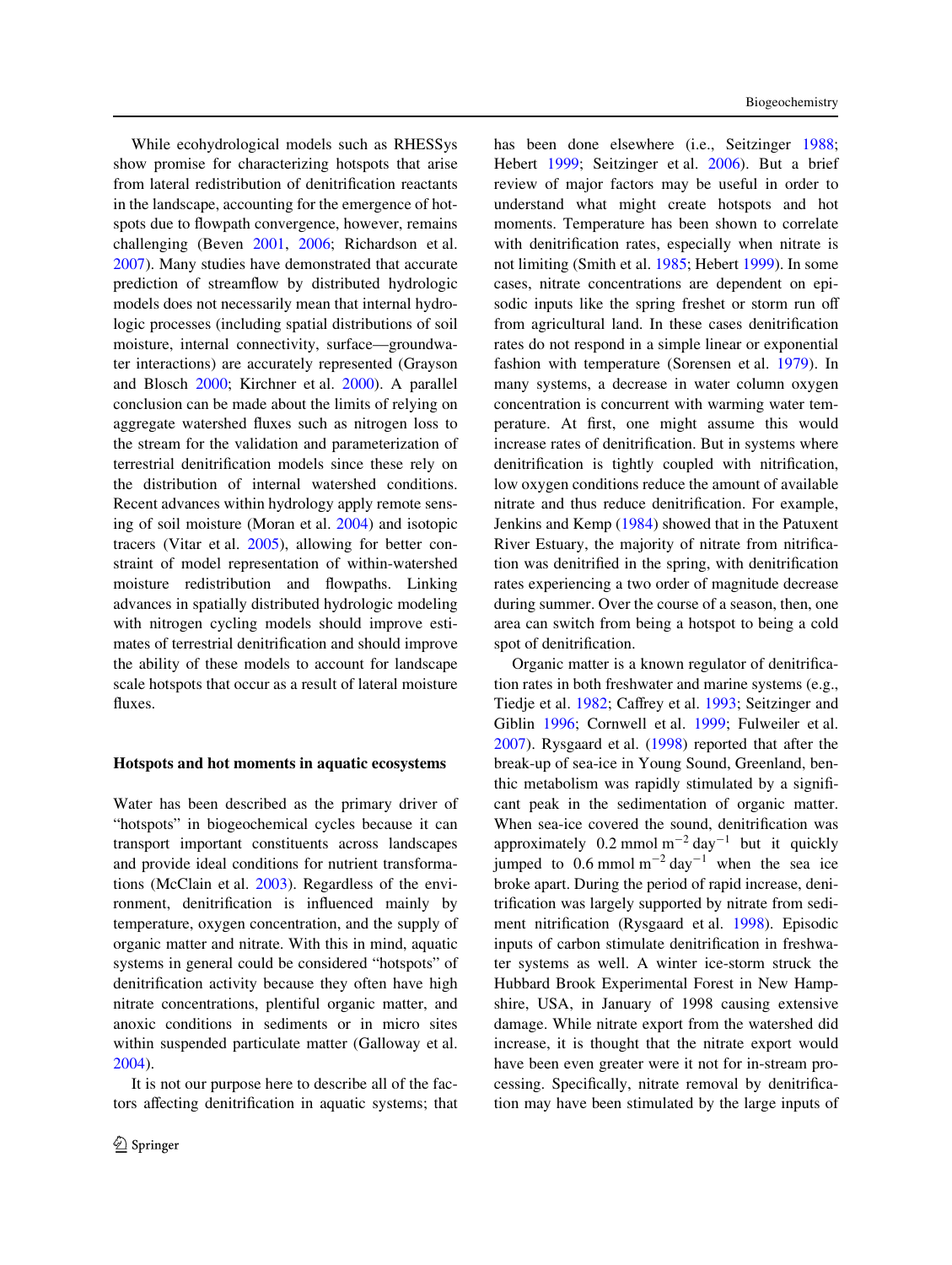organic matter in the form of woody debris into the stream (Bernhardt et al. [2003\)](#page-21-30).

An essential difference between fresh and marine sediments is the dominant mode of organic carbon metabolism (Seitzinger [1988\)](#page-26-29). Anaerobic metabolism is dominated by sulfate reduction in marine sediments and by methanogenesis in freshwater sediments (Capone and Kiene [1988;](#page-21-31) Schelsinger [1996](#page-26-31)). The end product of sulfate reduction (sulfide) is a known inhibitor of nitrification. On the other hand, sulfide can be an energy source to support denitrification (Burgin and Hamilton [2007\)](#page-21-32). Therefore, in systems where coupled nitrification-denitrification is dominant, sulfide could play a critical role in regulating denitrification rates. Joye and Hollibaugh  $(1995)$  $(1995)$ found that sulfide reduced nitrification rates by 50– 100% in estuarine sediments.

Macrophytes and benthic algae are also known to influence nitrogen transformation dynamics. Macrophyte root and rhizome systems (i.e., eelgrass) can trap organic matter, thus providing a rich site for denitrification. In addition, dissolved organic carbon exudates from the roots can stimulate denitrification (Christensen and Sorensen [1986](#page-21-33)). By releasing oxygen, root and rhizome systems can stimulate nitrification and ultimately indirectly stimulate denitrification by increasing substrate availability (Iizumi et al. [1980;](#page-24-29) Hebert [1999\)](#page-23-32). Benthic micro-algae in sub-tidal and inter-tidal environments can increase surface sediment oxygen concentrations, thus inhibiting denitrification during the day (Jørgensen and Sorensen  $(1985)$  $(1985)$ . Freshwater systems can be affected by similar processes. In algal mats growing in a stream, denitrification was lower in the light than in the dark (Triska and Oremland [1981;](#page-27-30) Seitzinger [1988\)](#page-26-29). And a similar pattern found in Lake Hampen, Denmark was thought to be due to oxygen produced by benthic microflora (Christensen and Sorensen [1986\)](#page-21-33). One might also expect that in systems which rely on coupled nitrification-denitrification, the increased oxygen could stimulate rates of nitrification during the day, perhaps leading to higher denitrification rates at night.

In both fresh and marine systems burrowing infauna can play an important role in nitrogen transformations (Seitzinger [1988](#page-26-29) and references therein). Infauna can increase the rate of exchange of nitrate and oxygen between the sediment and the water column by burrowing into the sediment and by water pumping (Fig. [5\)](#page-16-0). Nixon ([1988\)](#page-25-33) reported that compared to freshwater systems, marine sediments maintain larger populations of benthic fauna that increase sediment mixing and lead to a more complete degradation of organic matter in these systems. The increase in oxygen penetration associated with burrowing can stimulate nitrification, while the increase in nitrate stimulates denitrification. In addition, the infauna concentrate organic matter in the sediment by depositing fecal pellets (Hebert [1999](#page-23-32)). Pelegri and Blackburn  $(1994)$  $(1994)$  found denitrification was 1.5 times greater in microcosms with the amphipod *Corophium volutator* than in those without. For the Kertinge Nor estuary in Denmark, the overall denitrification rate

<span id="page-16-0"></span>**Fig. 5** Vertical section through a sediment surface. *Contour lines* indicate sediment oxygen isopleths  $(O_2, m \text{ mol } L^{-1})$  measured using an oxygen microelectrode. *Angled arrows* indicate direction of  $O<sub>2</sub>$ movement. *Numbers* on *x*- and *y*-axes indicate millimeters. Two polychaete worm tubes are evident. Adapted from Jørgensen and Revsbech ([1985\)](#page-24-31)

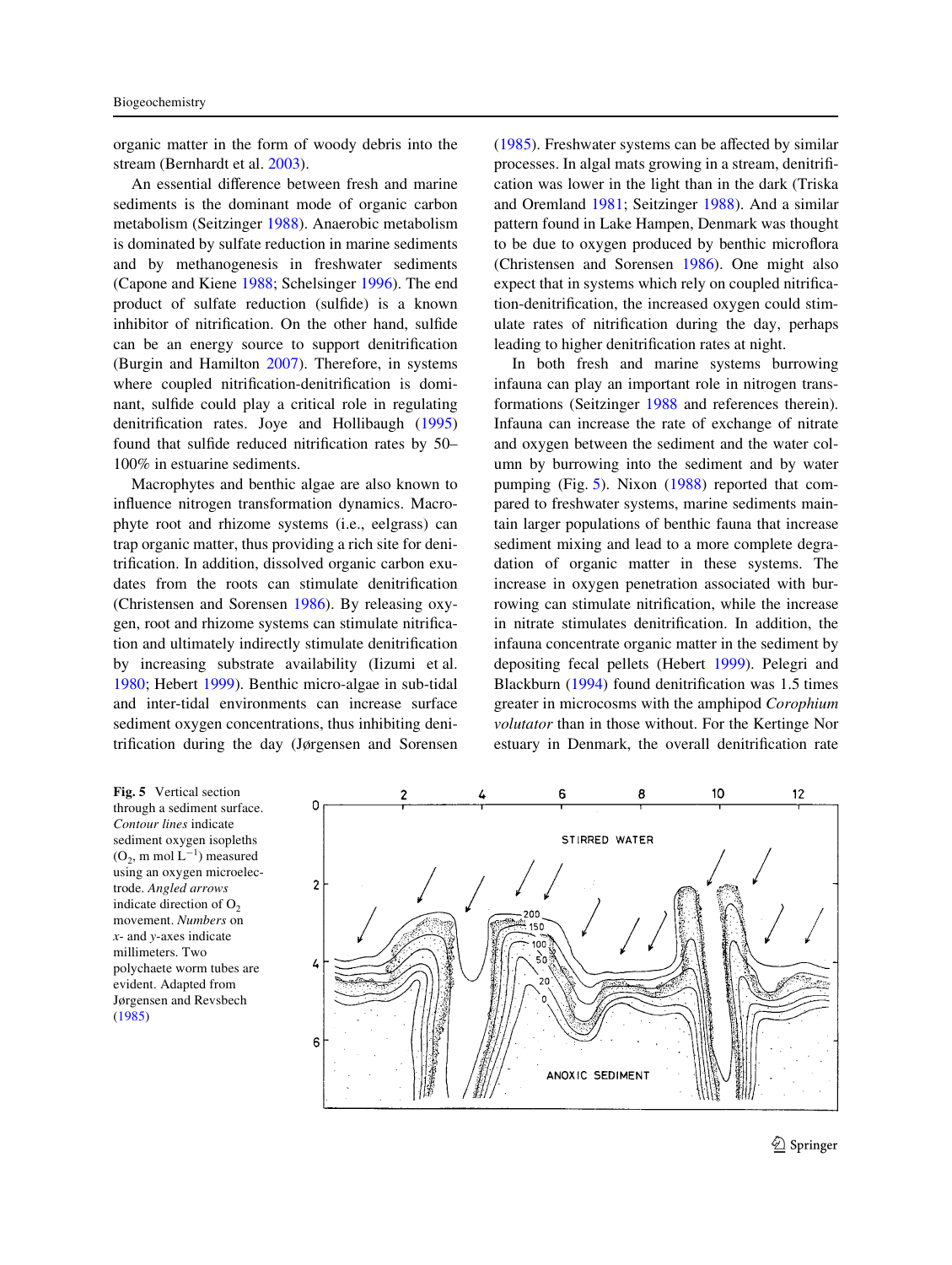was decreased by the inhibitory effects of benthic microalgae (taking up ammonium and nitrate) and the stimulating effects of bioturbating benthic infauna (Rysgaard et al. [1995](#page-26-32)). Thus the seasonal distribution of infauna may create hotspots of denitrification activity.

Land use change can greatly alter spatial and temporal patterns of denitrification in aquatic systems. Agricultural, and especially urban, streams often display symptoms of reduced nitrogen retention capacity. While we expect high nitrate concentrations common in agricultural streams to stimulate denitrification (Inwood et al. [2005\)](#page-24-32), agricultural and urban streams which are hotspots with respect to nitrate availability can have low denitrification rates due to low levels of organic matter (Arango et al. [2007](#page-20-7)). Meyer et al. ([2005\)](#page-25-17) found lower nutrient uptake velocity in urban streams close to Atlanta, Georgia, USA and Grimm et al. [\(2005\)](#page-23-33) found longer nutrient uptake lengths in urban streams in Phoenix. However, Teissier et al.  $(2002)$  found higher denitrification rates in incubations of epilithic biofilms sampled downstream of wastewater treatment plant outflows in Toulouse, France compared to biofilms from an upstream reference station. Sediments in headwater streams in urban-dominated subwatersheds in southwestern Michigan, USA had higher rates of potential denitrification than streams in forested watersheds, but urban sediments removed a smaller percentage of the stream nitrate load than sediments from forested streams, suggesting that urban streams are not nitrogen sinks based on sediment denitrification alone (Inwood et al.  $2005$ ). Groffman et al.  $(2005)$  $(2005)$  found high rates of potential denitrification in urban stream sediments associated with organic debris dams, suggesting debris dams as denitrification hot spots. However, debris dams may not remain in place very long, due to high flow volumes and velocities in urban streams during rain events. Along those lines, Hale and Groffman  $(2006)$  $(2006)$  $(2006)$  found that debris dams were most often found in urban streams which did not have incised channels. However, while the overall rates of denitrification may be higher in organic rich sediments, the much greater area of low organic matter pools and riffle sediments might make them important nitrate sinks (Groffman et al. [2005](#page-23-34)). In such cases, the "cold spots" might turn out to be just as important to overall stream denitrification as the "hotspots".

Incorporating aquatic hotspots and hot moments into models

A search on the ISI Web of Science for "hotspots and/ or hot moments" combined with "aquatic denitrification modeling" comes up empty. It appears that the idea of hotspots and hot moments has yet to be explicitly incorporated into modeling denitrification in aquatic systems. Perhaps this is because, as stated earlier, aquatic systems may be considered "hotspots" of denitrification in general. Aquatic denitrification models range from detailed sediment biogeochemical algorithms that highlight individual processes (Di Toro [2001\)](#page-22-4) to larger scale empirically based statistical relationships (e.g., Seitzinger and Giblin [1996;](#page-26-3) Seitzinger et al. [2002\)](#page-26-4). Many of the empirical and mechanistic models for rivers and lakes are based on only a few studies with limited seasonal and spatial coverage (Boyer et al. [2006](#page-21-2)). In addition, the same problems that plague denitrification measurements (i.e., technique limitations, large uncertainties, etc.) are transferred into the models. Nevertheless, as Boyer et al. ([2006\)](#page-21-2) point out, recent progress has been made in estimating denitrification based on the physical properties of streams, lakes, and reservoirs (Kelly et al. [1987;](#page-24-33) Dillon and Mollot [1990;](#page-22-34) Howarth et al. [1996](#page-24-2); Seitzinger et al. [2002\)](#page-26-4). Studies consistently link water residence time with nitrogen cycling—the longer the water has contact with the benthos the more nitrogen is removed through denitrification. In addition, small streams were the water volume is small relative to the benthic area appear to have greater nitrogen removal. Currently, most models do not include bacterial biomass, diversity, structure, or function. A recent study by Iribar et al. ([2008\)](#page-24-34) suggest that including the development and community structure of denitrifying bacteria may be a necessary step to understanding and successfully modeling biogeochemical dynamics.

According to Boyer et al. [\(2006](#page-21-2)), most aquatic denitrification models rely on two fundamental nitrogen loss rate expressions: reaction-rates and mass flux expressions. Reaction rate expressions usually rely on first order kinetics assuming that the rate of nitrogen loss is proportional to the concentration of N. The water quality model SPARROW (spatially referenced regressions on watershed attributes) uses a flowdependent reaction rate expression to approximate nitrogen loss in streams (Smith et al. [1997](#page-27-32); Boyer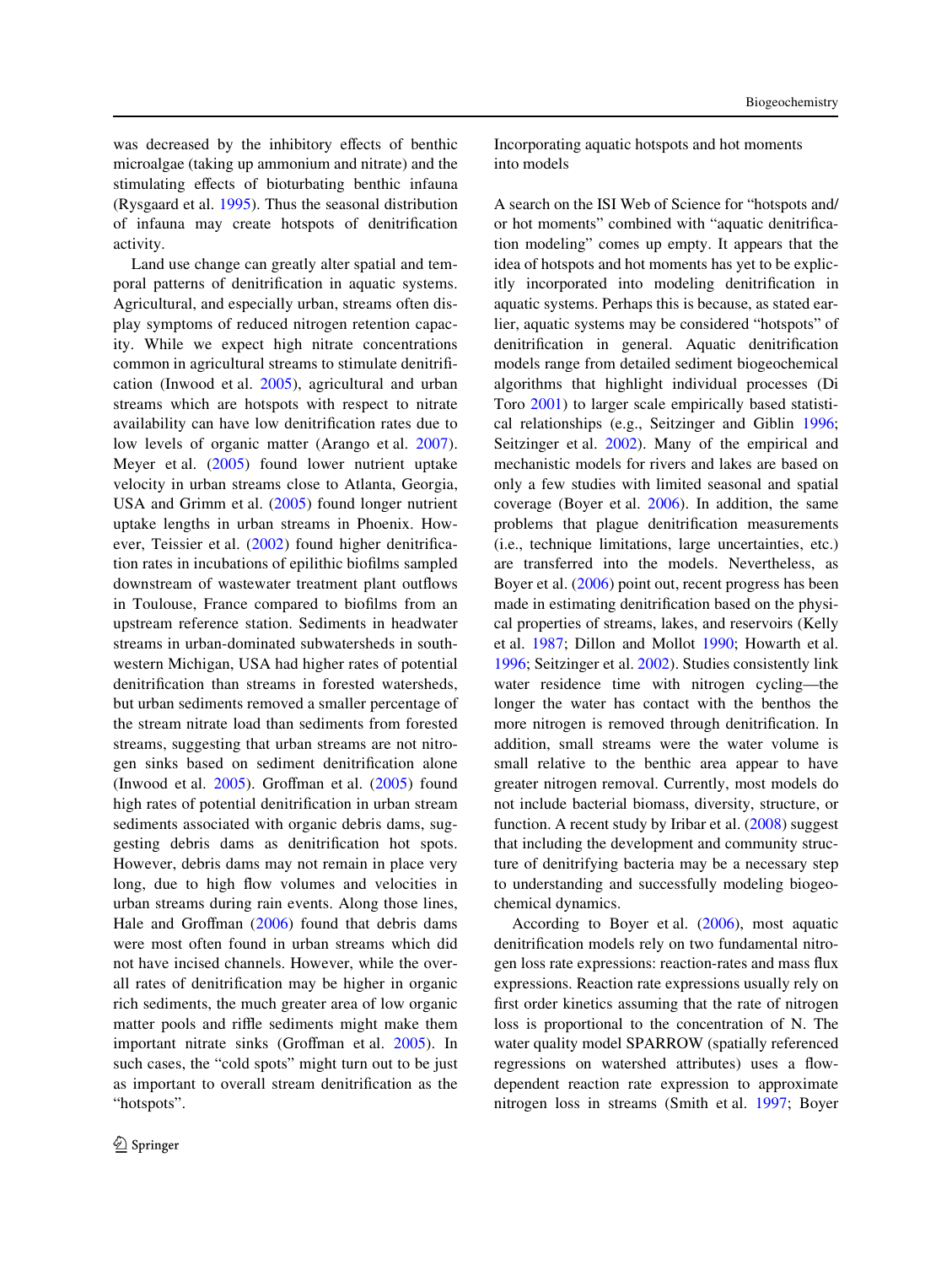et al. [2006\)](#page-21-2). Recent versions of SPARROW have also included mass flux rate expressions. In mass-flux models, the loss of nitrogen is described as a flux to the benthos. These expressions are most often used in empirical mass transport models that quantify denitrification and organic nitrogen burial in sediments of lakes and reservoirs (Boyer et al. [2006,](#page-21-2) and references therein).

Fennel et al. (this volume) discuss the importance of incorporating diagenetic processes into models of aquatic denitrification. Diagenesis, the sum changes to materials incorporated in sediments from physical, chemical, and biological processes, has important implications for our understanding of sediment denitrification. Diagenetic modeling focuses on understanding individual processes instead of the net result, and is thus probably the best possibility for including the concept of hotspots and hot moments in aquatic denitrification models.

# **Hotspots, hot moments and environmental decision making: a case study from the northeastern US**

Incorporating hotspot and hot moment phenomena into denitrification models is not merely an academic exercise. Translating complex scientific understanding of variation and uncertainty for environmental decision makers is challenging. Yet our analysis above suggests that if we hope to manage nitrogen flows in the landscape to protect nitrogen-sensitive coastal ecosystems, there is a strong need for hotspot and hot moment phenomena to be considered and incorporated into management tools and local decision making.

In the northeastern US, local communities often control a host of decisions that can reduce risks to water quality and aquatic resources. Local issues, such as the location and density of residential developments, the extent and placement of shoreline buffers and the approaches selected for water supply and wastewater and stormwater treatment, warrant thoughtful consideration of watershed features to sustain ecological values. However, local decision making can be confounded by a lack of scientific expertise, a paucity of local data, an aversion to complex regulations, and a fear of lawsuits. Communities in rural areas and at the rural-urban interface typically have few professional staff trained in watershed management and water quality (Arnold [1999\)](#page-20-8). These communities need tools that evaluate the extent and location of nitrogen sinks within their specific watersheds so that they can target best management practices (BMPs; e.g., intensive source controls or stream reach ecosystem restoration) in subwatersheds that lack nitrogen sinks. In subwatersheds with important nitrogen sinks, such tools can provide guidance to protect critical areas.

In addition to site-specific information, local decision makers need information on the effect of incremental decisions on larger scale dynamics. For example, Last ([1995\)](#page-24-35) found that rezoning decisions at the local level often occur incrementally, without a sense of the influence of the decision on the "big picture." GIS and nonpoint source water quality models can help to clarify the water quality risks of land use decisions (Corwin et al. [1998](#page-22-35)). The challenge is to provide communities with information on their land and water resources that is relevant to the temporal and spatial scales associated with the scale of decision-making (Last [1995\)](#page-24-35), which range from small individually owned parcels to subwatersheds and aquifer recharge areas of >400 ha.

In the past decade, there has been a great increase in the emergence of high resolution geospatial data that is available for public use. At the same time, GIS software has become more user friendly and suited for the type of personal computers that are increasingly used by all segments of society. New GIS systems can examine water quality effects from both small and large land areas. Important landscape features related to denitrification are now available through widely available geospatial databases like the SSURGO (1:15,840) soil geographic database (soil wetness, surficial geology), Land Cover data (1:24,000, Andersen Level III system), wetlands (USFWS NWI, 1:24,000) and digital elevation (1:24,000, USGS Digital Line Graphs). These data or similar GIS products (e.g., National Hydrography Dataset, National Land Cover Database) are readily available for most watersheds along the east coast of the US and are at scales that have proven to be useful for land management and planning at the local level (Fernandez et al. [1993](#page-22-36)).

Land use planning to protect aquatic hotspots of denitrification, especially streams, is particularly challenging to local decision makers. Small channels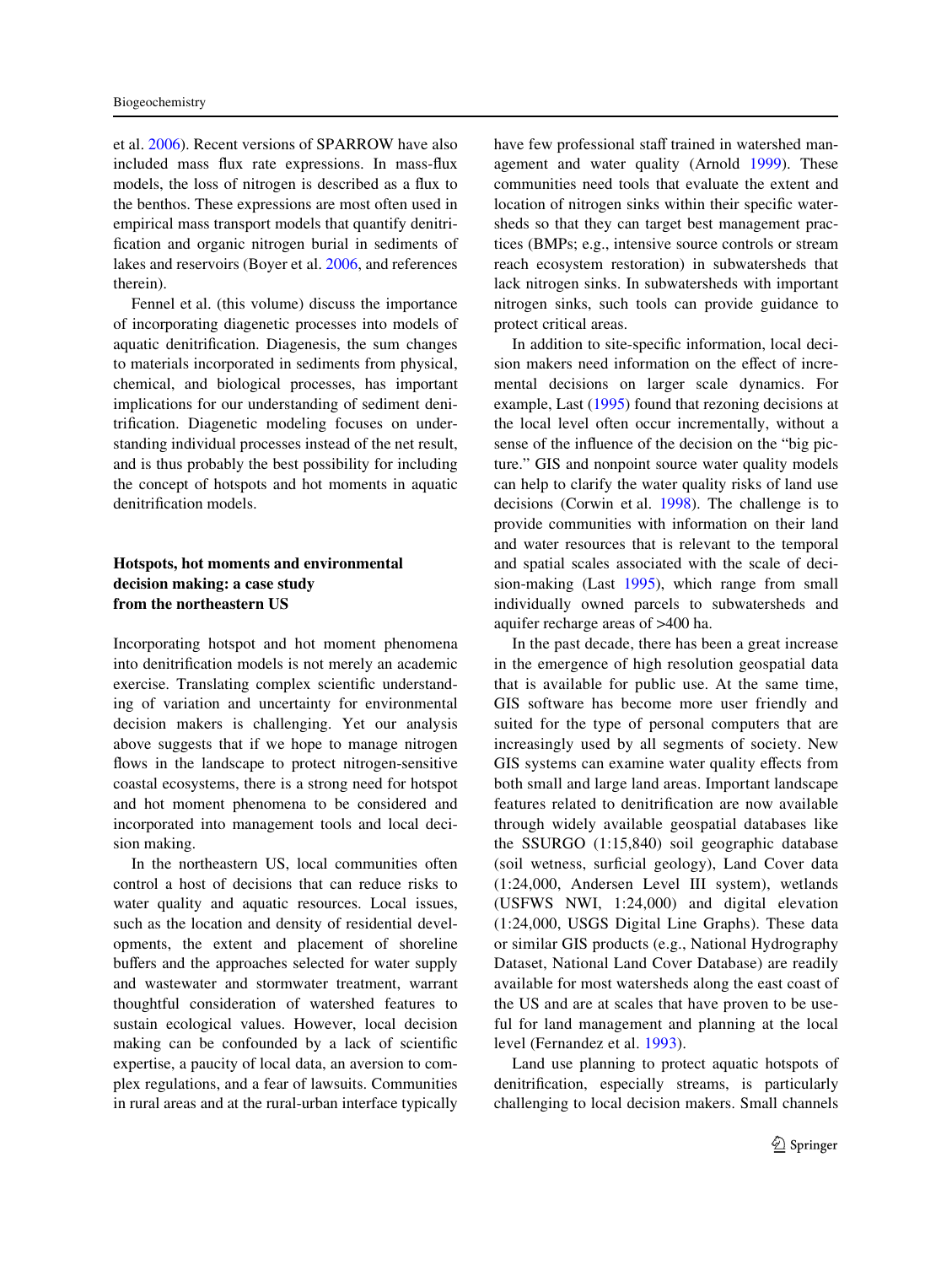and intermittent streams convey nitrogen from sources to downstream locations and may serve as important nitrogen sinks. Baker et al. ([2007\)](#page-20-6) have used accumulation grid techniques with digital elevation models to extend stream networks to headwater streams and ephemeral flowages that are not generally depicted on available hydrography databases. Such analyses afford opportunities for the use of high resolution spatial data for management that targets stream reaches likely to function as hotspots for nitrogen removal in the landscape (Fig. [6\)](#page-19-0). Local decision makers can also influence land use practices that indirectly reduce nitrogen processing within stream reach ecosystems. Many land practices reduce water retention times and alter the timing and pathways of water flow. New subdivisions and roads restrict groundwater recharge and stream baseflow and limit the amount of nitrogen that can undergo riparian groundwater denitrification. As discussed above, urbanization creates flashy streams that reduce retention times and deepen stream channels, diminishing the capacity for stream nitrogen processing. Storm water drainage systems—in agricultural or urban/suburban development—alter flow paths within natural swales and ephemeral streams that constitute the expanded stream network during rain events, thereby bypassing potential nitrogen removal.

A particularly promising development at the interface between science and environmental decision making are Environmental Spatial Decision Support Systems (ESDSS). ESDSSs provide quantitative and visual tools to decision makers to assist them in describing, understanding, and forecasting how specific human activities or physical processes change across a landscape and over time (Cova and Church [1997](#page-22-37); Davis and Keller [1997](#page-22-38); Thumerer et al. [2000;](#page-27-33) van der Perk et al. [2001](#page-27-34)). ESDSSs are based on GIS, geographic visualization, exploratory data analysis tools, and spatial statistical analysis and modeling (Armstrong et al. [1992](#page-20-9)). ESDSSs hold special potential to connect scientists with decision makers because they establish a shared understanding of problems, allow the exploration of alternative solutions in group settings (Carver et al. [1996;](#page-21-34) Zigurs et al. [1999\)](#page-28-7), and generate solutions and consensus-building (Reitsma et al. [1996;](#page-26-33) Zigurs et al. [1999](#page-28-7)). They therefore have great potential to translate our understanding of denitrification hotspots into decision support tools for local communities. These tools might be interactive where trained users will be able to define initial conditions, establish geographic parameters as inputs to the model, generate maps, manipulate maps, connect instantaneously from the maps to data, and repeat selected steps under different scenarios. By instantaneously linking maps to data, decision makers will better visualize and understand data relationships. Spatial statistical analysis and modeling provides tools to quantify spatial and temporal processes, generate "what if" scenarios, and lead to improved management of nitrogen pollution problems in the coastal landscape.

<span id="page-19-0"></span>**Fig. 6** High resolution environmental data improve our ability to model hotspots in the *landscape*. **a** Shows the presence of a "first order" stream channel as indicated on a USGS 1:24,000 map. **b** Shows the presence of potential riparian hotspot *hydric soils*. **c** Is a high resolution depiction of the actual first order stream network showing functionally important interactions between residential land uses, *hydric soils* and *streams* that dictate hotspot and hot moment phenomena in a changing landscape

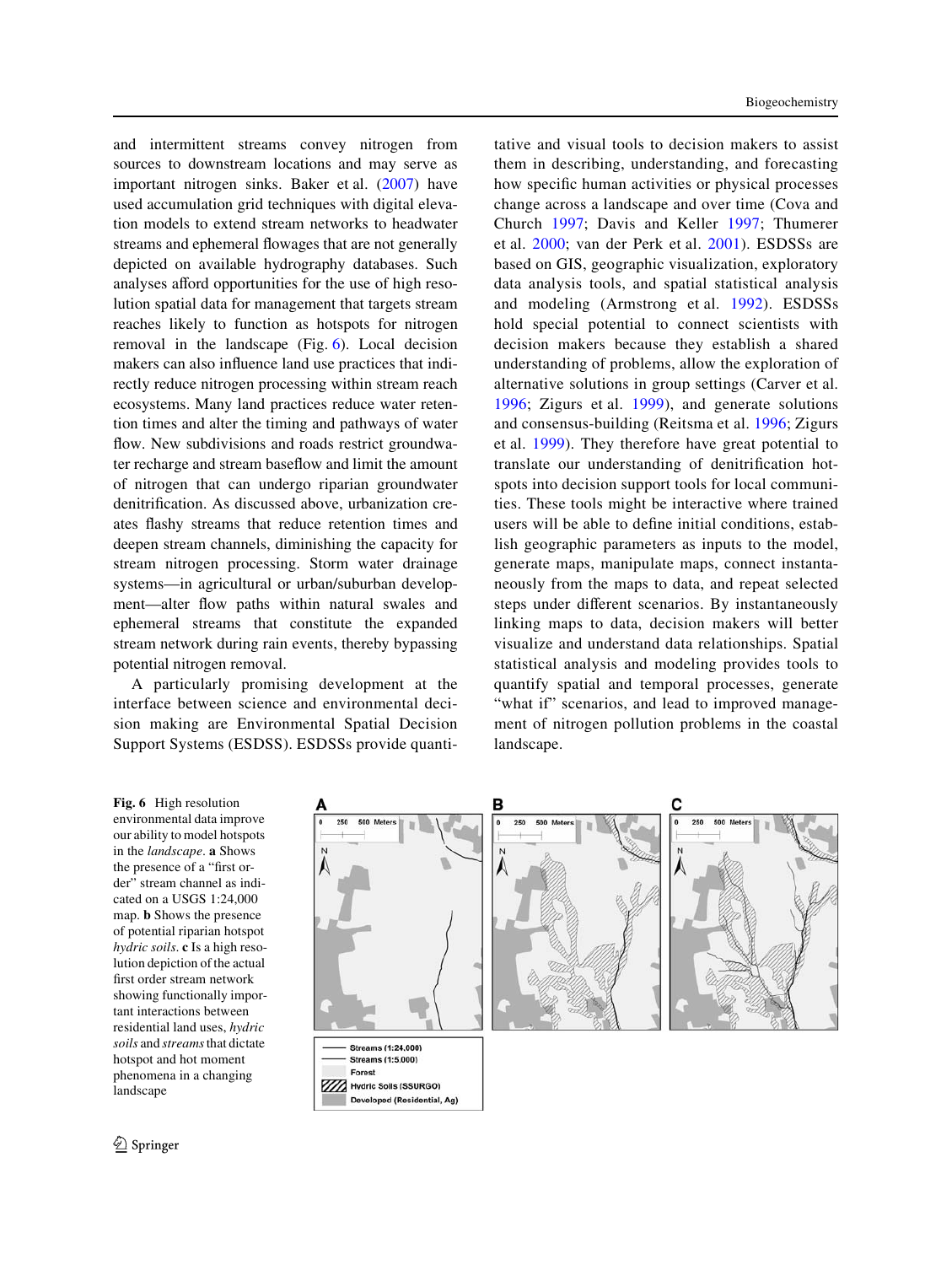#### **Conclusions**

One general conclusion is that more field measurements are needed in order to construct better models. As Boyer et al. ([2006\)](#page-21-2) state, "the modeling community is unanimous in stating that simulated magnitudes of the denitrification trace gas fluxes cannot be adequately calibrated and validated due to a lack of observational data over space and time (p. 2137)." Our analysis suggests that the need for data is especially critical for hot moments. While we have lots of data illustrating the importance of hotspots, and conceptual and practical approaches for including them in experimental designs, we have made much less progress identifying and quantifying hot moments in both terrestrial and aquatic ecosystems. This is not to say that we are accounting for the importance of hotspots on a routine basis, but rather that we at least have an idea of what to look for, and what we might be missing, at multiple spatial scales.

Somewhat ironically, while we have done a better job measuring hotspots than hot moments, we argue that hot moments are more amenable to model representation given current modeling frameworks and available data. Given the increasing availability of high temporal frequency climate data, models are promising tools for evaluating the importance of hot moments such as freeze-thaw cycles and drying/rewetting events. Spatial hotspots are less tractable due to our inability to get high resolution spatial approximations of denitrification drivers such as carbon substrate (i.e., the single decaying leaf issue).

Denitrification models that include hotspots and hot moments are greatly facilitated by tight coupling between models and data. New GIS-ready versions of biogeochemical models create the ability to incorporate new data coverages on the variables that create hotspots and hot moments, e.g., high resolution soil and stream maps. These models can then readily be translated into ESDSS that allow for consideration of detailed spatial and temporal patterns of denitrification in environmental decision making.

Our analysis suggests that enough information is available to provide a framework for thinking about hotspots and moments before starting a study or developing a new model. Investigators need to consider the types of hotspots and hot moments that might be occurring at small, medium, and large spatial scales in the particular ecosystem type they are working in, and then make some preliminary estimates of the magnitude of denitrification processes or nitrogen gas emissions that result from those hotspots and moments. In a managed system, this analysis should consider the effects of a range of possible management decisions and regimes. If the analysis determines that hotspots and hot moments are important in the system under study, the new experimental design and heterogeneity quantification tools discussed above should be applied from the outset. Such an approach will result in better quantification and more robust and widely applicable denitrification models.

**Acknowledgments** This paper is a product of a workshop on Denitrification Modeling Across Terrestrial, Freshwater, and Marine Systems, held November 28–30, 2006, at the Institute of Ecosystem Studies, Millbrook, NY, with support from the Denitrification Research Coordination Network of the National Science Foundation (NSF), award DEB0443439 and the Northeastern States Research Cooperative (Grant # 02-CA-11242343- 105). The work was also supported by NSF Grant DEB 0614158.

#### **References**

- <span id="page-20-3"></span>Allison SD, Vitousek PM (2004) Rapid nutrient cycling in leaf litter from invasive plants in Hawai'i. Oecologia 141: 612–619
- <span id="page-20-1"></span>Angers DA, Mehuys GR (1989) Effects of cropping on carbohydrate content and water-stable aggregation of a clay soil. Can J Soil Sci 69:373–380
- <span id="page-20-7"></span>Arango CP, Tank JL, Schaller JL, Royer TV, Bernot MJ, David MB (2007) Benthic organic carbon influences denitrification in streams with high nitrate concentration. Freshw Biol 52:1210–1222
- <span id="page-20-0"></span>Aref S, Wander MM (1998) Long-term trends of corn yield and soil organic matter in different crop sequences and soil fertility treatments on the Morrow plots. Adv Agron 62: 153–197
- <span id="page-20-9"></span>Armstrong MP, Densham PJ, Lolonis P, Rushton G (1992) Cartographic displays to support locational decision making. Cartogr Geogr Inform 19:154–164
- <span id="page-20-8"></span>Arnold CL (1999) Educating municipalities: land use is the key to managing nonpoint source pollution. Water Environ Tech 11:41–44
- <span id="page-20-5"></span>Arnold JG, Srinivasan R, Engel BA (1994) Flexible watershed configurations for simulation models. Hydrol Sci Tech 30:5–14
- <span id="page-20-4"></span>Ashton IW, Hyatt LA, Howe KM, Gurevitch J, Lerdau MT (2005) Invasive species accelerate decomposition and nitrogen loss in a mixed deciduous forest. Ecol Appl 15: 1263–1272
- <span id="page-20-2"></span>Baker LA, Hope D, Xu Y, Edmonds J, Lauver L (2001) Nitrogen balance for the Central Arizona-Phoenix (CAP) ecosystem. Ecosystems 4:582–602
- <span id="page-20-6"></span>Baker ME, Weller DE, Jordan TE (2007) Effects of stream map resolution on measures of riparian buffer distribution and nutrient retention potential. Landscape Ecol 22:973–992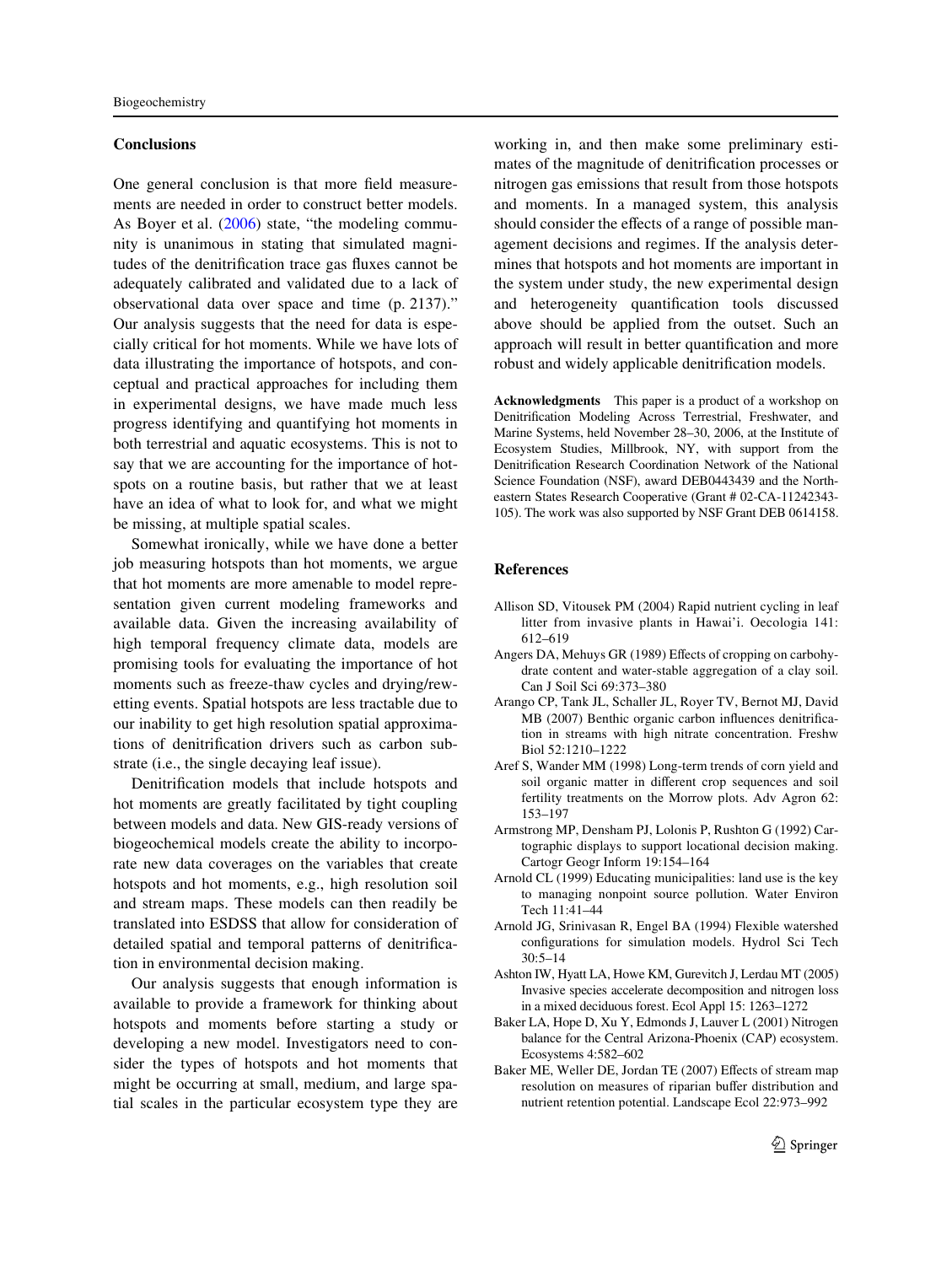- <span id="page-21-0"></span>Band LE, Patterson JP, Nemani R, Running SW (1993) Forest ecosystem processes at the watershed scale: incorporating hillslope hydrology. Ag For Met 63:93–126
- <span id="page-21-20"></span>Band LE, Tague CL, Groffman P, Belt K (2001) Forest ecosystem processes at the watershed scale: hydrological and ecological controls of nitrogen export. Hydrol Process 15:2013–2028
- <span id="page-21-30"></span>Bernhardt ES, Likens GE, Buso DC, Driscoll CT (2003) Instream uptake dampens effects of major forest disturbance on watershed nitrogen export. Proc Natl Acad Sci USA 100:10304–10308
- <span id="page-21-27"></span>Beven KJ (2001) How far can we go in distributed hydrological modelling? Hydrol Earth Syst Sci 5:1–12
- <span id="page-21-28"></span>Beven K  $(2006)$  Searching for the Holy Grail of scientific hydrology: Qt = H(S, R, t)A as a closure problem. Hydrol Earth Syst Sci 10:609–618
- <span id="page-21-1"></span>Birch H (1958) The effect of soil drying on humus decomposition and nitrogen availability. Plant Soil 10:9–31
- <span id="page-21-17"></span>Bohlen PJ, Scheu S, Hale CM, McLean MA, Migge S, Groffman PM, Parkinson D (2004) Non-native invasive earthworms as agents of change in northern temperate forests. Front Ecol Environ 2:427–435
- <span id="page-21-26"></span>Böhlke JK, Denver JM (1995) Combined use of groundwater dating, chemical, and isotopic analyses to resolve the history and fate of nitrate contamination in two agricultural watersheds, Atlantic coastal plain, Maryland. Wat Resour Res 31:2319–2339
- <span id="page-21-23"></span>Böhlke JK, Wanty R, Tuttle M, Delin G, Landon M (2002) Denitrification in the recharge area and discharge area of a transient agricultural nitrate plume in a glacial outwash sand aquifer, Minnesota. Wat Resour Res 38:1–26
- <span id="page-21-14"></span>Böhlke JK, O'Connell ME, Prestegaard KL (2007) Ground water stratification and delivery of nitrate to an incised stream under varying flow conditions. J Environ Qual 36:664–680
- <span id="page-21-22"></span>Boulton AJ (2007) Hyporheic rehabilitation in rivers: restoring vertical connectivity. Freshw Biol 52:632–650
- <span id="page-21-21"></span>Boulton AJ, Findlay S, Marmonier P, Stanley EH, Valett HM (1998) The functional significance of the hyporheic zone in streams and rivers. Ann Rev Ecol Syst 29:59–81
- <span id="page-21-16"></span>Boustany RG, Crozier CR, Rybczyk JM, Twilley RR (1997) Denitrification in a South Louisiana wetland forest receiving treated sewage effluent. Wetlands Ecol Manage 4:273-283
- <span id="page-21-3"></span>Boyer EW, Goodale CL, Jaworski NA, Howarth RW (2002) Anthropogenic nitrogen sources and relationships to riverine nitrogen export in the northeastern USA. Biogeochemistry 57:137–169
- <span id="page-21-2"></span>Boyer EW, Alexander RB, Parton WJ, Li C, Butterbach-bahl K, Donner SD, Skaggs RW, Del Grosso SJ (2006) Modeling denitrification in terresterial and aquatic ecosystems at regional scales. Ecol Appl 16:2123–2142
- <span id="page-21-13"></span>Bruland GL, Richardson CJ, Whalen SC (2006) Spatial variability of denitrification potential and related soil properties in created, restored, and paired natural wetlands. Wetlands 26:1042–1056
- <span id="page-21-25"></span>Brusch W, Nilsson B (1993) Nitrate transformation and water movement in a wetland area. Hydrobiologia 251:103–111
- <span id="page-21-32"></span>Burgin AJ, Hamilton SK (2007) Have we overemphasized the role of denitrification in aquatic ecosystems? A review of nitrate removal pathways. Frontiers in Ecology and the Environment 5:89–96
- <span id="page-21-19"></span>Burke IC, Lauenroth WK, Parton WJ (1997) Regional and temporal variation in net primary production and nitrogen mineralization in grasslands. Ecology 78:1330–1340
- <span id="page-21-18"></span>Burrough PA (2001) GIS and geostatistics: essential partners for spatial analysis. Environ Ecol Stat 8:361–377
- <span id="page-21-24"></span>Burt TP (2005) A third paradox in catchment hydrology and biogeochemistry: Decoupling in the riparian zone. Hydrol Process 19:2087–2089
- <span id="page-21-7"></span>Butterbach-Bahl K, Stange F, Papen H, Li C (2001) Regional inventory of nitric oxide and nitrous oxide emissions for forest soils of Southeast Germany using the biogeochemical model PnET-N-DNDC. J Geophys Res 106:34155–34166
- <span id="page-21-6"></span>Butterbach-Bahl K, Gasche R, Willibald G, Papen H (2002) Exchange of N-gases at the Hoglwald Forest—a summary. Plant Soil 240:117–123
- <span id="page-21-8"></span>Butterbach-Bahl K, Kock M, Willibald G, Hewett B, Buhagiar S, Papen H, Kiese R (2004) Temporal variations of fluxes of NO, NO<sub>2</sub>, N<sub>2</sub>O, CO<sub>2</sub> and CH<sub>4</sub> in a tropical rain forest ecosystem. Global Biogeochem Cy 18: Art. No. GB3012. doi[:10.1029/2004GB002243](http://dx.doi.org/10.1029/2004GB002243)
- <span id="page-21-29"></span>Caffrey JM, Sloth NP, Kaspar HF, Blackburn TH (1993) Effect of organic loading on nitrification and denitrification in a marine sediment microcosm. FEMS Microbiol Ecol 12: 159–167
- <span id="page-21-12"></span>Cambardella CA, Moorman TB, Novak JM, Parkin TB, Karlen DL, Turco RF, Konopka AE (1994) Field-scale variability of soil properties in central Iowa soils. Soil Sci Soc Am J 58:1501–1511
- <span id="page-21-9"></span>Campbell CA, Zentner RP (1993) Soil organic matter as influenced by crop rotations and fertilization. Soil Sci Soc Am J 57:1034–1040
- <span id="page-21-31"></span>Capone DG, Kiene RP (1988) Comparison of microbial dynamics in marine and freshwater sediments: Contrasts in anaerobic carbon catabolism. Limnol Oceanogr 33:725–749
- <span id="page-21-34"></span>Carver S, Frysinger S, Reitsma R (1996) Environmental modeling and collaborative spatial decision-making: some thoughts and experiences arising from the I–17 meeting proceedings. Paper presented at the 3rd international conference/workshop on integrating GIS and environmental modeling, NC-GIA, Santa Fe, 21–25 January 1996
- <span id="page-21-4"></span>Chen Y, Tessier S, MacKenzie AF, Laverdière MR (1995) Nitrous oxide emission from an agricultural soil subjected to different freeze-thaw cycles. Agr Ecosyst Environ 55: 123–128
- <span id="page-21-15"></span>Cheng W, Zhang Q, Coleman DC, Carroll CR, Hoffman CA (1996) Is available carbon limiting microbial respiration in the rhizosphere? Soil Biol Biochem 28:1283–1288
- <span id="page-21-11"></span>Chenu C, Tessier D (1995) Low temperature scanning electron microscopy of clay and organic constituents and their relevance to soil microstructures. Scanning Microsc 9: 989–1010
- <span id="page-21-10"></span>Chenu C, Hassink J, Bloem J (2001) Short-term changes in the spatial distribution of microorganisms in soil aggregates as affected by glucose addition. Biol Fert Soils 34:349-356
- <span id="page-21-5"></span>Christensen S, Christensen BT (1991) Organic matter available for denitrification in different soil fractions: effect of freeze/ thaw cycles and straw disposal. J Soil Sci 42:637–647
- <span id="page-21-33"></span>Christensen PB, Sorensen J (1986) Temporal variation of denitrification activity in plant covered littoral sediment from Lake Hampen, Denmark. Appl Environ Microbiol 51:1174–1179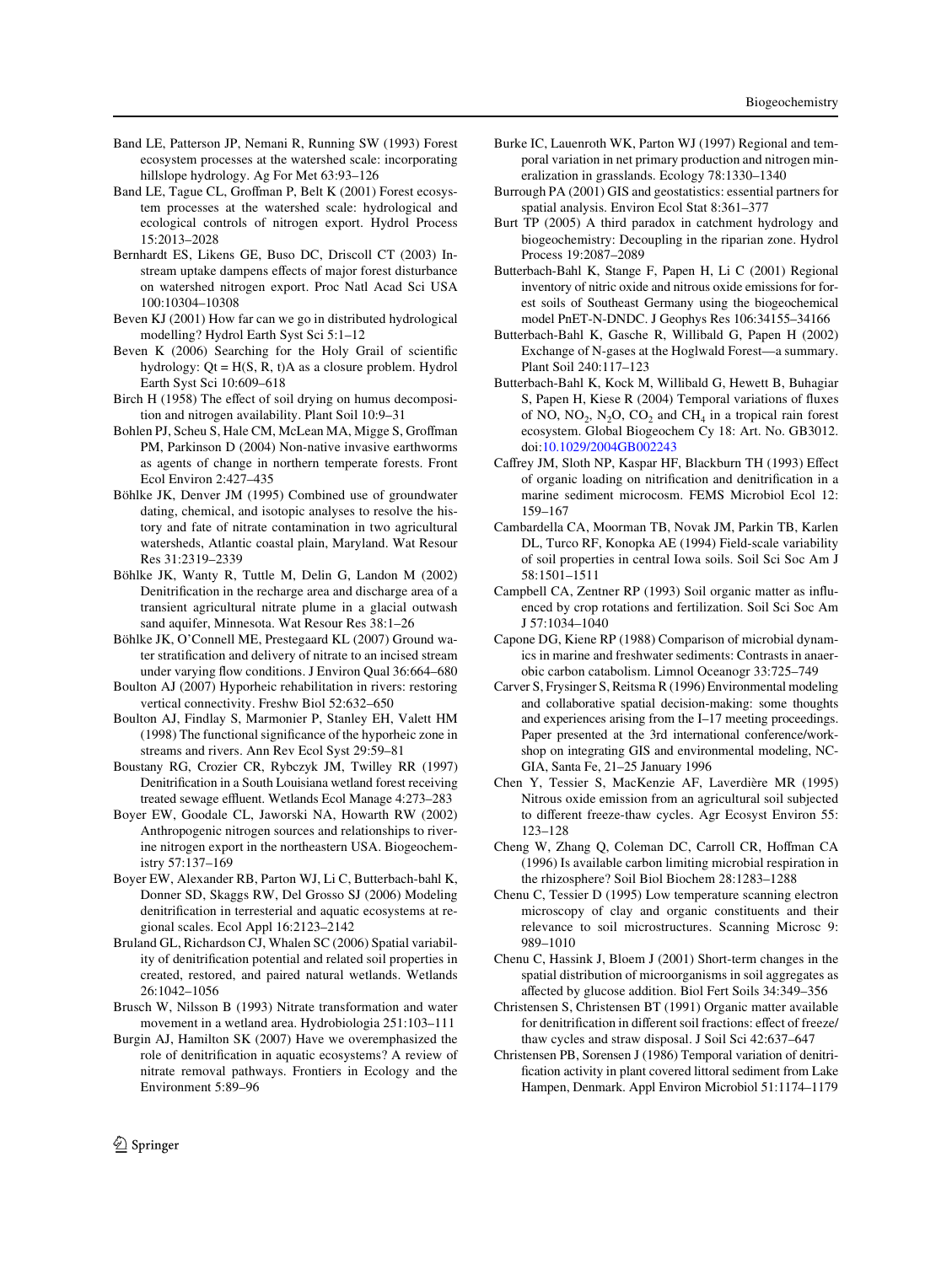- <span id="page-22-2"></span>Christensen S, Tiedje JM (1990) Brief and vigorous  $N_2O$ production by soil at spring thaw. J Soil Sci 41:1–4
- <span id="page-22-20"></span>Chung SW, Gassman PW, Huggins DR, Randall GW (2001) EPIC tile flow and nitrate loss predictions for three Minnesota cropping systems. J Environ Qual 30:822–830
- <span id="page-22-28"></span>Cirmo CP, McDonnell JJ (1997) Linking the hydrologic and biogeochemical controls of nitrogen transport in nearstream zones of temperate-forested catchments: a review. J Hydrol 199:88–120
- <span id="page-22-22"></span>Clark JS, Carpenter SR, Barber M, Collins S, Dobson A, Foley JA, Lodge DM, Pascual M, Pielke R, Pizer W, Pringle C, Reid WV, Rose KA, Sala O, Schlesinger WH, Wall DH, Wear D (2001) Ecological forecasts: an emerging imperative. Science 293:657–660
- <span id="page-22-19"></span>Clemens J, Schillinger MP, Goldback H (1999) Spatial variability of  $N<sub>2</sub>O$  emissions and soil parameters of an arable silt loam—a field study. Biol Fert Soils 28:403-406
- <span id="page-22-32"></span>Cornwell JC, Kemp WM, Kana TM (1999) Denitrification in coastal ecosystems: Methods, environmental controls, and ecosystem level controls, a review. Aquat Ecol 33:41–54
- <span id="page-22-35"></span>Corwin DL, Loague K, Ellsworth TR (1998) GIS-based modeling of non-point pollutants in the vadose zone. J Soil Water Conserv 53:34–38
- <span id="page-22-37"></span>Cova TJ, Church RL (1997) Modelling community evacuation vulnerability using GIS. Int J Geogr Inf Sci 11:763–784
- <span id="page-22-11"></span>David MB, Gentry LE (2000) Anthropogenic inputs of nitrogen and phosphorus and riverine export for Illinois, USA. J Environ Qual 29:494–508
- <span id="page-22-23"></span>Davidson EA, Swank WT (1986) Environmental parameters regulating gaseous nitrogen losses from 2 forested ecosystems via nitrification and denitrification. Appl Environ Microb 52:1287–1292
- <span id="page-22-7"></span>Davidson EA, Vitousek PM, Matson PA, Riley R, Garciá-Méndez G, Maass JM (1991) Soil emissions of nitric oxide in a seasonally dry tropical forest of México. J Geophys Res 96:15439–15445
- <span id="page-22-8"></span>Davidson EA, Matson PA, Vitousek PM, Riley R, Dunkin K, Garciá-Méndez G, Maass JM (1993) Processes regulating soil emissions of NO and  $N_2O$  in a seasonally dry tropical forest. Ecology 74:130–139
- <span id="page-22-38"></span>Davis TJ, Keller CP (1997) Modelling uncertainty in natural resource analysis using fuzzy sets and Monte Carlo simulation: slope stability prediction. Int J Geogr Inf Sci 11:409–434
- <span id="page-22-5"></span>DeLuca TH, Keeney DR, McCarty GW (1992) Effect of freezethaw events on mineralization of soil nitrogen. Biol Fertil Soils 14:116–120
- <span id="page-22-27"></span>Devito KJ, Fitzgerald D, Hill AR, Aravena R (2000) Nitrate dynamics in relation to lithology and hydrologic flow path in a river riparian zone. J Environ Qual 29:1075–1084

<span id="page-22-4"></span>Di Toro DM (2001) Sediment flux modeling. Wiley, New York

- <span id="page-22-34"></span>Dillon PJ, Mollot LA (1990) The role of ammonium and nitrate retention in the acidification of lakes and forested catchments. Biogeochemistry 11:23–43
- <span id="page-22-14"></span>Dobbie KE, Smith KA (2001) The effects of temperature, water filled pore space and land use on  $N_2O$  emissions from an imperfectly drained gleysol. Eur J Soil Sci 52:667–673
- <span id="page-22-10"></span>Dobbie KE, McTaggert IP, Smith KA (1999) Nitrous oxide emissions from intensive agricultural systems: variations between crops and seasons, key driving variables, and mean emission factors. J Geophys Res 104:26891–26899
- <span id="page-22-26"></span>Dosskey MG (2001) Toward quantifying water pollution abatement in response to installing buffers on crop land. Environ Manag 28:577–598
- <span id="page-22-12"></span>Drinkwater LE, Snapp SS (2007) Nutrients in agroecosystems: rethinking the management paradigm. Adv Agron 92: 164–186
- <span id="page-22-21"></span>Du B, Arnold JG, Saleh A, Jaynes DB (2005) Development and application of SWAT to landscapes with tiles and potholes. T ASAE 48:1121–1133
- <span id="page-22-3"></span>Edwards AC, Cresser MS (1992) Freezing and its effect on chemical and biological properties of soil. Adv Soil Sci 18:61–79
- <span id="page-22-30"></span>Ehrenfeld JG (2000) Evaluating wetlands within an urban context. Ecol Eng 15:253–265
- <span id="page-22-16"></span>Ehrenfeld JG (2003) Effects of exotic plant invasions on soil nutrient cycling processes. Ecosystems 6:503–523
- <span id="page-22-18"></span>Ehrenfeld JG, Kourtev P, Huang WZ (2003a) Changes in soil functions following invasions of exotic understory plants in deciduous forests. Ecol Appl 11:1287–1300
- <span id="page-22-29"></span>Ehrenfeld JG, Cutway HB, Hamilton IV R, Stander E (2003b) Hydrologic description of forested wetlands in northeastern New Jersey, USA: an urban/suburban region. Wetlands 23:685–700
- <span id="page-22-15"></span>Faulkner S (2005) Urbanization impacts on the structure and function of forested wetlands. Urban Ecosys 7:89–106
- <span id="page-22-36"></span>Fernandez RN, Rusinkiewicz M, Dasilva LM, Johannsen CJ (1993) Design and implementation of a soil geographic database for rural planning and management. J Soil Water Conserv 48:140–145
- <span id="page-22-24"></span>Fernandez GP, Chescheir GM, Skaggs RW, Amatya DM (2006) DRAINMOD-GIS: a lumped parameter watershed scale drainage and water quality model. Agr Water Manage 81:77–97
- <span id="page-22-25"></span>Fisher H, Kloep F, Wilzceki S, Pusch MT (2005) A river's liver—microbial processes within the hyporheic zone of a large lowland river. Biogeochem 76:349–371
- <span id="page-22-6"></span>Flessa H, Dörsch P, Beese F (1995) Seasonal variation of N<sub>2</sub>O and  $CH<sub>4</sub>$  fluxes in differently managed arable soils in southern Germany. J Geophys Res 100:23115–23124
- <span id="page-22-13"></span>Flessa H, Russow R, Schmidt G, Bueggera F, Muncha JC (2006) Emission of  $N_2O$ ,  $N_2$  and  $CO_2$  from soil fertilized with nitrate: effect of compaction, soil moisture and rewetting. Soil Biol Biochem 38:263–274
- <span id="page-22-1"></span>Folorunso OA, Rolston DE (1984) Spatial variability of fieldmeasured denitrification gas fluxes and soil properties. Soil Sci Soc Am J 49:1087–1093
- <span id="page-22-33"></span>Fulweiler RW, Nixon SW, Buckley BA, Granger SL (2007) Reversal of the net dinitrogen gas flux in coastal marine sediments. Nature 448:180–182
- <span id="page-22-17"></span>Funk JL (2005) *Hedychium gardnerianum* invasion into Hawaiian montane rainforest: interactions among litter quality, decomposition rate, and soil nitrogen availability. Biogeochemistry 76:441–451
- <span id="page-22-9"></span>Galloway JN, Cowling EB (2002) Reactive nitrogen and the world: 200 years of change. Ambio 31:64–71
- <span id="page-22-0"></span>Galloway JN, Aber JD, Erisman JW, Seitzinger SP, Howarth RW, Cowling EB, Cosby BJ (2003) The nitrogen cascade. Bioscience 53:341–356
- <span id="page-22-31"></span>Galloway JN, Dentener FJ, Capone DG, Boyer EW, Howarth RW, Seitzinger SP, Asner GP, Cleveland CC, Green PA, Holland EA, Karl DM, Michaels AF, Porter JH, Townsend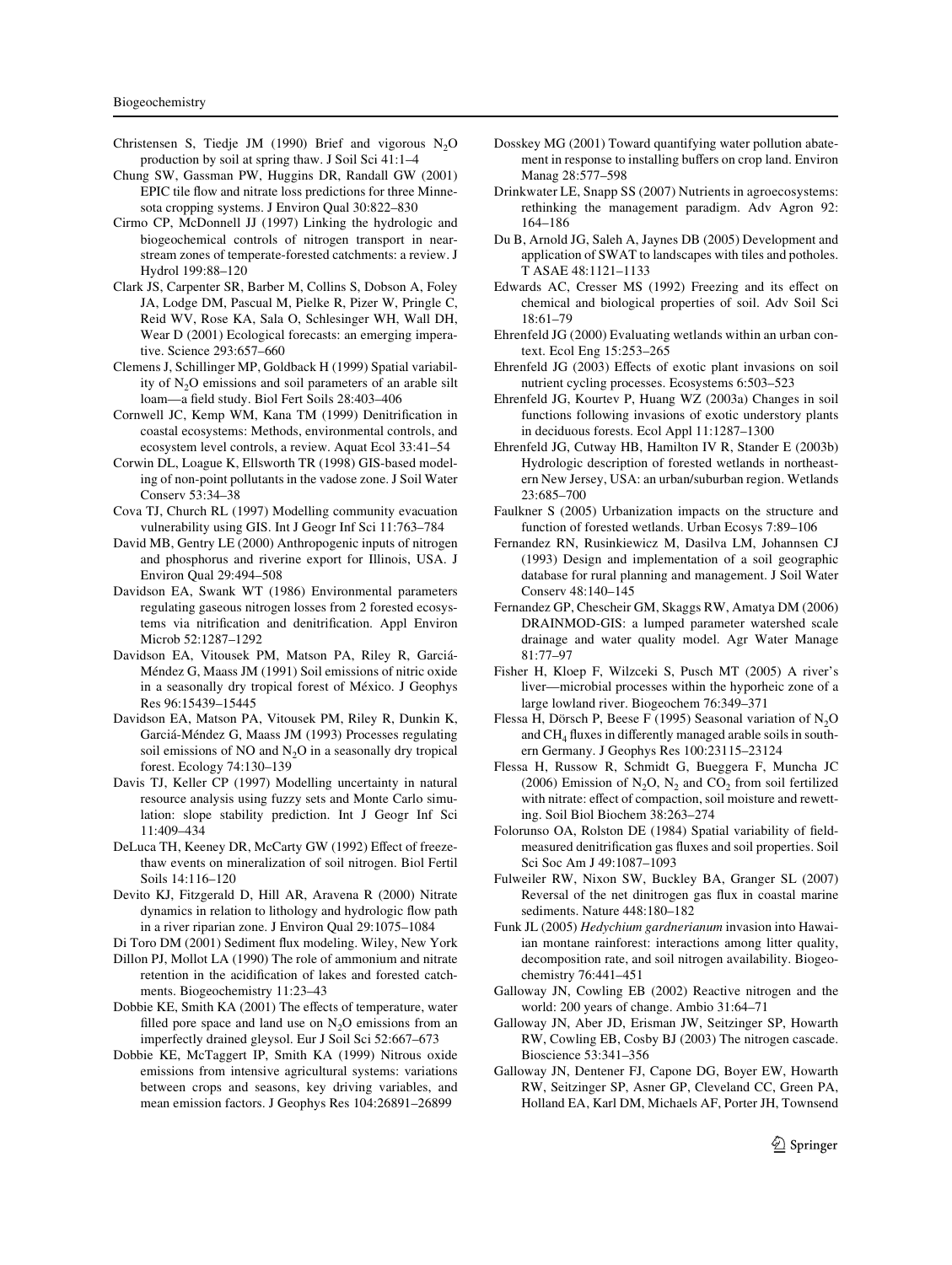AR, Vörösmarty CJ (2004) Nitrogen cycles: past, present, and future. Biogeochemistry 70:153–226

- <span id="page-23-10"></span>García-Méndez G, Maass JM, Matson P, Vitousek PM (1991) Nitrogen transformations and nitrogen oxide flux in tropical deciduous forest in México. Oecologia 88:362–366
- <span id="page-23-9"></span>Garcia-Montiel DA, Steudler PA, Piccolo M, Neill C, Melillo J, Cerri CC (2003) Nitrogen oxide emissions following wetting of dry soils in forest and pastures in Rondônia, Brazil. Biogeochemistry 64:319–336
- <span id="page-23-7"></span>Gasche R, Papen H (1999) A 3 year continuous record of nitrogen trace gas fluxes from untreated and limed soil of a N-saturated spruce and beech forest ecosystem in Germany 2. NO and  $NO<sub>2</sub>$  fluxes. J Geophys Res  $104:18505-18520$
- <span id="page-23-20"></span>Gassman PW, Campbell T, Izaurralde C, Thomson AM, Atwood JD (2003) Regional estimation of soil carbon and other environmental indicators using EPIC and i\_EPIC. Center for Agricultural and Rural Development, Iowa State University, Ames, Technical Report, 03-TR 46
- <span id="page-23-28"></span>Gilliam JW (1994) Riparian wetlands and water quality. J Environ Qual 23:896–900
- <span id="page-23-22"></span>Gold AJ, Groffman PM, Addy K, Kellog DQ, Stolt M, Rosenblatt AE (2001) Landscape attributes as controls on ground water nitrate removal capacity of riparian zones. J Am Water Resour Assoc 37:1457–1464
- <span id="page-23-2"></span>Goodroad LL, Keeney DR (1984) Nitrous oxide emissions from soils during thawing. Can J Soil Sci 64:187–194
- <span id="page-23-12"></span>Goolsby DA, Battaglin WA (2001) Long-term changes in concentration and flux of nitrogen in the Mississippi River Basin, USA. Hydrol Process 15:1209–1226
- <span id="page-23-31"></span>Grayson RB, Blosch B (2000) Spatial patterns in catchment hydrology-observations and modelling. Cambridge University Press, New York
- <span id="page-23-33"></span>Grimm NB, Sheibley RW, Crenshaw CL, Dahm CN, Roach WJ, Zeglin LH (2005) N retention and transformation in urban streams. J N Am Benthol Soc 24:626–642
- <span id="page-23-4"></span>Groffman PM (2008) Nitrogen balances at ecosystem, landscape, regional and global scales. In: Schepers J, Raun W (eds) Nitrogen in agricultural soils. Soil Science Society of America, Madison, pp 731–758
- <span id="page-23-16"></span>Groffman PM, Crawford MK (2003) Denitrification potential in urban riparian zones. J Environ Qual 32:144–1149
- <span id="page-23-3"></span>Groffman PM, Tiedje JM (1988) Denitrification hysteresis during wetting and drying cycles. Soil Sci Soc Am 52: 1626–1629
- <span id="page-23-13"></span>Groffman PM, Tiedje JM (1989) Denitrification in north temperate forest soils: spatial and temporal patterns at the landscape and seasonal scales. Soil Biol Biochem 21:613–620
- <span id="page-23-21"></span>Groffman PM, Tiedje JM, Robertson GP, Christensen S (1987) Denitrification at different temporal and geographical scales: proximal and distal controls. In: Wilson JR (ed) Advances in nitrogen cycling in agricultural ecosystems. CAB International, Oxon, pp 174–192
- <span id="page-23-30"></span>Groffman PM, Boulware NJ, Zipperer WC, Pouyat RV, Band LE, Colosimo MF (2002) Soil nitrogen cycle processes in urban riparian zones. Environ Sci Technol 36:4547–4552
- <span id="page-23-34"></span>Groffman PM, Dorsey AM, Mayer PM (2005) N processing within geomorphic structures in urban streams. J N Am Benthol Soc 24:613–625
- <span id="page-23-0"></span>Groffman PM, Altabet MA, Bohlke JK, Butterbach-Bahl K, David MB, Firestone MK, Giblin AE, Kana TM, Nielsen LP, Voytek MA (2006a) Methods for measuring denitrifi-

 $\mathcal{Q}$  Springer

cation: diverse approaches to a difficult problem. Ecol Appl 16:2091–2122

- <span id="page-23-5"></span>Groffman PM, Hardy JP, Driscoll CT, Fahey TJ (2006b) Snow depth, soil freezing, and fluxes of carbon dioxide, nitrous oxide and methane in a northern hardwood forest. Global Change Biol 12:1748–1760
- <span id="page-23-19"></span>Groffman PM, Pouyat RV, Cadenasso ML, Zipperer WC, Szlavecz K, Yesilonis ID, Band LE, Brush GH (2006c) Land use context and natural soil controls on plant community composition and soil nitrogen and carbon dynamics in urban and rural forests. Forest Ecol Manage 236:177–192
- <span id="page-23-14"></span>Hafner SD, Groffman PM (2005) Soil nitrogen cycling under litter and coarse woody debris in a mixed forest in New York State. Soil Biol Biochem 37:2159–2162
- <span id="page-23-1"></span>Haider K, Mosier AR, Heinemeyer  $O(1987)$  The effect of growing plants on denitrification at high soil nitrate concentrations. Soil Sci Soc Am J 51:97–102
- <span id="page-23-35"></span>Hale RL, Groffman PM (2006) Chloride effects on nitrogen dynamics in forested and suburban stream debris dams. J Environ Qual 35:2425–2432
- <span id="page-23-18"></span>Hall RO Jr, Tank JL, Dybdahl MF (2003) Exotic snails dominate carbon and nitrogen cycling in a highly productive stream. Front Ecol Evol 1:407–411
- <span id="page-23-17"></span>Hawkes CV, Wren IF, Herman DJ, Firestone MK (2005) Plant invasion alters nitrogen cycling by modifying the soil nitrifying community. Ecol Lett 8:976–985
- <span id="page-23-26"></span>Haycock NE, Pinay G (1993) Groundwater nitrate dynamics in grass and poplar vegetated riparian buffer strips during the winter. J Environ Qual 22:273–278
- <span id="page-23-15"></span>Haynes RJ, Beare MH (1997) Influence of six crop species on aggregate stability and some labile organic matter fractions. Soil Biol Biochem 29:1647–1653
- <span id="page-23-32"></span>Hebert RA (1999) Nitrogen cycling in coastal marine ecosystems. FEMS Microbiol Rev 23:563–590
- <span id="page-23-23"></span>Hedin LO, von Fischer JC, Ostrom NE, Kennedy BP, Brown MG, Robertson GP (1998) Thermodynamic constraints on nitrogen transformations and other biogeochemical processes at soil-stream interfaces. Ecol 79:684–703
- <span id="page-23-6"></span>Herrmann A, Witter E (2002) Sources of C and N contributing to the flush in mineralization upon freeze-thaw cycles in soils. Soil Biol Biochem 34:1495–1505
- <span id="page-23-25"></span>Hill AR (1996) Nitrate removal in stream riparian zones. J Environ Qual 25:743–755
- <span id="page-23-29"></span>Hill AR (2000) Stream chemistry and riparian zones. In: Jones J, Mulholland P (eds) Streams and ground waters. Academic Press, New York, pp 83–110
- <span id="page-23-24"></span>Hill AR, Labadia CF, Sanmugadask K (1998) Hyporheic zone hydrology and nitrogen dynamics in relation to the streambed topography of a N rich stream. Biogeochem 42: 285–310
- <span id="page-23-27"></span>Hill AR, Devito K, Campagnolo S, Sanmugadas K (2000) Subsurface denitrification in a forested riparian zone: interactions between hydrology and supplies of nitrate and organic carbon. Biogeochemistry 51:193–223
- <span id="page-23-11"></span>Holland EA, Coleman DC (1987) Litter placement effects on microbial and organic matter dynamics in an agroecosystem. Ecology 62:425–433
- <span id="page-23-8"></span>Holst J, Liu C, Yao Z, Brüggemann N, Zheng X, Giese M, Butterbach-Bahl K (2008) Fluxes of nitrous oxide, methane and carbon dioxide during freezing–thawing cycles in an Inner Mongolian steppe. Plant Soil 308:105–117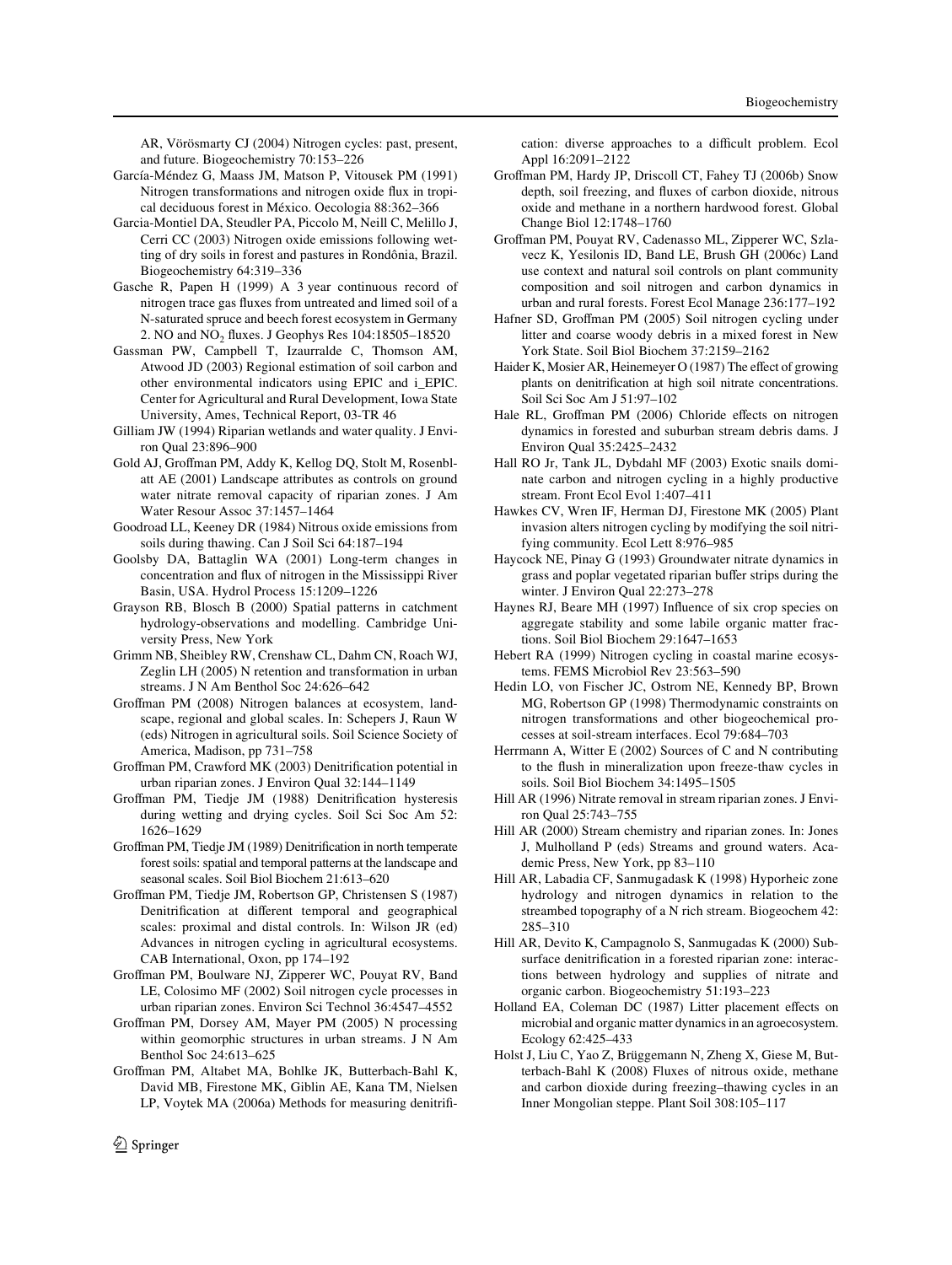- <span id="page-24-7"></span>Holtan-Hartwig L, Dörsch P, Bakken LR (2002) Low temperature control of soil denitrifying communities: kinetics of N2O production and reduction. Soil Biol Biochem 34: 1797–1806
- <span id="page-24-2"></span>Howarth RW, Billen G, Swaney D, Townsend A, Jaworski N, Lajtha K, Downing JA, Elmgren R, Caraco N, Jordan T, Berendse F, Freney J, Kudeyarov V, Murdoch P, Zhu ZL (1996) Regional nitrogen budgets and riverine N&P fluxes for the drainages to the North Atlantic Ocean: natural and human influences. Biogeochemistry 35:75–139
- <span id="page-24-29"></span>Iizumi H, Hattori A, McRoy CP (1980) Nitrate and nitrite in interstitial waters of eelgrass beds in relation to the rhizosphere. J Exp Mar Biol Ecol 47:191–201
- <span id="page-24-32"></span>Inwood SE, Tank JL, Bernot ML (2005) Patterns of denitrification associated with land use in 9 midwestern headwater streams. J N Am Benthol Soc 24:227–245
- <span id="page-24-34"></span>Iribar A, Sánchez-Pérez JM, Lyautey E, Garabétian F (2008) Differentiated free-living and sediment-attached bacterial community structure inside and outside denitrification hotspots in the river–groundwater interface. Hydrobiologia 598:109–121
- <span id="page-24-11"></span>Jackson LE, Koch GW (1997) The ecophysiology of crops and their wild relatives. In: Jackson LE (ed) Ecology in agriculture. Academic Press, San Diego, pp 3–37
- <span id="page-24-27"></span>Jenkins MC, Kemp WM (1984) The coupling of nitrification and denitrification in two estuarine sediments. Limnol Oceanogr 29:609–619
- <span id="page-24-8"></span>Johansson C, Rohde H, Sanhueza E (1988) Emission of NO in a tropical savanna and a cloud forest during the dry season. Appl Environ Microbiol 47:1284–1289
- <span id="page-24-22"></span>Jones JB Jr, Holmes RM (1996) Surface–subsurface interaction in stream ecosystems. Trends Ecol Evol 11:239–242
- <span id="page-24-25"></span>Jordan TE, Correll DL, Weller DE (1993) Nutrient interception by a riparian forest receiving inputs from adjacent cropland. J Environ Qual 22:467–473
- <span id="page-24-31"></span>Jørgensen BB, Revsbech NP (1985) Diffusive boundary layers and the oxygen uptake of sediments and detritus. Limnol Oceanogr 30:111–122
- <span id="page-24-30"></span>Jørgensen BB, Sorensen J (1985) Seasonal cycles of  $O_2$ ,  $NO_3^-$ , and  $SO_4^2$ , reduction in estuarine sediments: the signifigance of an  $NO_3^-$  reduction maximum in spring. Mar Ecol Prog Ser 24:65–74
- <span id="page-24-28"></span>Joye SB, Hollibaugh JT (1995) Sulfide inhibition of nitrification influences nitrogen regeneration in sediments. Science 270:623–625
- <span id="page-24-3"></span>Kamman C, Grünhage L, Müller C, Jacobi S, Jäger H-J (1998) Seasonal variability and migitation options for  $N_2O$  emissions from differently managed grasslands. Environ Pollut 102:179–186
- <span id="page-24-23"></span>Kaushal SS, Groffman PM, Mayer PM, Striz EA, Doheny EJ, Gold AJ (2008) Effects of stream restoration on denitrification at the riparian-stream interface of an urbanizing watershed of the mid-Atlantic US. Ecol Applic 18:789–804
- <span id="page-24-13"></span>Kaye JP, Groffman PM, Grimm NB, Baker LA, Pouyat RV (2006) A distinct urban biogeochemistry? Trends Ecol Evol 21:192–199
- <span id="page-24-33"></span>Kelly CA, Rudd JWM, Hesslein RH, Schindler DW, Dillon PJ, Driscoll CT, Gherini SA, Hecky RE (1987) Prediction of biological acid neutralization in acid-sensitive lakes. Biogeochemistry 3:129–140
- <span id="page-24-9"></span>Kiese R, Li C, Hilbert W, Papen H, Butterbach-Bahl K (2005) Regional application of PnET-N-DNDC for estimating the  $N<sub>2</sub>O$  source strength of tropical rainforests in the wet tropics of Australia. Global Change Biol 11:28–144
- <span id="page-24-17"></span>Kirchner JW (2006) Getting the right answers for the right reasons: linking measurements, analyses, and models to advance the science of hydrology. Water Resour Res 42:W03S04. doi[:10.1029/2005WR004362](http://dx.doi.org/10.1029/2005WR004362)
- <span id="page-24-26"></span>Kirchner JW, Feng X, Neal C (2000) Fractal stream chemistry and its implications for contaminant transport in catchments. Nature 403:524–527
- <span id="page-24-12"></span>Koch B, Worm J, Jensen LE, Højberg O, Nybroe O (2001) Carbon limitation induces  $\sigma S$ -dependent gene expression in *Pseudomonas fluorescens* in soil. Appl Environ Microbiol 67:3363–3370
- <span id="page-24-4"></span>Koponen HT, Martikainen PJ (2004) Soil water content and freezing temperature affect freeze-thaw related  $N_2O$  production in organic soil. Nutr Cycl Agroecosys 69:213–219
- <span id="page-24-6"></span>Koponen HT, Durana CE, Maljanena M, Hytönen J, Martikainen PJ (2006) Temperature responses of NO and  $N<sub>2</sub>O$  emissions from boreal organic soils. Soil Biol Biochem 38:1779–1787
- <span id="page-24-0"></span>Kulkarni MV, Groffman PM, Yavitt JB (2008) Solving the global nitrogen problem: it's a gas!. Front Ecol Environ 4:199–206
- <span id="page-24-5"></span>Kurganova IN, Tipe P  $(2003)$  The effect of freezing-thawing processes on soil respiration activity. Eurasian Soil Sci 36:976–985
- <span id="page-24-35"></span>Last DG (1995) Incremental land-use decision making displayed by county zoning committees. J Soil Water Conserv 50:21–24
- <span id="page-24-20"></span>Legendre P, Dale MRT, Fortin MJ, Gurevitch J, Hohn M, Myers D (2002) The consequences of spatial structure for the design and analysis of ecological field surveys. Ecography 25:601–615
- <span id="page-24-19"></span>Lennon JJ (2000) Red-shifts and red herrings in geographical ecology. Ecography 23:101–113
- <span id="page-24-21"></span>Levin SA (1992) The problem of pattern and scale in ecology. Ecology 73:1943–1967
- <span id="page-24-1"></span>Li C, Frolking SE, Frolking TA (1992) A model of nitrous oxide evolution from soil driven by rainfall events: 1. Model structure and sensitivity. J Geophys Res 97:9759–9776
- <span id="page-24-16"></span>Li C, Frolking SE, Harriss R (1994) Modeling carbon biogeochemistry in agricultural soils. Glob Biogeochem Cy 8: 237–254
- <span id="page-24-10"></span>Li X, Inubushi K, Sakamoto K (2002) Nitrous oxide concentrations in an Andisol profile and emissions to the atmosphere as influenced by the application of nitrogen fertilizers and manure. Biol Fert Soils 35:108–113
- <span id="page-24-18"></span>Li C, Farahbakhshazad N, Jaynes DB, Dinnes DL, Salas W, McLaughlin D (2006) Modeling nitrate leaching with a biogeochemical model modified based on observations in a row-crop field in Iowa. Ecol Model 196:116-130
- <span id="page-24-14"></span>Lindsay EA, French K (2005) Litterfall and nitrogen cycling following invasion by *Chyrsanthemoides monilifera* (ssp*. rotundata*) in coastal Australia. J Appl Ecol 42:556–566
- <span id="page-24-15"></span>Lovett GM, Christenson LM, Groffman PM, Jones CG, Hart JE, Mitchell MJ (2002) Insect defoliation and nitrogen cycling in forests. Bioscience 52:335–341
- <span id="page-24-24"></span>Lowrance R  $(1992)$  Groundwater nitrate and denitrification in a coastal riparian forest. J Environ Qual 21:401–405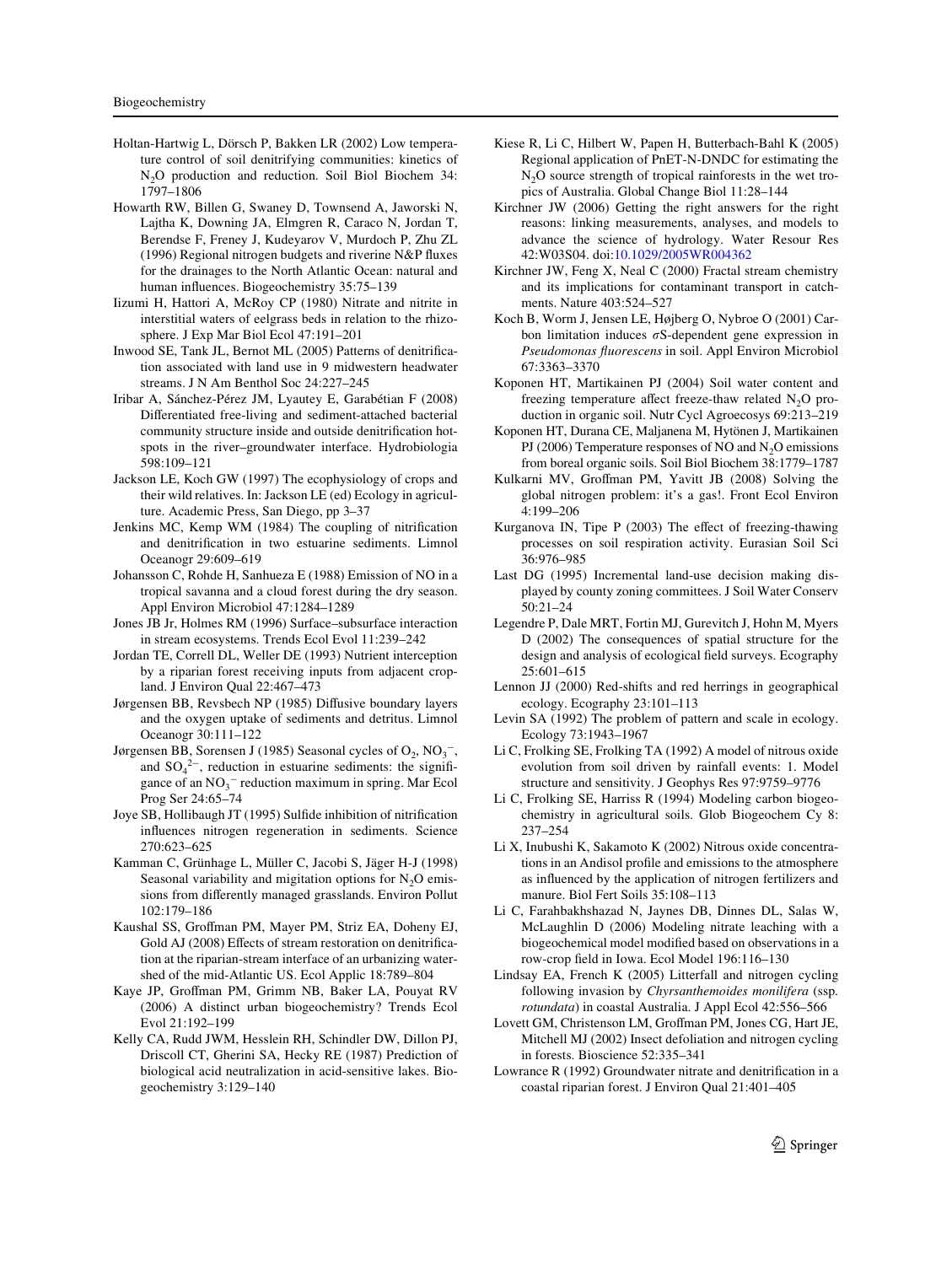- <span id="page-25-29"></span>Lowrance R, Todd R, Fail J, Hendrickson O, Leonard R, Asmussen L (1984) Riparian forests as nutrient filters in agricultural watersheds. Bioscience 34:374–377
- <span id="page-25-28"></span>Lowrance R, Newbold JD, Schnabel RR, Groffman PM, Denver JM, Correll DL, Gilliam JW, Robinson JL, Brinsfield RB, Staver KS, Lucas W, Todd AH (1997) Water quality functions of riparian forest buffers in Chesapeake Bay watersheds. Environ Manag 21:687–712
- <span id="page-25-6"></span>Ludwig B, Teepe R, de Gerenyu VL, Flessa H  $(2006)$  CO<sub>2</sub> and  $N<sub>2</sub>O$  emissions from gleyic soils in the Russian tundra and a German forest during freeze-thaw periods—a microcosm study. Soil Biol Biochem 38:3516–3519
- <span id="page-25-12"></span>Lundquist EJ, Jackson LE, Scow KM, Hsu C (1999) Changes in microbial biomass and community composition, and soil carbon and nitrogen pools after incorporation of rye into three California agricultural soils. Soil Biol Biochem 31:221–236
- <span id="page-25-11"></span>Mahboubi AA, Lal R, Faussey NR (1993) Twenty-eight years of tillage effects on two soils in Ohio. Soil Sci Soc Am J 57:506–512
- <span id="page-25-21"></span>Mathieu O, Leveque J, Henault C (2006) Emissions and spatial variability of  $N_2O$ ,  $N-2$  and nitrous oxide mole fraction at the field scale, revealed with N-15 isotopic techniques. Soil Biol Biochem 38:941–951
- <span id="page-25-0"></span>McClain ME, Boyer EW, Dent CL, Gergel SE, Grimm NB, Groffman PM, Hart SC, Harvey JW, Johnston CA, Mayorga E, McDowell WH, Pinay G (2003) Biogeochemical hot spots and hot moments at the interface of terresterial and aquatic ecosystems. Ecosystems 6:301–312
- <span id="page-25-13"></span>McSwiney CP, Robertson GP (2005) Nonlinear response of  $N<sub>2</sub>O$  flux to incremental fertilizer addition in a continuous maize (*Zea mays* L) cropping system. Glob Change Biol 11:1712–1719
- <span id="page-25-17"></span>Meyer JL, Paul MJ, Taulbee WK (2005) Stream ecosystem function in urbanizing landscapes. J N Am Benthol Soc 24:602–612
- <span id="page-25-10"></span>Miller AE, Schimel JP, Meixner T, Sickman O, Melack JM (2005) Episodic rewetting enhances carbon and nitrogen release from chaparral soils. Soil Biol Biochem 37:2195– 2204
- <span id="page-25-32"></span>Moran MS, Peters-Lidard CD, Watts JM, McElroy S (2004) Estimating soil moisture at the watershed scale with satellite-based radar and land surface models. Can J Remote Sens 30:805–826
- <span id="page-25-5"></span>Mørkved PT, Dörsch P, Henriksen TM, Bakken LR (2006) N<sub>2</sub>O emissions and product ratios of nitrification and denitrification as affected by freezing and thawing. Soil Biol Biochem 38:3411–3420
- <span id="page-25-14"></span>Mosier AR, Duxbury JM, Freney JR, Heinemeier O, Minami K (1998) Assessing and mitigating  $N<sub>2</sub>O$  emissions from agricultural soils. Clim Chang 40:7–38
- <span id="page-25-7"></span>Müller C, Martin M, Stevens RJ, Laughlin RJ, Kammann C, Ottow JCG, Jäger H-J (2002) Processes leading to  $N_2O$ emissions in grassland soil during freezing and thawing. Soil Biol Biochem 34:1325–1331
- <span id="page-25-27"></span>Naiman RJ, Decamps H, McClain ME (2005) Riparian: ecology, conservation, and management of streamside communities. Elsevier Academic Press, London, p 430
- <span id="page-25-33"></span>Nixon SW (1988) Physical energy inputs and the comparative ecology of lake and marine ecosystems. Limnol Oceanogr 33:1005–1025
- <span id="page-25-8"></span>Norman J, Jansson PE, Farahbakhshazad N, Butterbach-Bahl K, Li C, Klemedtsson L (2008) Simulations of NO and  $N_2O$ emissions from a spruce forest using two dynamic ecosystem models. Ecol Model 216:18–30
- <span id="page-25-9"></span>Otter LB, Yang WX, Scholes MC, Meixner FX (1999) Nitric oxide emissions from a southern African savanna. J Geophys Res 104:18471–18485
- <span id="page-25-19"></span>Otto S, Groffman PM, Findlay SEG, Arreola AE (1999) Invasive species and microbial processes in a tidal freshwater marsh. J Environ Qual 28:1252–1257
- <span id="page-25-4"></span>Panikov NS, Flanagan PW, Oechel WC, Mastepanov MA, Christensen TR (2006) Microbial activity in soils frozen to below ¡39°C. Soil Biol Biochem 38:785–794
- <span id="page-25-3"></span>Papen H, Butterbach-Bahl K (1999) A 3 year continuous record of nitrogen trace gas fluxes from untreated and limed soil of an N-saturated spruce and beech forest ecosystems in Germany 1  $N_2O$  emissions. J Geophys Res 104:18487– 18503
- <span id="page-25-1"></span>Parkin TB (1987) Soil microsites as a source of denitrification variability. Soil Sci Soc Am J 51:1194–1199
- <span id="page-25-23"></span>Parkin TB (1993) Spatial variability of microbial processes in soil—a review. J Environ Qual 22:409–417
- <span id="page-25-2"></span>Parton WJ, Schimel DS, Cole CV, Oijima DS (1987) Analysis of factors controlling soil organic matter levels in Great Plains grasslands. Soil Sci Soc Am J 51:1173–1179
- <span id="page-25-20"></span>Parton W, Mosier A, Ojima D, Valentine D, Schimel D, Weier K, Kulmala A (1996) Generalized model for  $N_2$  and  $N_2O$ production from nitrification and denitrification. Glob Biogeochem Cycles 10:401–412
- <span id="page-25-31"></span>Paul MJ, Meyer JL (2001) Streams in the urban landscape. Annu Rev Ecol Syst 32:333–365
- <span id="page-25-15"></span>Pedersen JK, Bjerg PL, Christensen TH (1991) Correlation of nitrate profiles with groundwater and sediment characteristics in a shallow sandy aquifer. J Hydrol 124:263–277
- <span id="page-25-34"></span>Pelegri SP, Blackburn TH (1994) Bioturbation effects of the amphipod Corophium volutator on microbial nitrogen transformations in marine sediments. Mar Biol 121:253–258
- <span id="page-25-24"></span>Perry JN, Liebhold AM, Rosenberg MS, Dungan J, Miriti M, Jakomulska A, Citron-Pousty S (2002) Illustrations and guidelines for selecting statistical methods for quantifying spatial pattern in ecological data. Ecography 25:578–600
- <span id="page-25-30"></span>Peterjohn WT, Correll DL (1984) Nutrient dynamics in an agricultural watershed: observations on the role of a riparian forest. Ecology 65:1466–1475
- <span id="page-25-22"></span>Peters DPC, Herrick JE (2004) Strategies for ecological extrapolation. Oikos 106:627–636
- <span id="page-25-18"></span>Pickett STA, Cadenasso ML, Grove JM, Nilon CH, Pouyat RV, Zipperer WC, Costanza R (2001) Urban ecological systems: linking terrestrial, ecological, physical, and socioeconomic components of metropolitan areas. Annu Rev Ecol Syst 32:127–157
- <span id="page-25-25"></span>Pinay G, Roques L, Fabre A (1993) Spatial and temporal patterns of denitrification in a riparian forest. J Appl Ecol 30:581–591
- <span id="page-25-16"></span>Pinay G, Gumiero B, Tabacchi E, Gimenez O, Tabacchi-Planty AM, Hefting MM, Burt TP, Black VA, Nilsson C, Iordache V, Bureau F, Vought L, Petts GE, Decamps H (2007) Patterns of denitrification rates in European alluvial soils under various hydrological regimes. Freshw Biol 52:252–266
- <span id="page-25-26"></span>Poole GC, Stanford JA, Running SW, Frissell CA, Woessner WW, Ellis BK (2004) A patch hierarchy approach to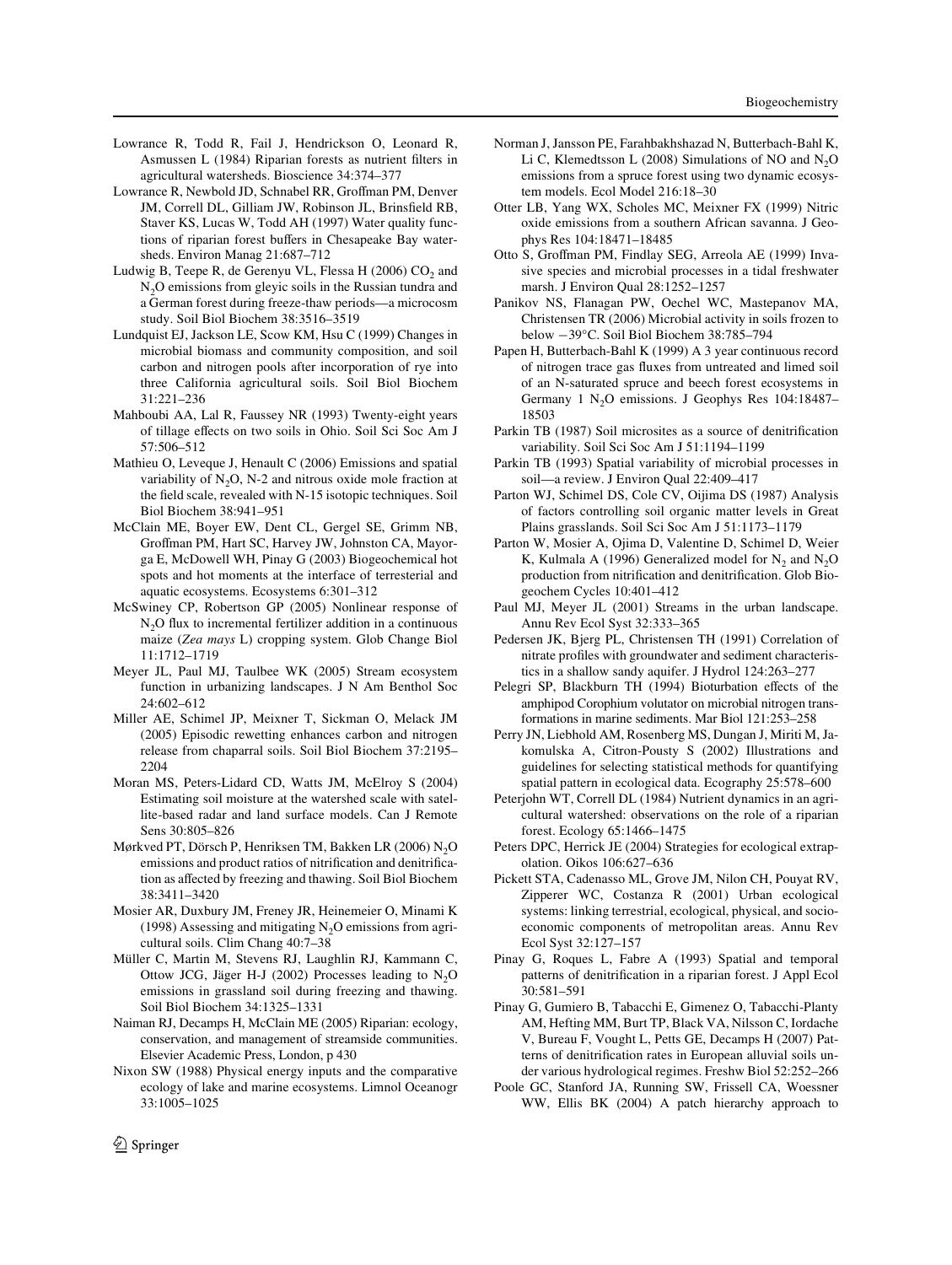modeling surface and subsurface hydrology in complex flood-plain environments. Earth Surf Proc Land 29:1259– 1274

- <span id="page-26-19"></span>Postma D, Boesen C, Kristiansen H, Larsen F (1991) Nitrate reduction in an unconfined sandy aquifer: water chemistry, reduction processes, and geochemical modeling. Water Resour Res 27:2027–2045
- <span id="page-26-9"></span>Priemé A, Christensen S (2001) Natural pertubations, dryingwetting and freezing-thawing cycles, and the emission of nitrous oxide, carbon dioxide and methane from farmed organic soils. Soil Biol Biochem 33:2083–2091
- <span id="page-26-25"></span>Puckett LJ (2004) Hydrogeologic controls on the transport and fate of nitrate in ground water beneath riparian buffer zones: results from thirteen studies across the United States. Water Sci Technol 49:47–53
- <span id="page-26-27"></span>Puckett LJ, Cowdery TK, McMahon PB, Tornes LH, Stoner JD (2002) Using chemical, hydrologic, and age dating analysis to delineate redox processes and flow paths in the riparian zone of a glacial outwash aquifer-stream system. Wat Resour Res l38:Art No 1134
- <span id="page-26-16"></span>Puget P, Drinkwater LE (2001) Short-term dynamics of rootand shoot-derived carbon from a leguminous green manure. Soil Sci Soc Am J 65:771–779
- <span id="page-26-15"></span>Rabalais NN, Turner RE, Dortch Q, Justic D, Bierman VJ Jr, Wiseman WJ Jr (2002) Nutrient-enhanced productivity in the northern Gulf of Mexico: past, present and future. Hyrdobiologia 475(476):39–63
- <span id="page-26-2"></span>Reddy KR, Patrick WH (1984) Nitrogen transformations and loss in flooded soils and sediments. Crit Rev Env Cont 13:273–309
- <span id="page-26-33"></span>Reitsma R, Zigurs I, Lewis C, Wilson V, Sloane A (1996) Experiment with simulation models in water-resources negotiations. J Water Res PL-ASCE 122:64–70
- <span id="page-26-22"></span>Rice SK, Westerman B, Federici R (2004) Impacts of the exotic, nitrogen-fixing black locust (*Robinia pseudoacacia*) on nitrogen-cycling in a pine-oak ecosystem. Plant Ecol 174:97–107
- <span id="page-26-28"></span>Richardson MC, Branfireum BA, Robinson VB, Graniero PA (2007) Towards simulating biogeochemical hot spots in the landscape: a geographic object- based approach. J Hydrol 342:97–109
- <span id="page-26-7"></span>Rivkina EM, Friedmann EI, McKay CP, Gilichinsky DA (2000) Metabolic activity of permafrost bacteria below the freezing point. Appl Environ Microb 66:3230–3233
- <span id="page-26-23"></span>Robertson GP (1987) Geostatistics in ecology: interpolating with known variance. Ecology 68:744–748
- <span id="page-26-17"></span>Robertson GP, Huston MA, Evans FC, Tiedje JM (1988) Spatial variability in a successional plant community: patterns of nitrogen availability. Ecology 69:1517–1524
- <span id="page-26-18"></span>Robertson GP, Klingensmith KM, Klug MJ, Paul EA, Crum JR, Ellis BG (1997) Soil resources, microbial activity, and primary production across an agricultural ecosystem. Ecol Appl 7:158–170
- <span id="page-26-26"></span>Rosenblatt AE, Gold AJ, Stolt MH, Groffman PM, Kellogg DQ (2001) Identifying riparian sinks for watershed nitrate using soil surveys. J Environ Qual 30:1596–1604
- <span id="page-26-21"></span>Rouatt JW, Katznelson H, Payne TMB (1960) Statistical evaluation of rhizosphere effect. Soil Sci Soc Am Proc 24: 271–273
- <span id="page-26-12"></span>Röver M, Heinemeyer O, Kaiser E-A (1998) Microbial induced nitrous oxide emissions from an arable soil during winter. Soil Biol Biochem 30:1859–1865
- <span id="page-26-32"></span>Rysgaard S, Christensen PB, Nielsen LP (1995) Seasonal variation in nitrification and denitrification in estuarine sediment colonized by benthic microalgae and bioturbating infauna. Mar Ecol Prog Ser 126:111–121
- <span id="page-26-30"></span>Rysgaard S, Thamdrup B, Risgaard-Petersen N, Fossing H, Berg P, Christensen PB, Dalsgaard T (1998) Seasonal carbon and nutrient mineralization in a high-Arctic coastal marine sediment, Young Sound, Northeast Greenland. Mar Ecol Prog Ser 175:261–276
- <span id="page-26-6"></span>Sakai A, Larcher W (1987) Frost survival of plants: responses and adaptations to freezing stress. In: Billings WD, Golley F, Lange OL, Olson S, Remmert H (eds) Ecological studies, vol 62. Springer, Berlin
- <span id="page-26-31"></span>Schelsinger WH (1996) Biogeochemistry: an analysis of global change. Academic Press, New York, p 588
- <span id="page-26-10"></span>Schimel JP, Clein JS (1996) Microbial response to freeze-thaw cycles in tundra and taiga soils. Soil Biol Biochem 28:1061–1066
- <span id="page-26-11"></span>Schimel JP, Mikan C (2005) Changing microbial substrate use in Arctic tundra soils through a freeze-thaw cycle. Soil Biol Biochem 37:1411–1418
- <span id="page-26-29"></span>Seitzinger SP (1988) Denitrification in freshwater and coastal marine ecosystems: ecological and geochemical significance. Limnol Oceanogr 33:702–724
- <span id="page-26-3"></span>Seitzinger SP, Giblin AE (1996) Estimating denitrification in North Atlantic continental shelf sediments. Biogeochemistry 35:235–260
- <span id="page-26-4"></span>Seitzinger SP, Styles RV, Boyer EW, Alexander RB, Billen G, Howarth RW, Mayer B, van Breemen N (2002) Nitrogen retention in rivers: model development and application to watersheds in the northeastern USA. Biogeochemistry 57:199–237
- <span id="page-26-5"></span>Seitzinger S, Harrison JA, Bohlke JK, Bouwman AF, Lowrance R, Peterson B, Tobias C, Van Drecht G (2006) Denitrification across landscapes and waterscapes: a synthesis. Ecol Appl 16:2064–2090
- <span id="page-26-1"></span>Sexstone AJ, Revsbech N-P, Parkin TB, Tiedje JM (1985) Direct measurement of oxygen profiles and denitrification rates in soil aggregates. Soil Sci Soc Am J 49:645–651
- <span id="page-26-24"></span>Silver WL, Scatena FN, Johnson AH, Siccama TG, Sanchez MJ (1994) Nutrient availability in a montane wet topical forest: spatial patterns and methodological considerations. Plant Soil 164:129–145
- <span id="page-26-8"></span>Skogland T, Lomeland S, Goksøyr J (1988) Respiratory burst after freezing and thawing of soil: experiments with soil bacteria. Soil Biol Biochem 20:851–856
- <span id="page-26-13"></span>Slemr F, Seiler W (1984) Field measurements of NO and  $NO<sub>2</sub>$ emissions from fertilized and unfertilized soils. J Atm Chem 2:1–24
- <span id="page-26-14"></span>Smil V (1999) Nitrogen in crop production: an account of global flows. Glob Biogeochem Cy 13:647–662
- <span id="page-26-0"></span>Smith KA (1980) A model of the extent of anaerobic zones in aggregated soils, and its potential application to estimates of denitrification. J Soil Sci 31:263-277
- <span id="page-26-20"></span>Smith MS, Tiedje JM (1979) Effect of roots on soil denitrification. Soil Sci Soc Am J 43:951–955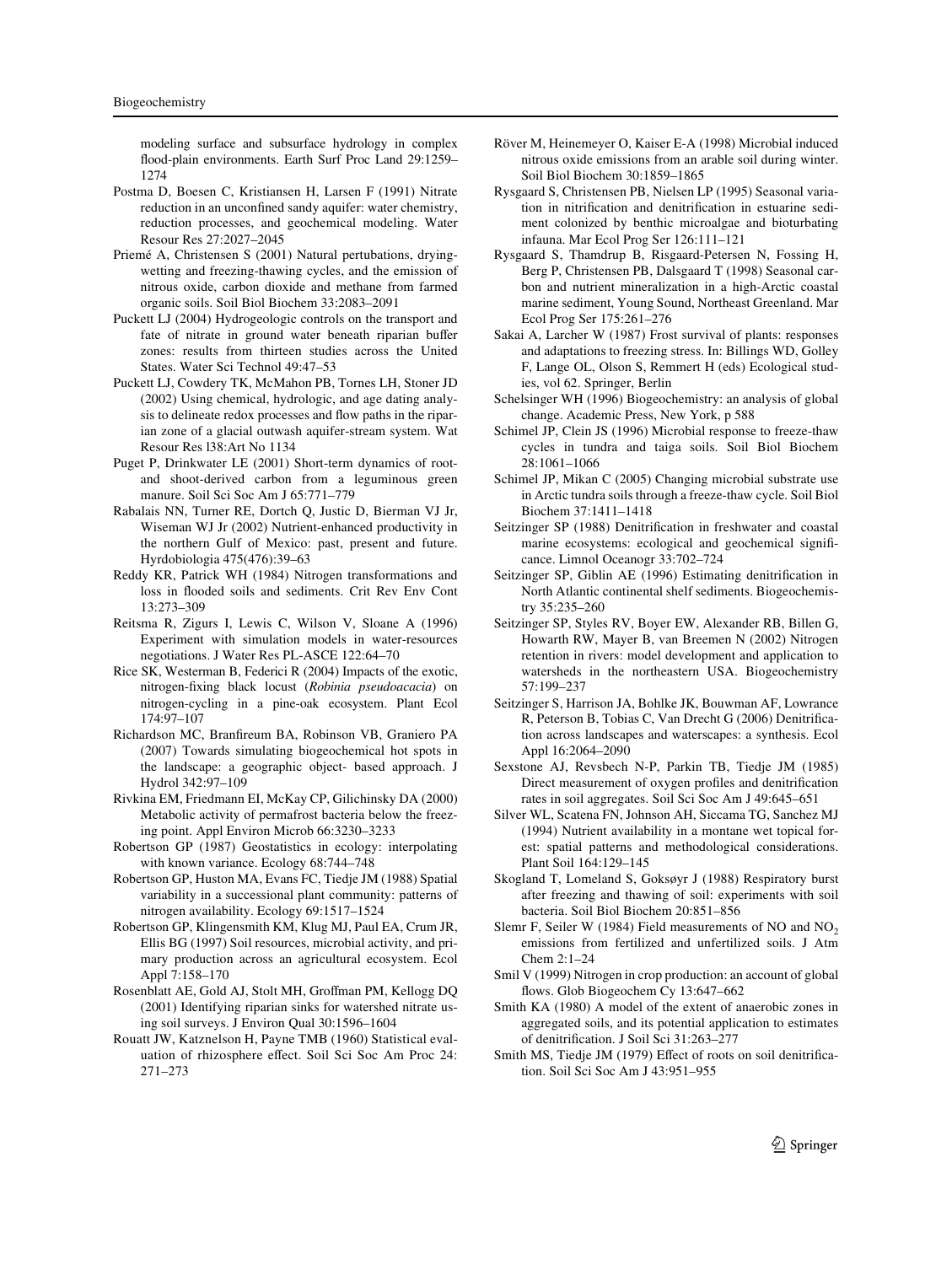- <span id="page-27-27"></span>Smith CJ, DeLaune RD, Patrick WH Jr (1985) Fate of riverine nitrate entering an estuary: denitrification and nitrogen burial. Estuaries 8:15–21
- <span id="page-27-32"></span>Smith RA, Schwarz GE, Alexander RB (1997) Regional interpretation of water-quality monitoring data. Water Resour Res 33:2781–2798
- <span id="page-27-19"></span>Sobczak WV, Findlay S (2002) Variation in bioavailability of dissolved organic carbon among stream hyporheic flowpaths. Ecol 83:3194–3209
- <span id="page-27-20"></span>Sobczak WV, Findlay S, Dye S (2002) Relationships between DOC bioavailability and nitrate removal in an upland stream: an experimental approach. Biogeochem 62:309– 327
- <span id="page-27-28"></span>Sorensen J, Jorgensen BB, Revsbech NP (1979) A comparison of oxygen, nitrate, and sulfate respiration in coastal marine sediments. Mar Ecol 5:105–115
- <span id="page-27-14"></span>Stadler B, Muller T, Orwig D, Cobb R (2005) Hemlock woolly adelgid in New England forests: canopy impacts transforming ecosystems processes and landscapes. Ecosystems 8:233–247
- <span id="page-27-2"></span>Stähli M, Stadler D (1997) Measurement of water and solute dynamics in freezing soil columns with time domain reflectometry. J Hydrol 195:352–369
- <span id="page-27-25"></span>Stander EK, Ehrenfeld JG (2008) Rapid assessment of urban wetlands: do hydrogeomorphic classification and reference criteria work. Environ Manag. doi [10.1007/s00267-008-](http://dx.doi.org/10.1007/s00267-008-9211-6) [9211-6](http://dx.doi.org/10.1007/s00267-008-9211-6)
- <span id="page-27-13"></span>Strayer DL, Caraco NF, Cole JJ, Findlay S, Pace ML (1999) Transformation of freshwater ecosystems by bivalves: a case study of zebra mussels in the Hudson River. Bioscience 49:19–27
- <span id="page-27-0"></span>Tague CL, Band LE (2004) RHESSys: regional hydro-ecologic simulation system—an object-oriented approach to spatially distributed modeling of carbon, water, and nutrient cycling. Earth Interact 8:1–42
- <span id="page-27-1"></span>Teepe R, Brumme R, Beese F (2000) Nitrous oxide emissions from frozen soils under agricultural, fallow and forest land. Soil Biol Biochem 32:1807–1810
- <span id="page-27-31"></span>Teissier S, Garabetian F, Torre M, Dalger D, Labroue L (2002) Impact of an urban centre on the nitrogen cycle processes of epilithic biofilms during a summer low-water period. Riv Res Appl 18:21–30
- <span id="page-27-11"></span>Thorup-Kristensen K  $(2001)$  Are differences in root growth of nitrogen catch crops important for their ability to reduce soil nitrate-N content, and how can this be measured? Plant Soil 230:185–195
- <span id="page-27-33"></span>Thumerer T, Jones AP, Brown D (2000) A GIS based coastal management system for climate change associated flood risk assessment on the east coast of England. Int J Geogr Inf Sci 14:265–281
- <span id="page-27-29"></span>Tiedje JM, Sexstone AJ, Myrold DD, Robinson JA (1982) Denitrification: ecological niches, competition and survival. Antonie Van Leeuwenhoek 48:569–583
- <span id="page-27-3"></span>Tierney GL, Fahey TJ, Groffman PM, Hardy JP, Fitzhugh RD, Driscoll CT (2001) Soil freezing alters fine root dynamics in a northern hardwood forest. Biogeochemistry 56:175– 190
- <span id="page-27-9"></span>Tonitto C, David MB, Drinkwater LE (2006) Replacing bare fallows with cover crops in fertilizer-intensive cropping systems: a meta-analysis of crop yield and N dynamics. Agr Ecosyst Environ 112:58–72
- <span id="page-27-12"></span>Tonitto C, David MB, Li C, Drinkwater LE (2007a) Application of the DNDC model to tile-drained Illinois agroecosystems: model comparison of conventional and diversified rotations. Nutr Cycl Agroecosys 78:65–81
- <span id="page-27-15"></span>Tonitto C, David MB, Drinkwater LE, Li C (2007b) Application of the DNDC model to tile-drained Illinois agroecosystems: model calibration, validation, and uncertainty analysis. Nutr Cycl Agroecosys 78:51–63
- <span id="page-27-30"></span>Triska FJ, Oremland RS (1981) Denitrification associated with periphyton communities. Appl Environ Microbiol 42: 745–748
- <span id="page-27-34"></span>van der Perk M, Burema JR, Burrough PA, Gillett AG, Van der Meer MB (2001) A GIS based environmental decision support system to assess the transfer of long-lived radiocaesium through food chains in areas contaminated by the Chernobyl accident. Int J Geogr Inf Sci 15:43–64
- <span id="page-27-10"></span>van Elsas JD, van Overbeek LS (1996) Bacterial responses to soil stimuli. In: Kjelleberg S (ed) Starvation in bacteria. Plenum Press, New York, pp 55–79
- <span id="page-27-4"></span>Van Haren JLM, Handley LL, Biel KY, Kudeyarov VN, McLain JET, Martens DA, Colodner DC (2005) Droughtinduced nitrous oxide flux dynamics in an enclosed tropical forest. Glob Change Biol 11:1247–1257
- <span id="page-27-18"></span>Van Hoewyk D, Groffman PM, Kiviat E, Mihocko G, Stevens G (2000) Soil nitrogen dynamics in organic and mineral soil calcareous wetlands in eastern New York. Soil Sci Soc Am J 64:2168–2173
- <span id="page-27-16"></span>Ver Hoef J (2002) Sampling and geostatistics for spatial data. Ecoscience 9:152–161
- <span id="page-27-23"></span>Vidon P, Hill AR (2004) Landscape controls on nitrate removal in stream riparian zones. Water Res Res 40:Art No W03201
- <span id="page-27-22"></span>Vidon P, Hill AR (2006) A landscape based approach to estimate riparian hydrological and nitrate removal functions. J Am Water Resour As 42:1099–1112
- <span id="page-27-26"></span>Vitar T, Aggarwal PK, Mcdonnell JJ (2005) A review of isotope applications in catchment hydrology. In: Aggarwal PK, Gat JR, Froehlich KF (eds) Isotopes in the water cycle. Springer, Berlin, pp 151–169
- <span id="page-27-17"></span>Wagner HH, Fortin MJ (2005) Spatial analysis of landscapes: concepts and statistics. Ecol 86:1975–1987
- <span id="page-27-7"></span>Wagner-Riddle C, Thurtell GW (1998) Nitrous oxide emissions from agricultural fields during winter and spring thaw as affected by management practices. Nutr Cy Agroecosyst 52:151–163
- <span id="page-27-6"></span>Wander MM, Traina SJ (1996) Organic matter fractions from organically and conventionally managed soils: II characterization of composition. Soil Sci Soc Am J 60:1087– 1094
- <span id="page-27-8"></span>Weier KL, Doran JW, Power JF, Walters DT (1993) Denitrification and the dinitrogen/nitrous oxide ratio as affected by soil water, available carbon, and nitrate. Soil Sci Soc Am J 57:66–72
- <span id="page-27-21"></span>Welsch DJ (1991) Riparian forest buffers. USDA-FS Publ No NA-PR-07-91, Radnor
- <span id="page-27-5"></span>Werner C, Butterbach-Bahl K, Haas E, Hickler T, Kiese R (2007) A global inventory of  $N_2O$  emissions from tropical rainforest soils using a detailed biogeochemical model source. Global Biogeochem Cy 21 (3): Art. No. GB3010
- <span id="page-27-24"></span>Wigington PJ, Griffith SM, Field JA, Baham JE, Horwath WR, Owen J, Davis JH, Rain SC, Steiner JJ (2003) Nitrate